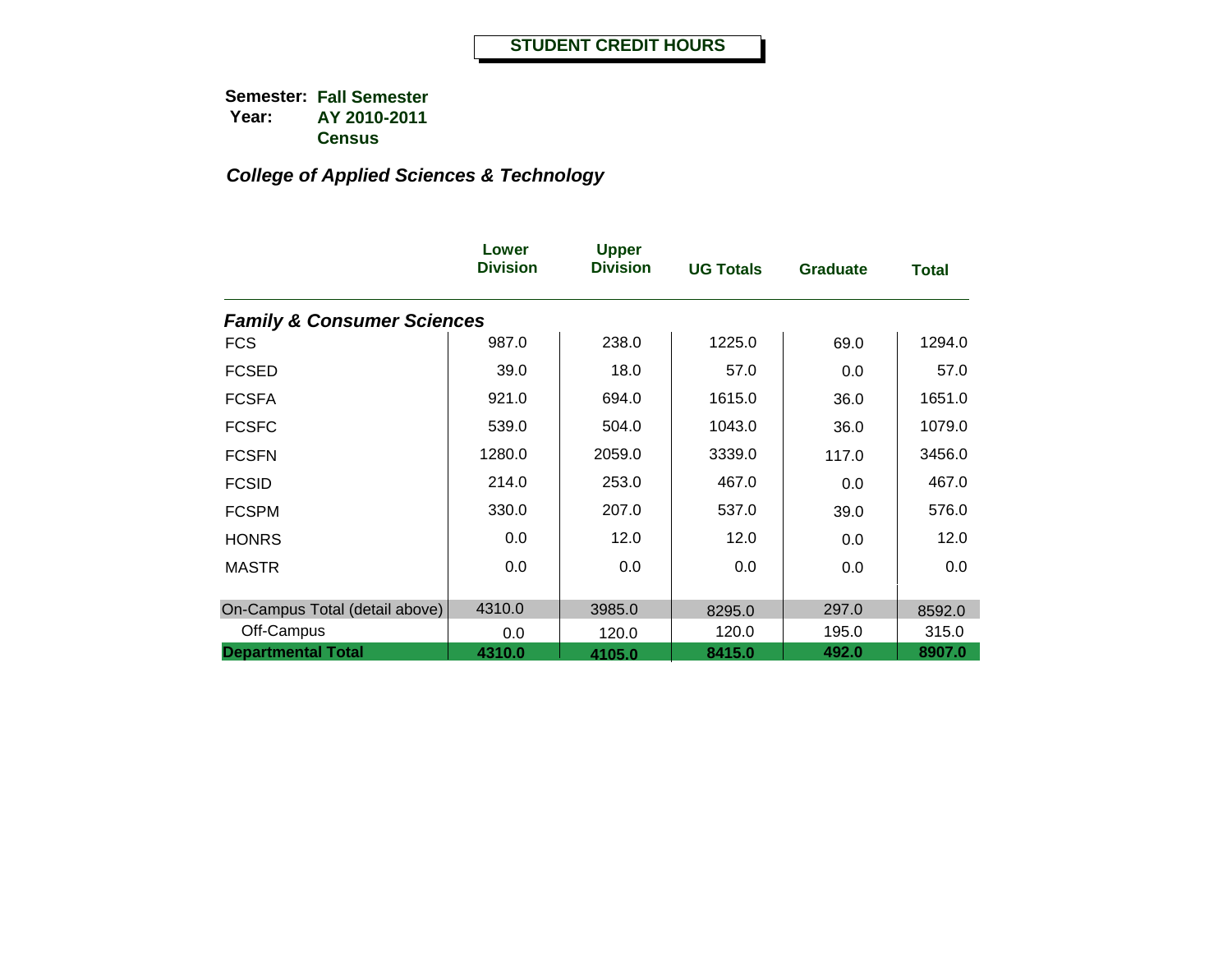|                                | Lower<br><b>Division</b> | <b>Upper</b><br><b>Division</b> | <b>UG Totals</b> | <b>Graduate</b> | Total  |
|--------------------------------|--------------------------|---------------------------------|------------------|-----------------|--------|
| <b>Technology</b>              |                          |                                 |                  |                 |        |
| <b>HONRS</b>                   | 0.0                      | 3.0                             | 3.0              | 0.0             | 3.0    |
| <b>ITCMP</b>                   | 366.0                    | 210.0                           | 576.0            | 0.0             | 576.0  |
| <b>ITCST</b>                   | 705.0                    | 498.0                           | 1203.0           | 0.0             | 1203.0 |
| <b>ITDPT</b>                   | 498.0                    | 156.0                           | 654.0            | 0.0             | 654.0  |
| <b>ITEDU</b>                   | 66.0                     | 60.0                            | 126.0            | 6.0             | 132.0  |
| <b>ITGRA</b>                   | 699.0                    | 324.0                           | 1023.0           | 0.0             | 1023.0 |
| <b>ITMFG</b>                   | 186.0                    | 201.0                           | 387.0            | 0.0             | 387.0  |
| <b>RES</b>                     | 0.0                      | 0.0                             | 0.0              | 6.0             | 6.0    |
| On-Campus Total (detail above) | 2520.0                   | 1452.0                          | 3972.0           | 12.0            | 3984.0 |
| Off-Campus                     | 0.0                      | 9.0                             | 9.0              | 213.0           | 222.0  |
| <b>Departmental Total</b>      | 2520.0                   | 1461.0                          | 3981.0           | 225.0           | 4206.0 |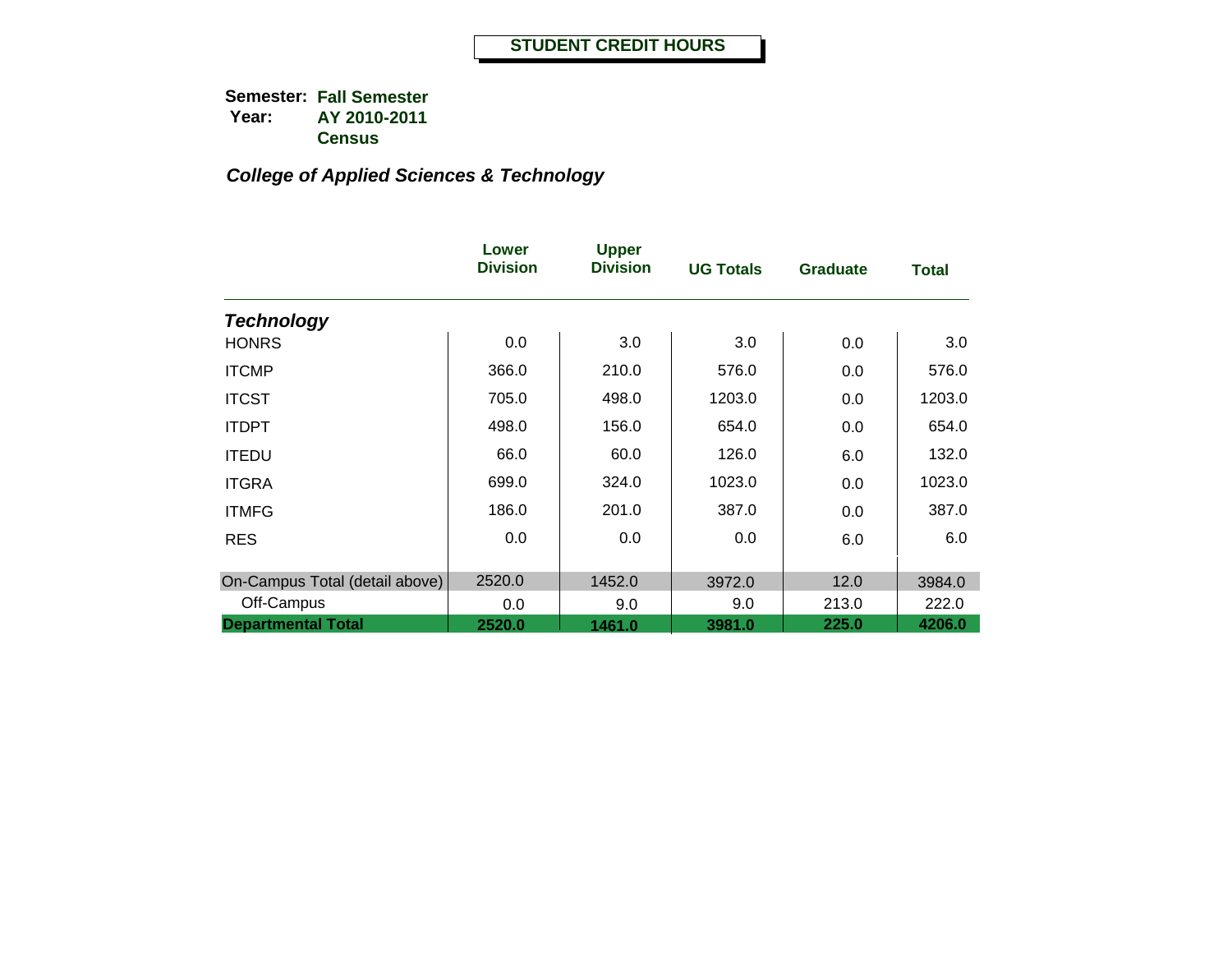|                                | Lower<br><b>Division</b> | <b>Upper</b><br><b>Division</b> | <b>UG Totals</b> | Graduate | Total |
|--------------------------------|--------------------------|---------------------------------|------------------|----------|-------|
| <b>Military Science</b>        |                          |                                 |                  |          |       |
| MIL                            | 165.0                    | 162.0                           | 327.0            | 0.0      | 327.0 |
| On-Campus Total (detail above) | 165.0                    | 162.0                           | 327.0            | 0.0      | 327.0 |
| Off-Campus                     | 0.0                      | 0.0                             | 0.0              | 0.0      | 0.0   |
| <b>Departmental Total</b>      | 165.0                    | 162.0                           | 327.0            | 0.0      | 327.0 |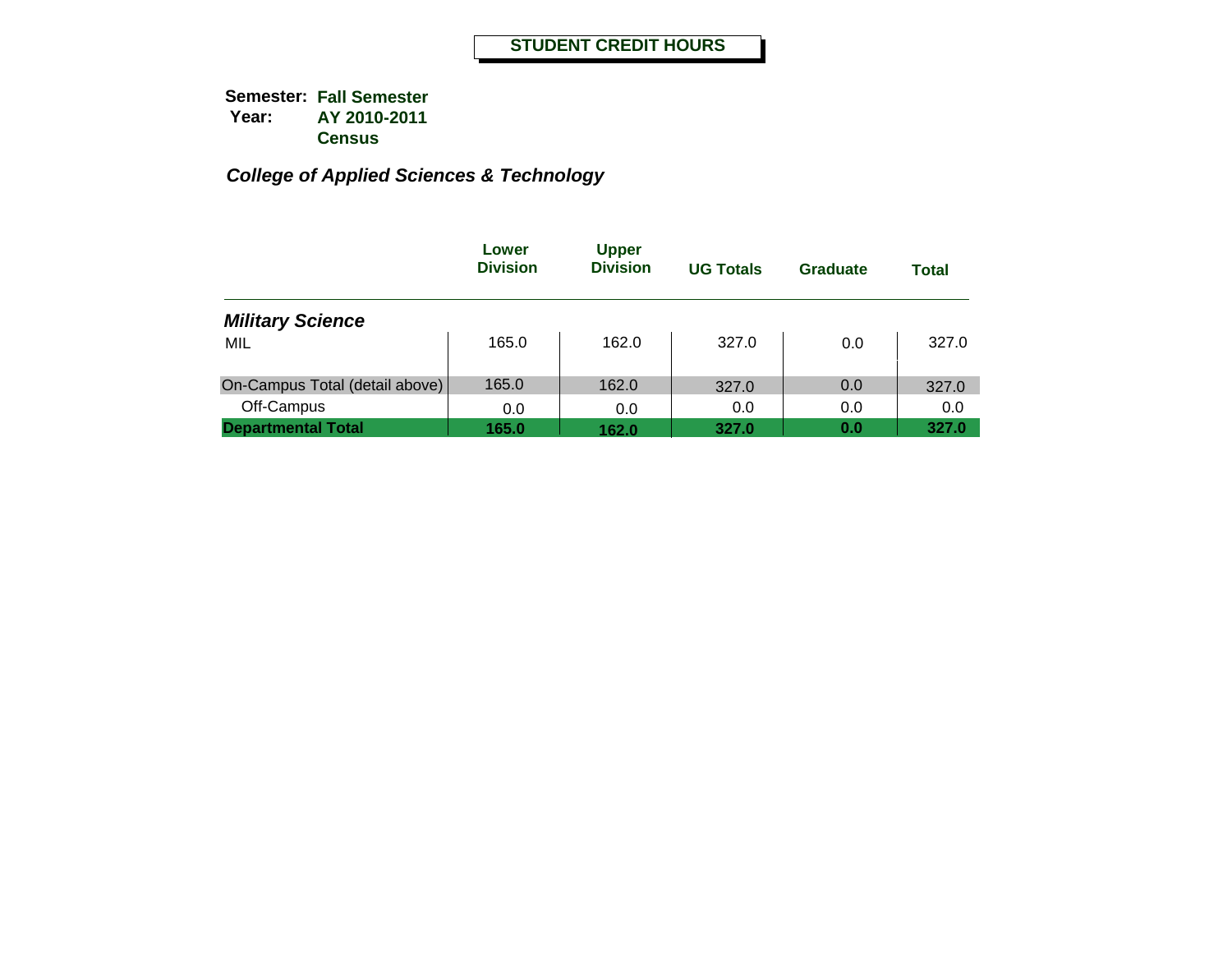|                                | Lower<br><b>Division</b> | <b>Upper</b><br><b>Division</b> | <b>UG Totals</b> | Graduate | <b>Total</b> |
|--------------------------------|--------------------------|---------------------------------|------------------|----------|--------------|
| <b>Nursing</b>                 |                          |                                 |                  |          |              |
| <b>MASTR</b>                   | 0.0                      | 0.0                             | 0.0              | 0.0      | 0.0          |
| <b>NUR</b>                     | 1889.0                   | 3187.0                          | 5076.0           | 0.0      | 5076.0       |
| On-Campus Total (detail above) | 1889.0                   | 3187.0                          | 5076.0           | 0.0      | 5076.0       |
| Off-Campus                     | 0.0                      | 184.0                           | 184.0            | 2021.0   | 2205.0       |
| <b>Departmental Total</b>      | 1889.0                   | 3371.0                          | 5260.0           | 2021.0   | 7281.0       |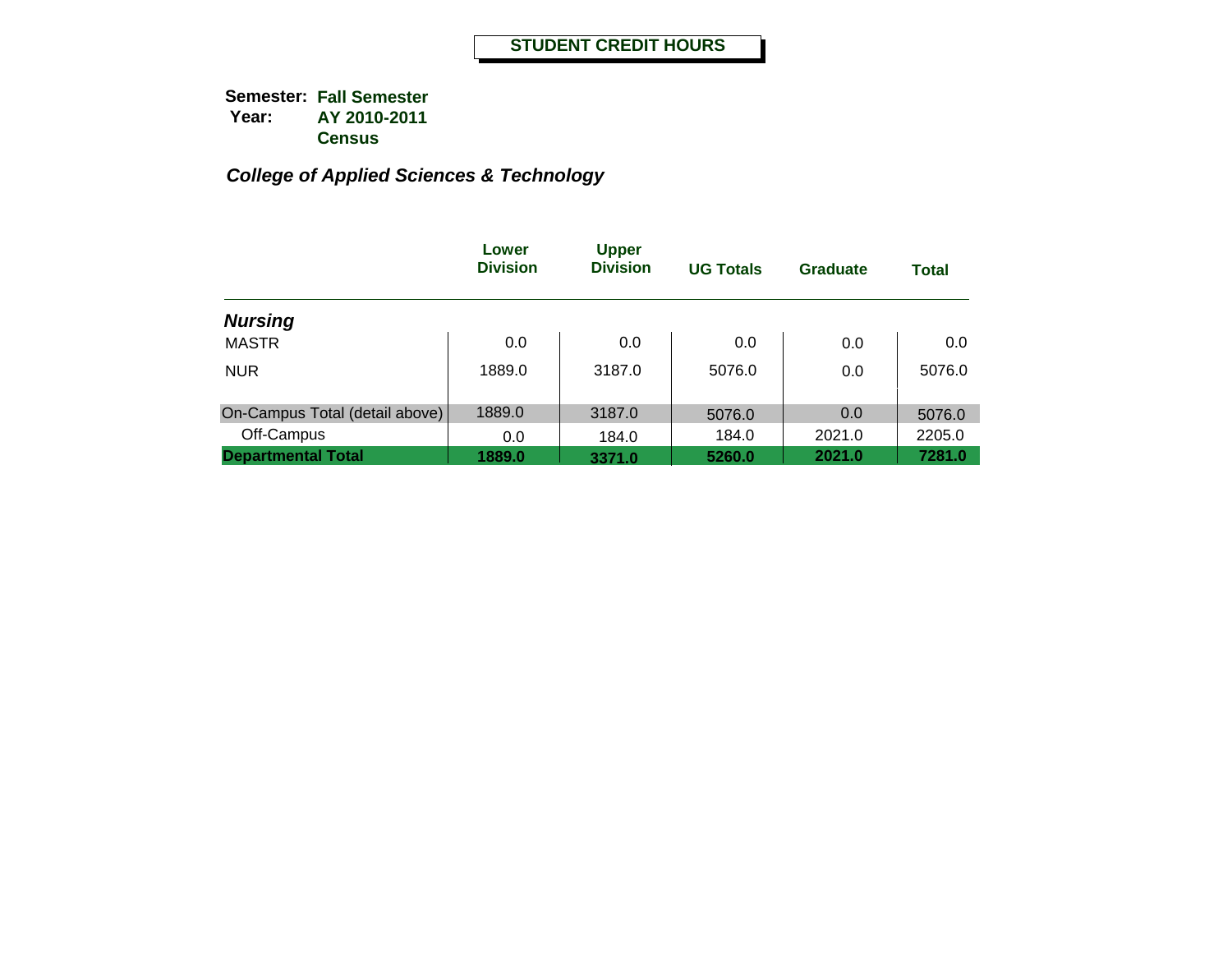|                                | Lower<br><b>Division</b> | <b>Upper</b><br><b>Division</b> | <b>UG Totals</b> | <b>Graduate</b> | <b>Total</b> |
|--------------------------------|--------------------------|---------------------------------|------------------|-----------------|--------------|
| <b>Physical Education</b>      |                          |                                 |                  |                 |              |
| <b>AQUA</b>                    | 260.0                    | 179.0                           | 439.0            | 0.0             | 439.0        |
| AT                             | 80.0                     | 312.0                           | 392.0            | 0.0             | 392.0        |
| <b>DISS</b>                    | 0.0                      | 0.0                             | 0.0              | 6.0             | 6.0          |
| <b>DOC</b>                     | 0.0                      | 0.0                             | 0.0              | 0.0             | 0.0          |
| <b>EXSCI</b>                   | 1287.0                   | 713.0                           | 2000.0           | 248.0           | 2248.0       |
| <b>MASTR</b>                   | 0.0                      | 0.0                             | 0.0              | 0.0             | 0.0          |
| <b>PEP</b>                     | 821.0                    | 438.0                           | 1259.0           | 240.0           | 1499.0       |
| <b>PFW</b>                     | 4099.0                   | 0.0                             | 4099.0           | 0.0             | 4099.0       |
| <b>SPTAD</b>                   | 419.0                    | 612.0                           | 1031.0           | 87.0            | 1118.0       |
| <b>THES</b>                    | 0.0                      | 0.0                             | 0.0              | 31.0            | 31.0         |
| On-Campus Total (detail above) | 6966.0                   | 2254.0                          | 9220.0           | 612.0           | 9832.0       |
| Off-Campus                     | 390.0                    | 255.0                           | 645.0            | 264.0           | 909.0        |
| <b>Departmental Total</b>      | 7356.0                   | 2509.0                          | 9865.0           | 876.0           | 10741.0      |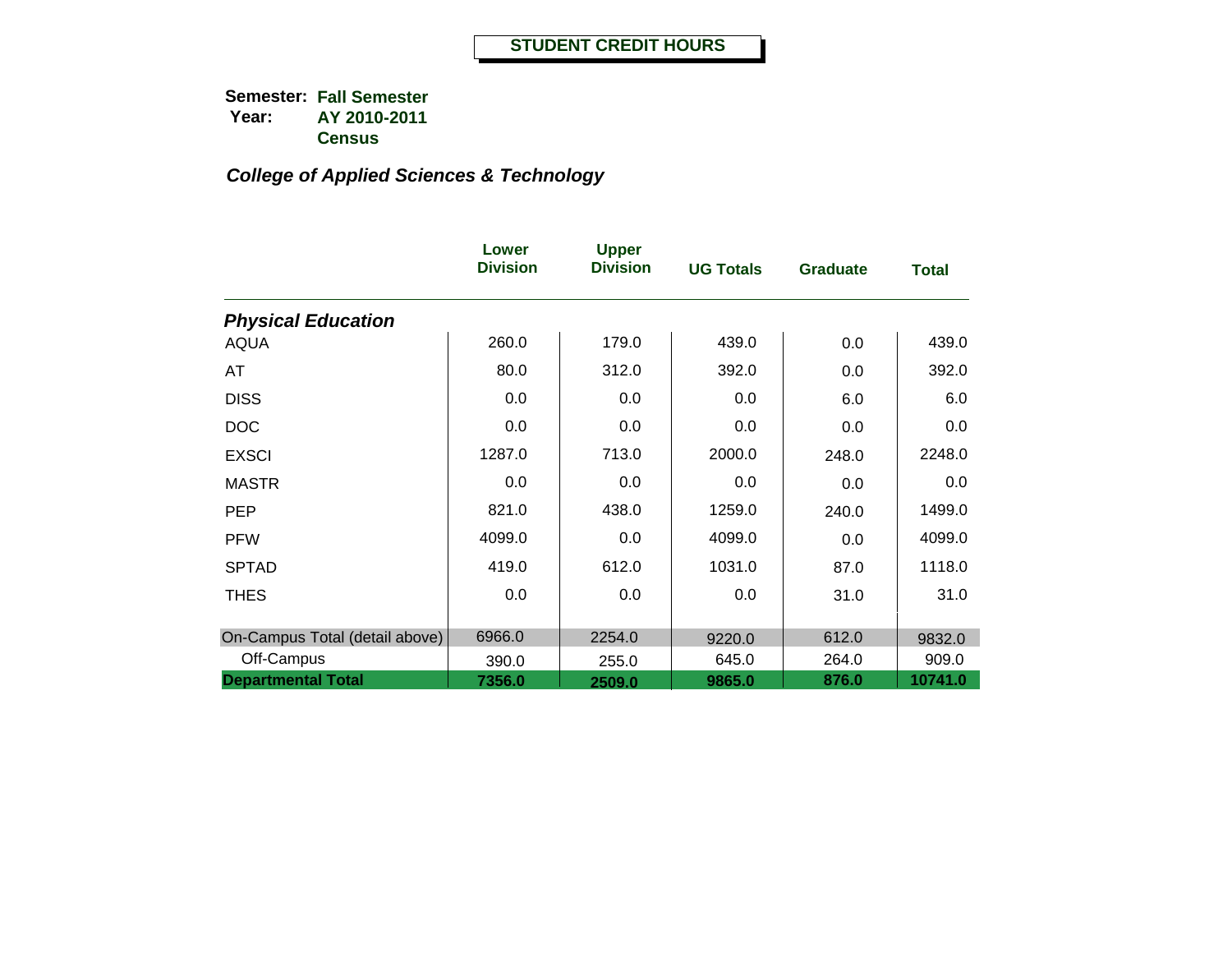|                                   | Lower<br><b>Division</b> | <b>Upper</b><br><b>Division</b> | <b>UG Totals</b> | Graduate | <b>Total</b> |
|-----------------------------------|--------------------------|---------------------------------|------------------|----------|--------------|
| <b>Wellness &amp; Gerontology</b> |                          |                                 |                  |          |              |
| <b>GERON</b>                      | 0.0                      | 12.0                            | 12.0             | 51.0     | 63.0         |
| <b>WELNS</b>                      | 0.0                      | 0.0                             | 0.0              | 96.0     | 96.0         |
| On-Campus Total (detail above)    | 0.0                      | 12.0                            | 12.0             | 147.0    | 159.0        |
| Off-Campus                        | 0.0                      | 0.0                             | 0.0              | 27.0     | 27.0         |
| <b>Departmental Total</b>         | 0.0                      | 12.0                            | 12.0             | 174.0    | 186.0        |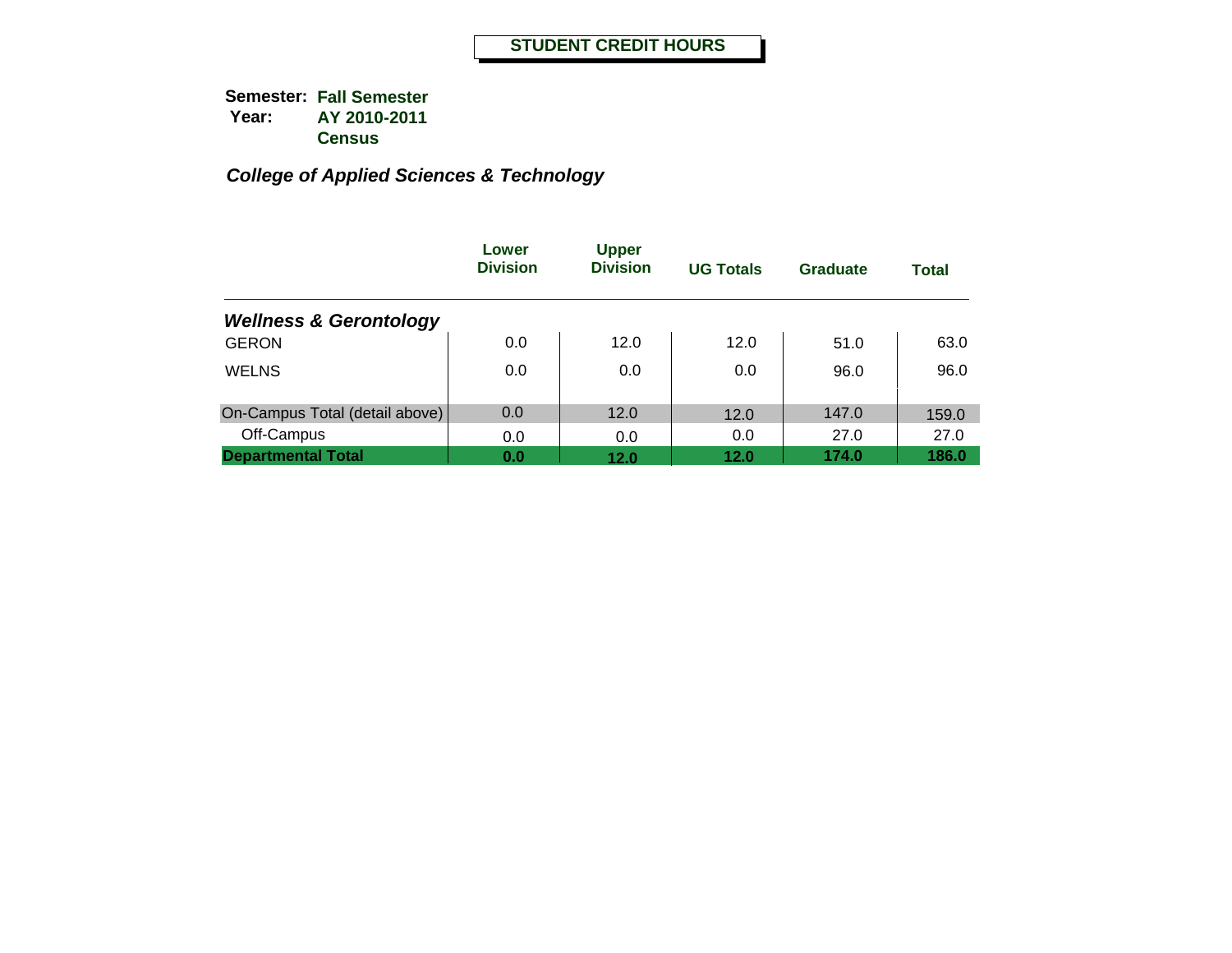## *College of Architecture & Planning*

|                                | Lower<br><b>Division</b> | <b>Upper</b><br><b>Division</b> | <b>UG Totals</b> | <b>Graduate</b> | <b>Total</b> |
|--------------------------------|--------------------------|---------------------------------|------------------|-----------------|--------------|
| <b>Architecture</b>            |                          |                                 |                  |                 |              |
| <b>ARCH</b>                    | 1191.0                   | 1666.0                          | 2857.0           | 1102.0          | 3959.0       |
| CAP                            | 247.0                    | 0.0                             | 247.0            | 0.0             | 247.0        |
| <b>HONRS</b>                   | 60.0                     | 0.0                             | 60.0             | 0.0             | 60.0         |
| <b>MASTR</b>                   | 0.0                      | 0.0                             | 0.0              | 0.0             | 0.0          |
| <b>THES</b>                    | 0.0                      | 0.0                             | 0.0              | 6.0             | 6.0          |
|                                |                          |                                 |                  |                 |              |
| On-Campus Total (detail above) | 1498.0                   | 1666.0                          | 3164.0           | 1108.0          | 4272.0       |
| Off-Campus                     | 0.0                      | 0.0                             | 0.0              | 99.0            | 99.0         |
| <b>Departmental Total</b>      | 1498.0                   | 1666.0                          | 3164.0           | 1207.0          | 4371.0       |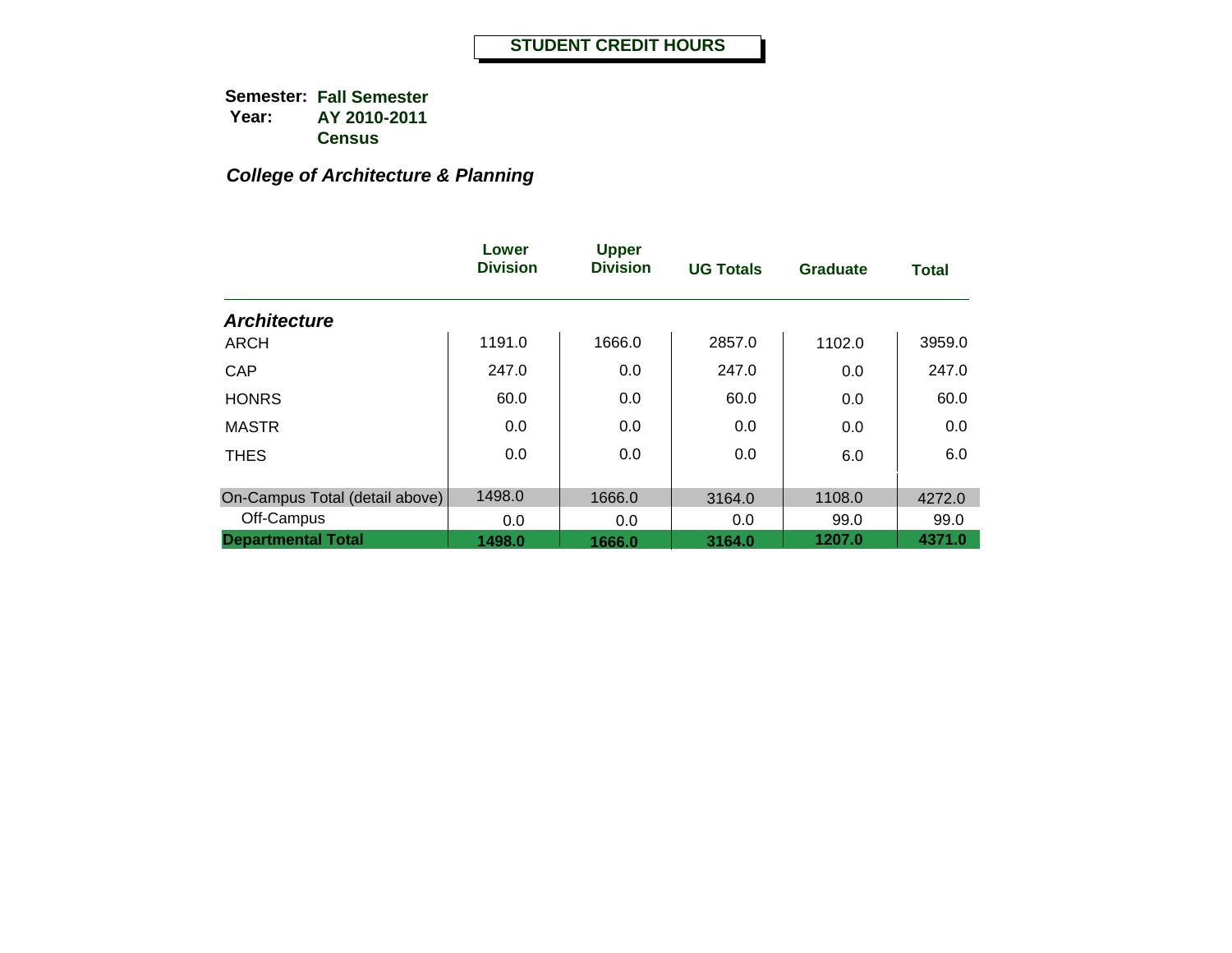## *College of Architecture & Planning*

|                                | Lower<br><b>Division</b> | <b>Upper</b><br><b>Division</b> | <b>UG Totals</b> | <b>Graduate</b> | <b>Total</b> |
|--------------------------------|--------------------------|---------------------------------|------------------|-----------------|--------------|
| <b>Landscape Architecture</b>  |                          |                                 |                  |                 |              |
| CAP                            | 103.0                    | 0.0                             | 103.0            | 0.0             | 103.0        |
| <b>CRPRJ</b>                   | 0.0                      | 0.0                             | 0.0              | 33.0            | 33.0         |
| <b>HONRS</b>                   | 0.0                      | 45.0                            | 45.0             | 0.0             | 45.0         |
| LA                             | 550.0                    | 1253.0                          | 1803.0           | 238.0           | 2041.0       |
| <b>THES</b>                    | 0.0                      | 0.0                             | 0.0              | 9.0             | 9.0          |
| On-Campus Total (detail above) | 653.0                    | 1298.0                          | 1951.0           | 280.0           | 2231.0       |
| Off-Campus                     | 0.0                      | 0.0                             | 0.0              | 0.0             | 0.0          |
| <b>Departmental Total</b>      | 653.0                    | 1298.0                          | 1951.0           | 280.0           | 2231.0       |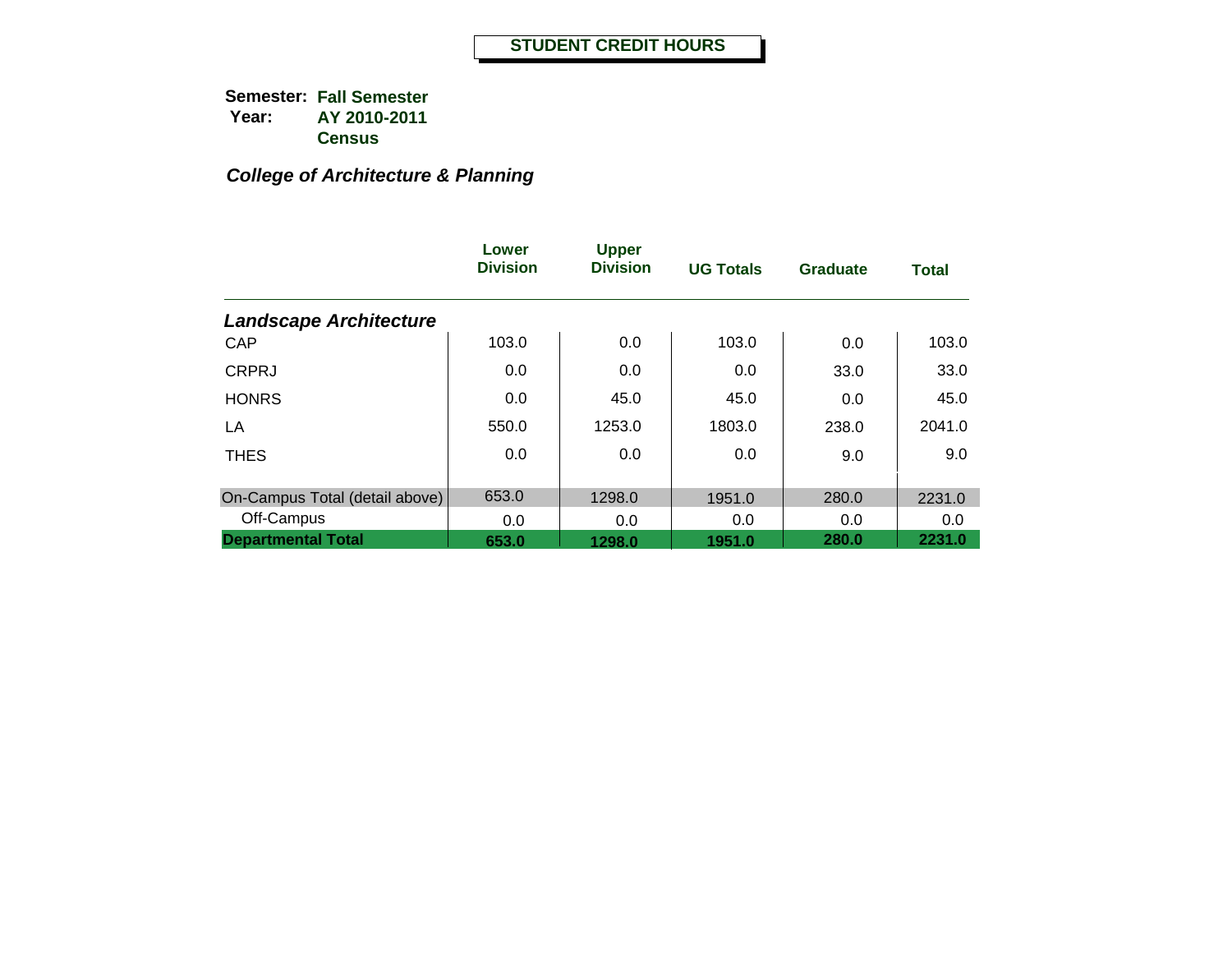## *College of Architecture & Planning*

|                                | Lower<br><b>Division</b> | <b>Upper</b><br><b>Division</b> | <b>UG Totals</b> | Graduate | <b>Total</b> |
|--------------------------------|--------------------------|---------------------------------|------------------|----------|--------------|
| <b>Urban Planning</b>          |                          |                                 |                  |          |              |
| <b>CAP</b>                     | 114.0                    | 51.0                            | 165.0            | 6.0      | 171.0        |
| <b>MASTR</b>                   | 0.0                      | 0.0                             | 0.0              | 0.0      | 0.0          |
| <b>PLAN</b>                    | 521.0                    | 378.0                           | 899.0            | 363.0    | 1262.0       |
| On-Campus Total (detail above) | 635.0                    | 429.0                           | 1064.0           | 369.0    | 1433.0       |
| Off-Campus                     | 0.0                      | 0.0                             | 0.0              | 33.0     | 33.0         |
| <b>Departmental Total</b>      | 635.0                    | 429.0                           | 1064.0           | 402.0    | 1466.0       |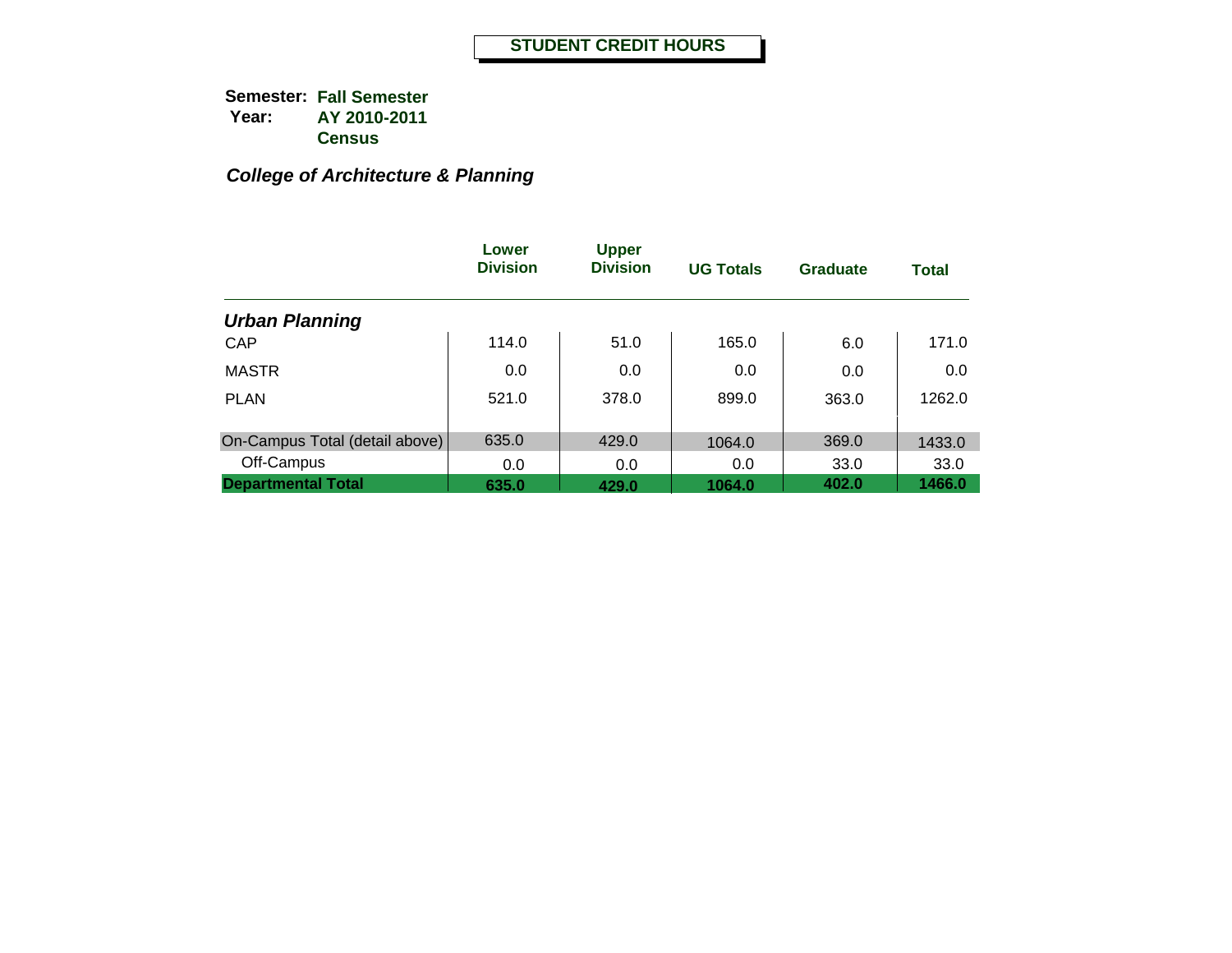|                                | Lower<br><b>Division</b> | <b>Upper</b><br><b>Division</b> | <b>UG Totals</b> | Graduate | <b>Total</b> |
|--------------------------------|--------------------------|---------------------------------|------------------|----------|--------------|
| <b>Accounting</b>              |                          |                                 |                  |          |              |
| <b>ACC</b>                     | 2205.0                   | 1368.0                          | 3573.0           | 243.0    | 3816.0       |
| <b>MBA</b>                     | 0.0                      | 0.0                             | 0.0              | 69.0     | 69.0         |
| On-Campus Total (detail above) | 2205.0                   | 1368.0                          | 3573.0           | 312.0    | 3885.0       |
| Off-Campus                     | 372.0                    | 0.0                             | 372.0            | 180.0    | 552.0        |
| <b>Departmental Total</b>      | 2577.0                   | 1368.0                          | 3945.0           | 492.0    | 4437.0       |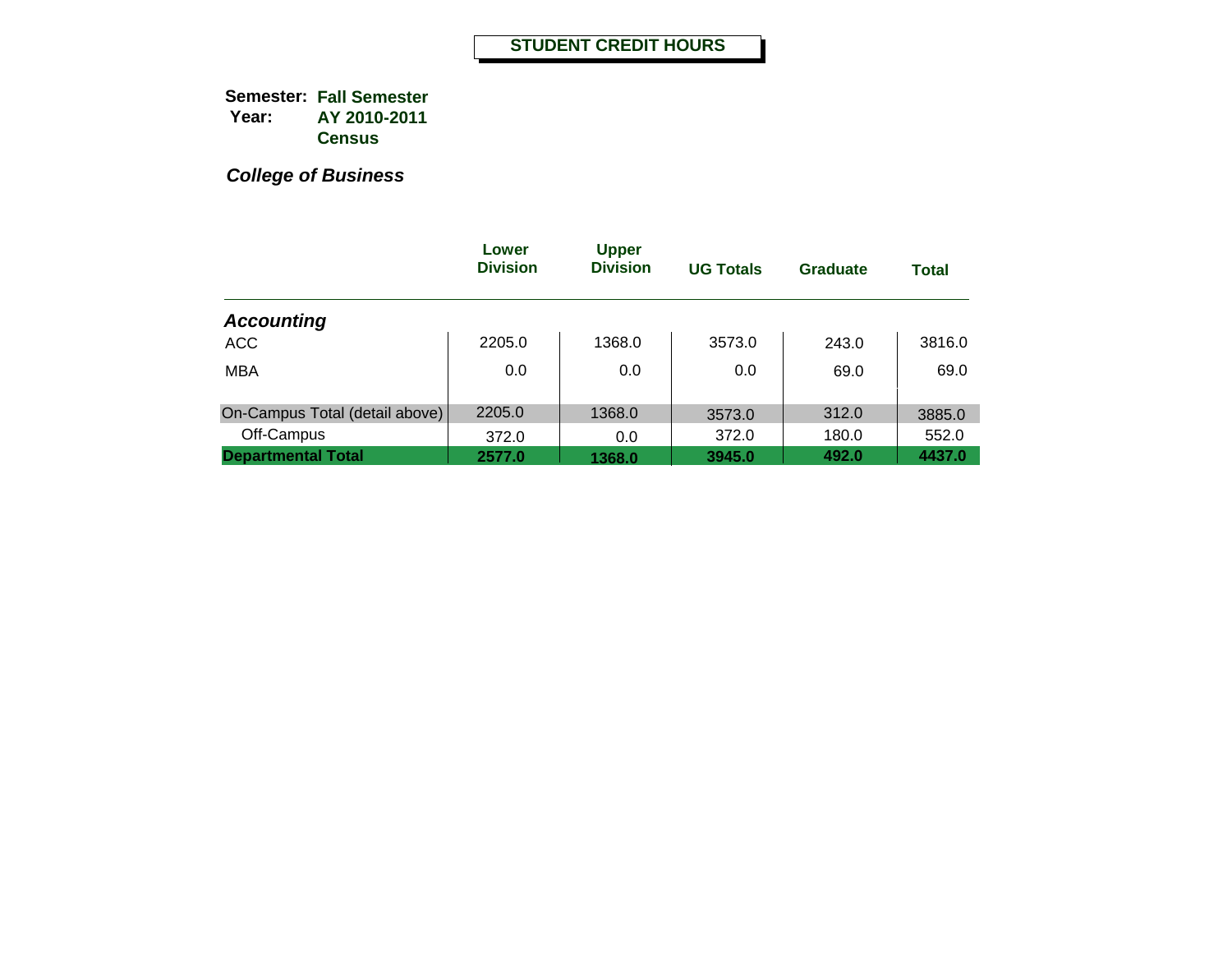|                                | Lower<br><b>Division</b> | <b>Upper</b><br><b>Division</b> | <b>UG Totals</b> | <b>Graduate</b> | <b>Total</b> |
|--------------------------------|--------------------------|---------------------------------|------------------|-----------------|--------------|
| <b>Economics</b>               |                          |                                 |                  |                 |              |
| <b>ECON</b>                    | 4521.0                   | 458.0                           | 4979.0           | 66.0            | 5045.0       |
| <b>HONRS</b>                   | 0.0                      | 31.0                            | 31.0             | 0.0             | 31.0         |
| <b>MBA</b>                     | 0.0                      | 0.0                             | 0.0              | 138.0           | 138.0        |
| On-Campus Total (detail above) | 4521.0                   | 489.0                           | 5010.0           | 204.0           | 5214.0       |
| Off-Campus                     | 252.0                    | 0.0                             | 252.0            | 261.0           | 513.0        |
| <b>Departmental Total</b>      | 4773.0                   | 489.0                           | 5262.0           | 465.0           | 5727.0       |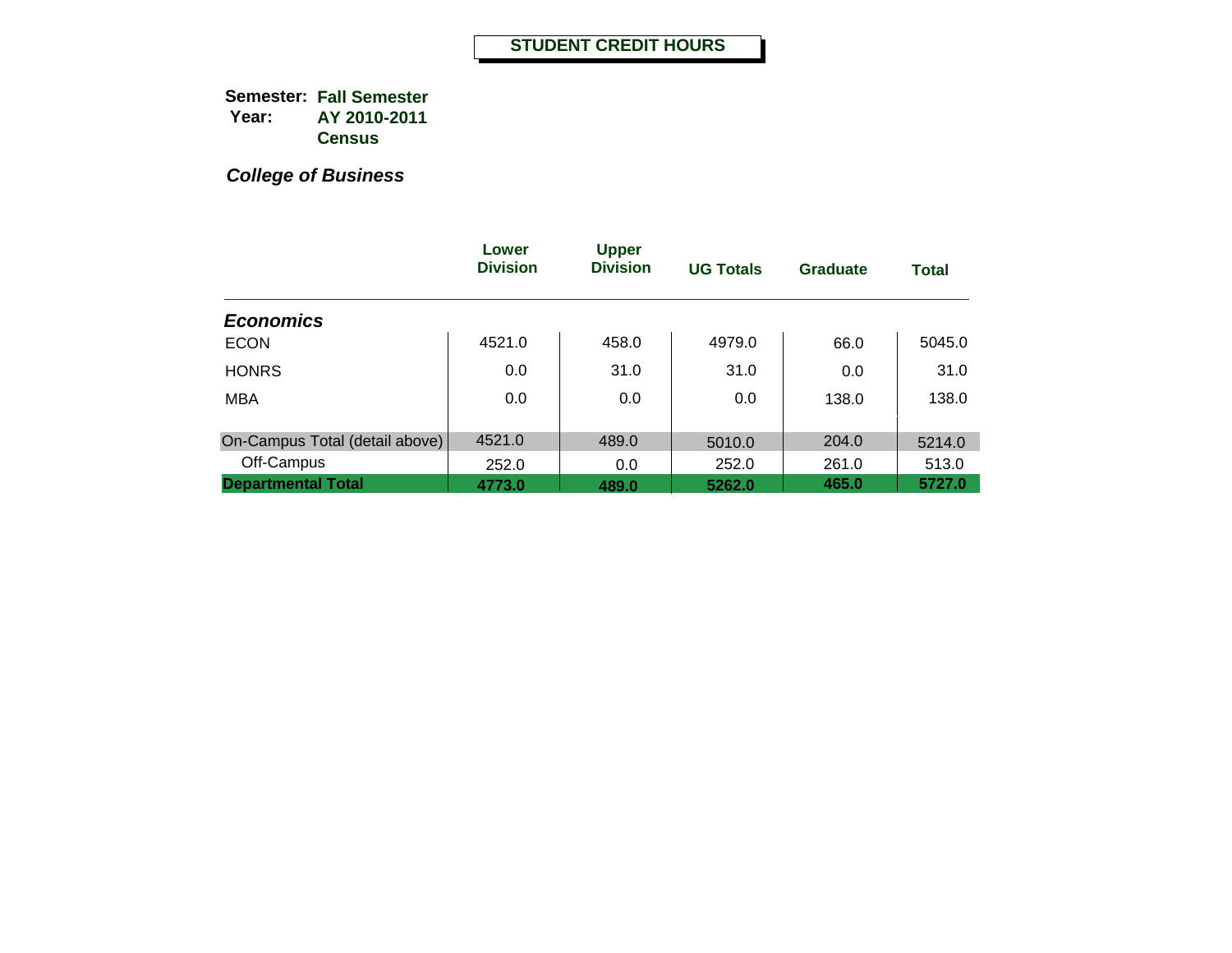|                                | Lower<br><b>Division</b> | <b>Upper</b><br><b>Division</b> | <b>UG Totals</b> | <b>Graduate</b> | <b>Total</b> |
|--------------------------------|--------------------------|---------------------------------|------------------|-----------------|--------------|
| <b>Finance</b>                 |                          |                                 |                  |                 |              |
| BL                             | 1080.0                   | 93.0                            | 1173.0           | 0.0             | 1173.0       |
| <b>FIN</b>                     | 1444.0                   | 1386.0                          | 2830.0           | 45.0            | 2875.0       |
| <b>MBA</b>                     | 0.0                      | 0.0                             | 0.0              | 72.0            | 72.0         |
| <b>RE</b>                      | 141.0                    | 0.0                             | 141.0            | 0.0             | 141.0        |
| RMI                            | 348.0                    | 291.0                           | 639.0            | 0.0             | 639.0        |
|                                |                          |                                 |                  |                 |              |
| On-Campus Total (detail above) | 3013.0                   | 1770.0                          | 4783.0           | 117.0           | 4900.0       |
| Off-Campus                     | 384.0                    | 0.0                             | 384.0            | 117.0           | 501.0        |
| <b>Departmental Total</b>      | 3397.0                   | 1770.0                          | 5167.0           | 234.0           | 5401.0       |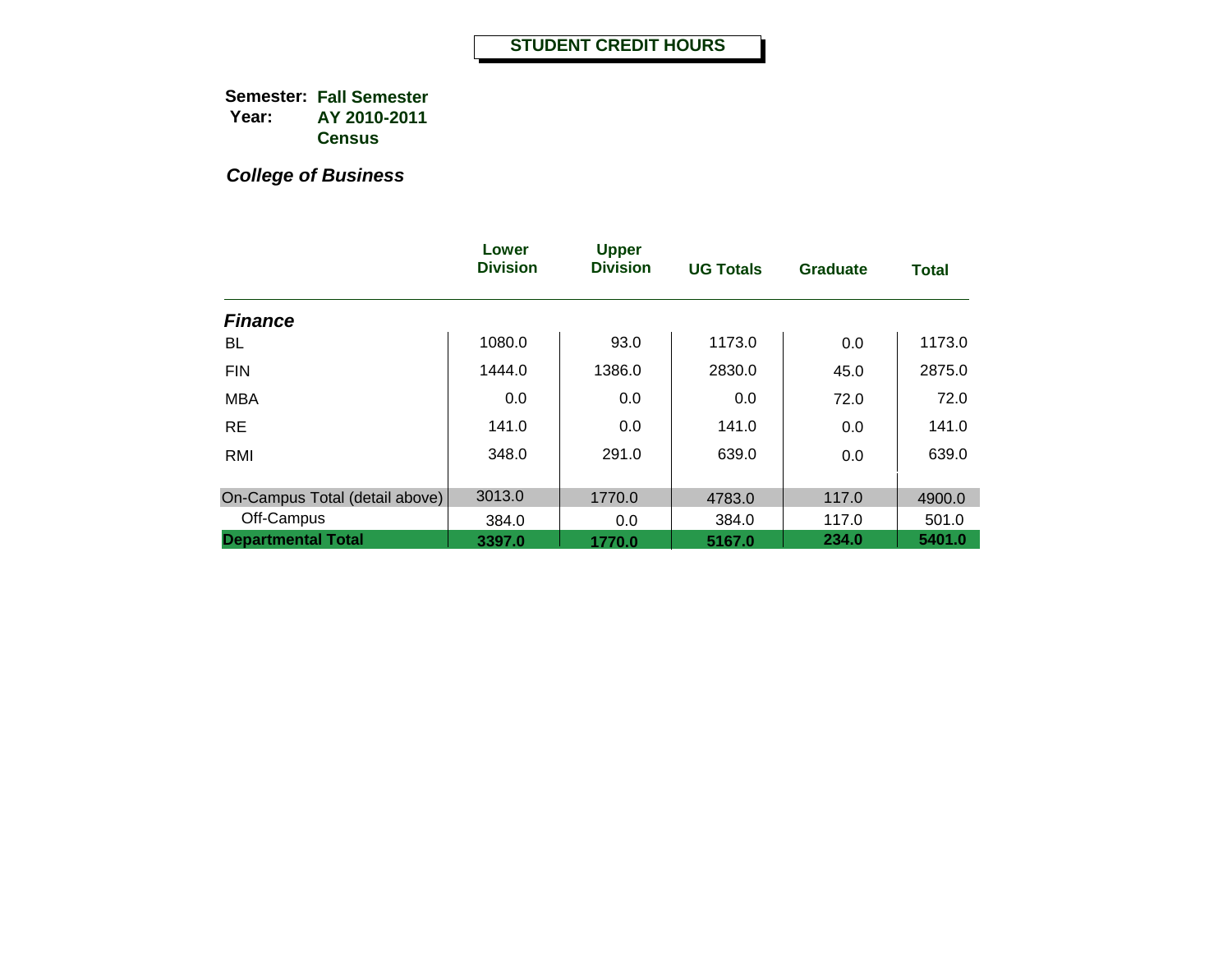|                                     | Lower<br><b>Division</b> | <b>Upper</b><br><b>Division</b> | <b>UG Totals</b> | <b>Graduate</b> | <b>Total</b> |
|-------------------------------------|--------------------------|---------------------------------|------------------|-----------------|--------------|
| <b>Info Systems &amp; Oper Mgmt</b> |                          |                                 |                  |                 |              |
| <b>BED</b>                          | 0.0                      | 16.0                            | 16.0             | 0.0             | 16.0         |
| <b>ISOM</b>                         | 3237.0                   | 1197.0                          | 4434.0           | 39.0            | 4473.0       |
| <b>MBA</b>                          | 0.0                      | 0.0                             | 0.0              | 99.0            | 99.0         |
|                                     |                          |                                 |                  |                 |              |
| On-Campus Total (detail above)      | 3237.0                   | 1213.0                          | 4450.0           | 138.0           | 4588.0       |
| Off-Campus                          | 1614.0                   | 1038.0                          | 2652.0           | 174.0           | 2826.0       |
| <b>Departmental Total</b>           | 4851.0                   | 2251.0                          | 7102.0           | 312.0           | 7414.0       |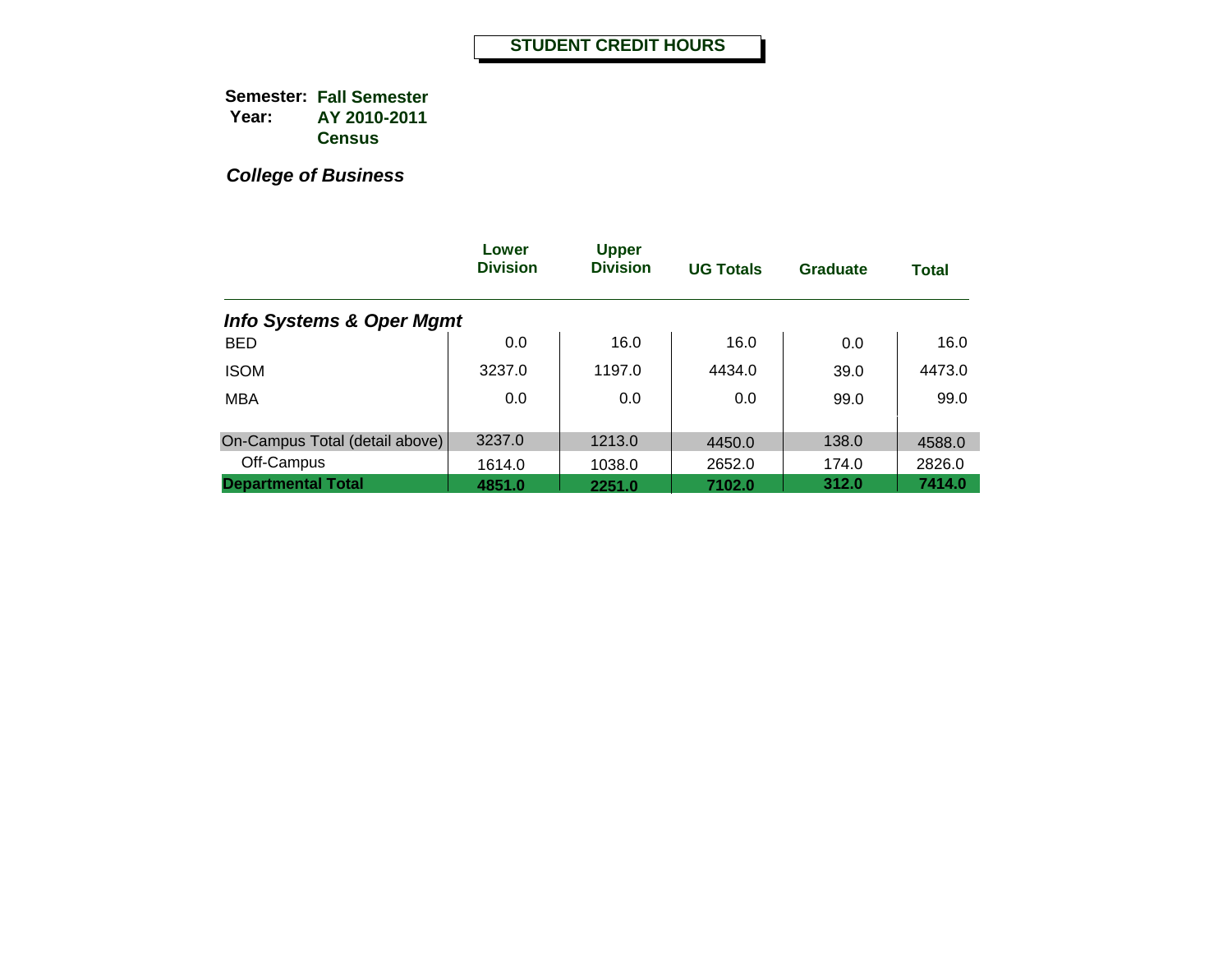|                                   | Lower<br><b>Division</b> | <b>Upper</b><br><b>Division</b> | <b>UG Totals</b> | <b>Graduate</b> | <b>Total</b> |
|-----------------------------------|--------------------------|---------------------------------|------------------|-----------------|--------------|
| <b>Marketing &amp; Management</b> |                          |                                 |                  |                 |              |
| <b>BUSAD</b>                      | 111.0                    | 72.0                            | 183.0            | 0.0             | 183.0        |
| ID                                | 30.0                     | 0.0                             | 30.0             | 0.0             | 30.0         |
| <b>INTBA</b>                      | 108.0                    | 3.0                             | 111.0            | 0.0             | 111.0        |
| <b>MBA</b>                        | 0.0                      | 0.0                             | 0.0              | 102.0           | 102.0        |
| <b>MGT</b>                        | 459.0                    | 2559.0                          | 3018.0           | 90.0            | 3108.0       |
| <b>MKG</b>                        | 135.0                    | 3319.0                          | 3454.0           | 51.0            | 3505.0       |
| On-Campus Total (detail above)    | 843.0                    | 5953.0                          | 6796.0           | 243.0           | 7039.0       |
| Off-Campus                        | 1416.0                   | 63.0                            | 1479.0           | 198.0           | 1677.0       |
| <b>Departmental Total</b>         | 2259.0                   | 6016.0                          | 8275.0           | 441.0           | 8716.0       |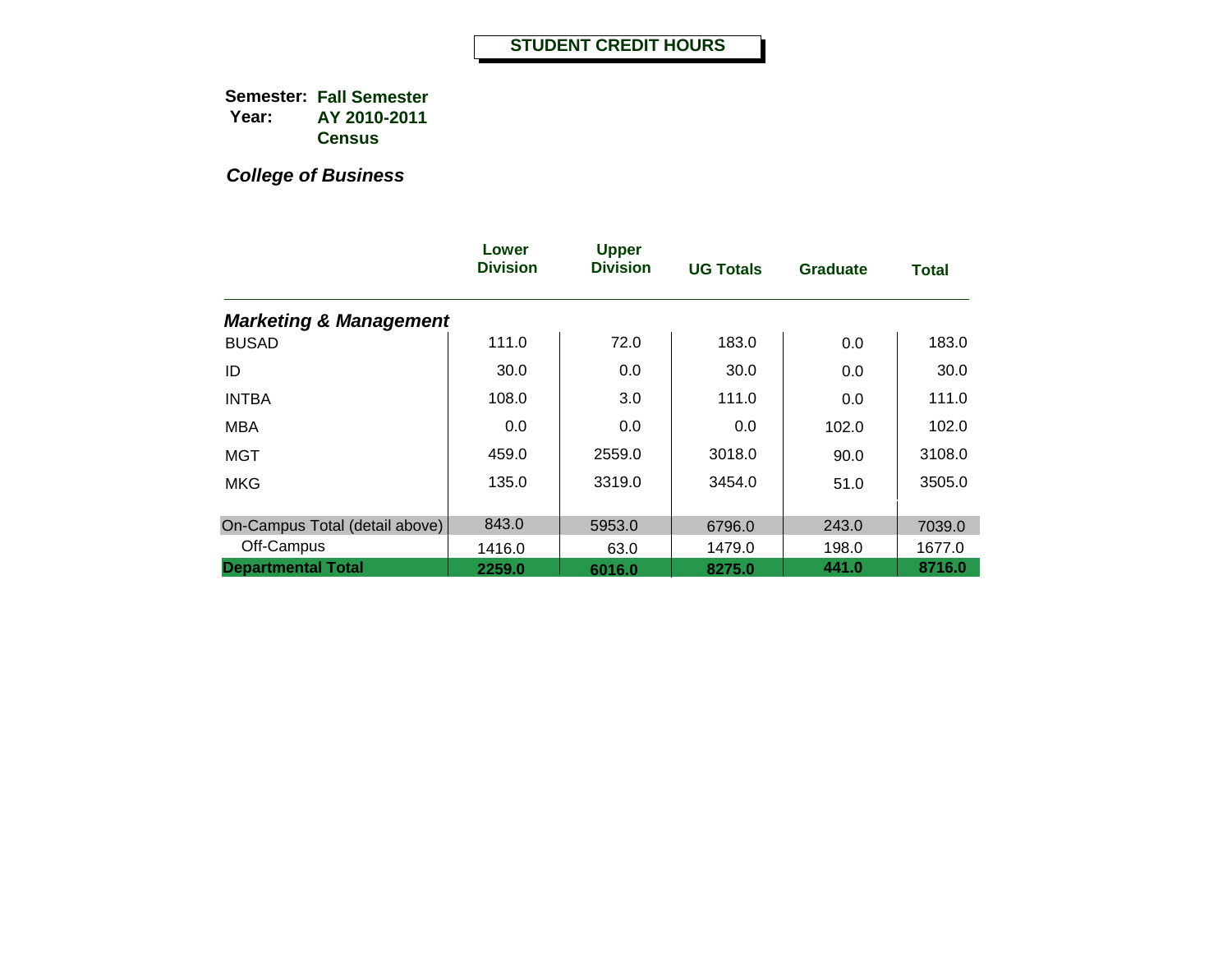|                                           | Lower<br><b>Division</b> | <b>Upper</b><br><b>Division</b> | <b>UG Totals</b> | Graduate | Total |
|-------------------------------------------|--------------------------|---------------------------------|------------------|----------|-------|
| <b>Center for Info &amp; Comm Science</b> |                          |                                 |                  |          |       |
| <b>ICS</b>                                | 0.0                      | 0.0                             | 0.0              | 803.0    | 803.0 |
| On-Campus Total (detail above)            | 0.0                      | 0.0                             | 0.0              | 803.0    | 803.0 |
| Off-Campus                                | 0.0                      | 0.0                             | 0.0              | 29.0     | 29.0  |
| <b>Departmental Total</b>                 | 0.0                      | 0.0                             | 0.0              | 832.0    | 832.0 |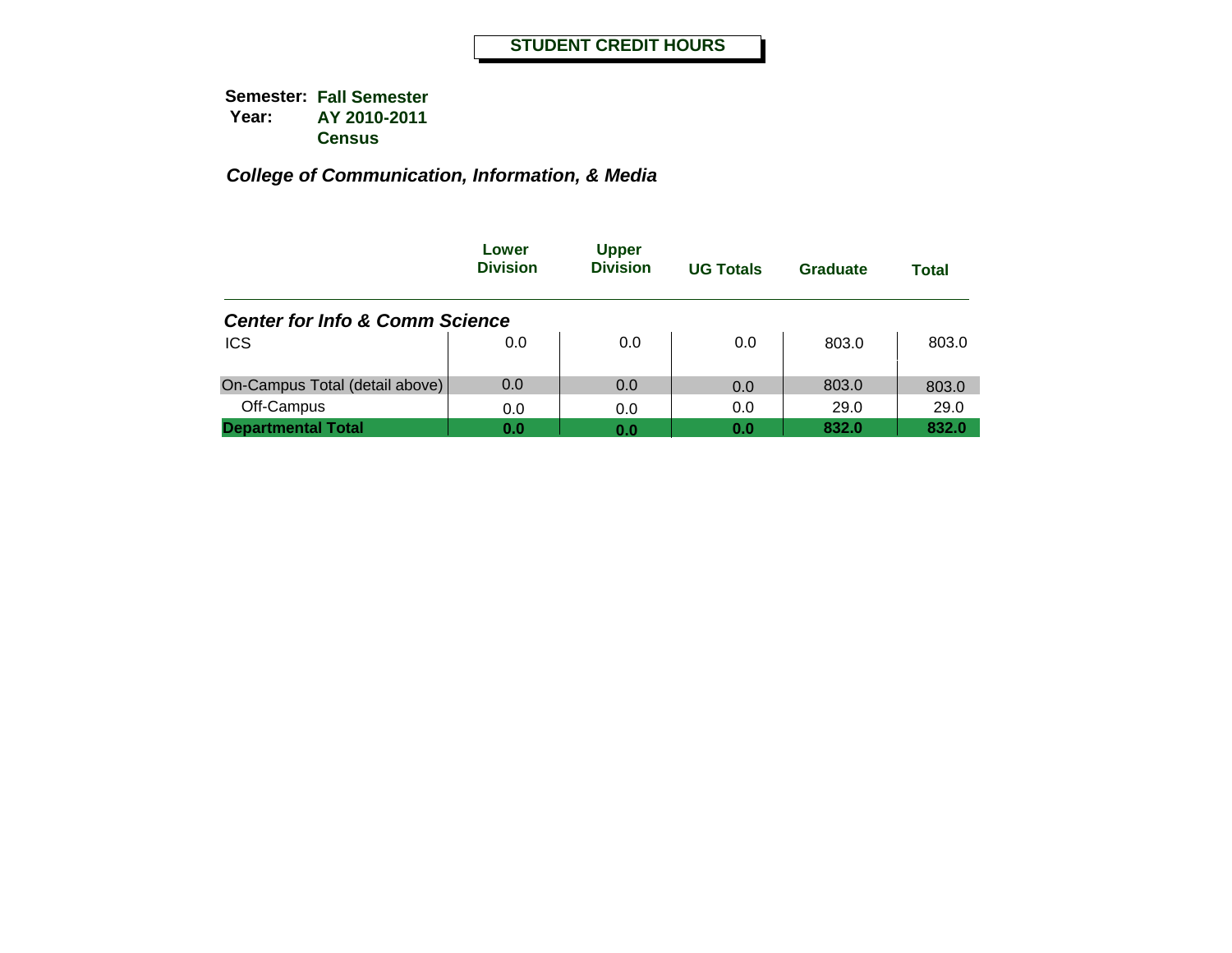|                                | Lower<br><b>Division</b> | <b>Upper</b><br><b>Division</b> | <b>UG Totals</b> | Graduate | <b>Total</b> |
|--------------------------------|--------------------------|---------------------------------|------------------|----------|--------------|
| <b>Journalism</b>              |                          |                                 |                  |          |              |
| <b>JOURN</b>                   | 1646.0                   | 1346.0                          | 2992.0           | 168.0    | 3160.0       |
| <b>NEWS</b>                    | 1834.0                   | 57.0                            | 1891.0           | 0.0      | 1891.0       |
| <b>PR</b>                      | 0.0                      | 0.0                             | 0.0              | 138.0    | 138.0        |
| On-Campus Total (detail above) | 3480.0                   | 1403.0                          | 4883.0           | 306.0    | 5189.0       |
| Off-Campus                     | 14.0                     | 19.0                            | 33.0             | 114.0    | 147.0        |
| <b>Departmental Total</b>      | 3494.0                   | 1422.0                          | 4916.0           | 420.0    | 5336.0       |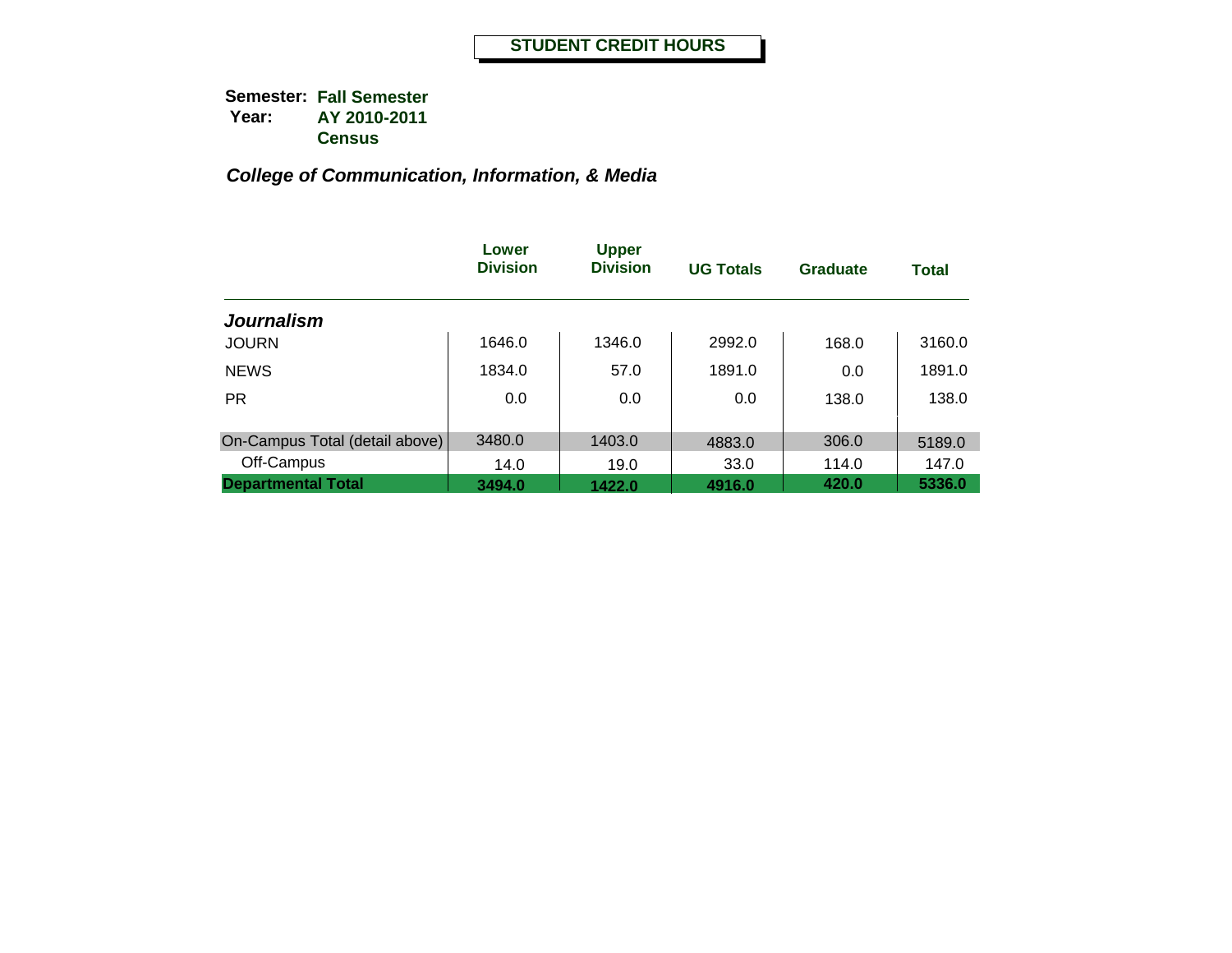|                                | Lower<br><b>Division</b> | <b>Upper</b><br><b>Division</b> | <b>UG Totals</b> | Graduate | <b>Total</b> |
|--------------------------------|--------------------------|---------------------------------|------------------|----------|--------------|
| <b>Communication Studies</b>   |                          |                                 |                  |          |              |
| <b>COMM</b>                    | 6577.0                   | 2009.0                          | 8586.0           | 252.0    | 8838.0       |
| <b>THES</b>                    | 0.0                      | 0.0                             | 0.0              | 3.0      | 3.0          |
| On-Campus Total (detail above) | 6577.0                   | 2009.0                          | 8586.0           | 255.0    | 8841.0       |
| Off-Campus                     | 855.0                    | 133.0                           | 988.0            | 0.0      | 988.0        |
| <b>Departmental Total</b>      | 7432.0                   | 2142.0                          | 9574.0           | 255.0    | 9829.0       |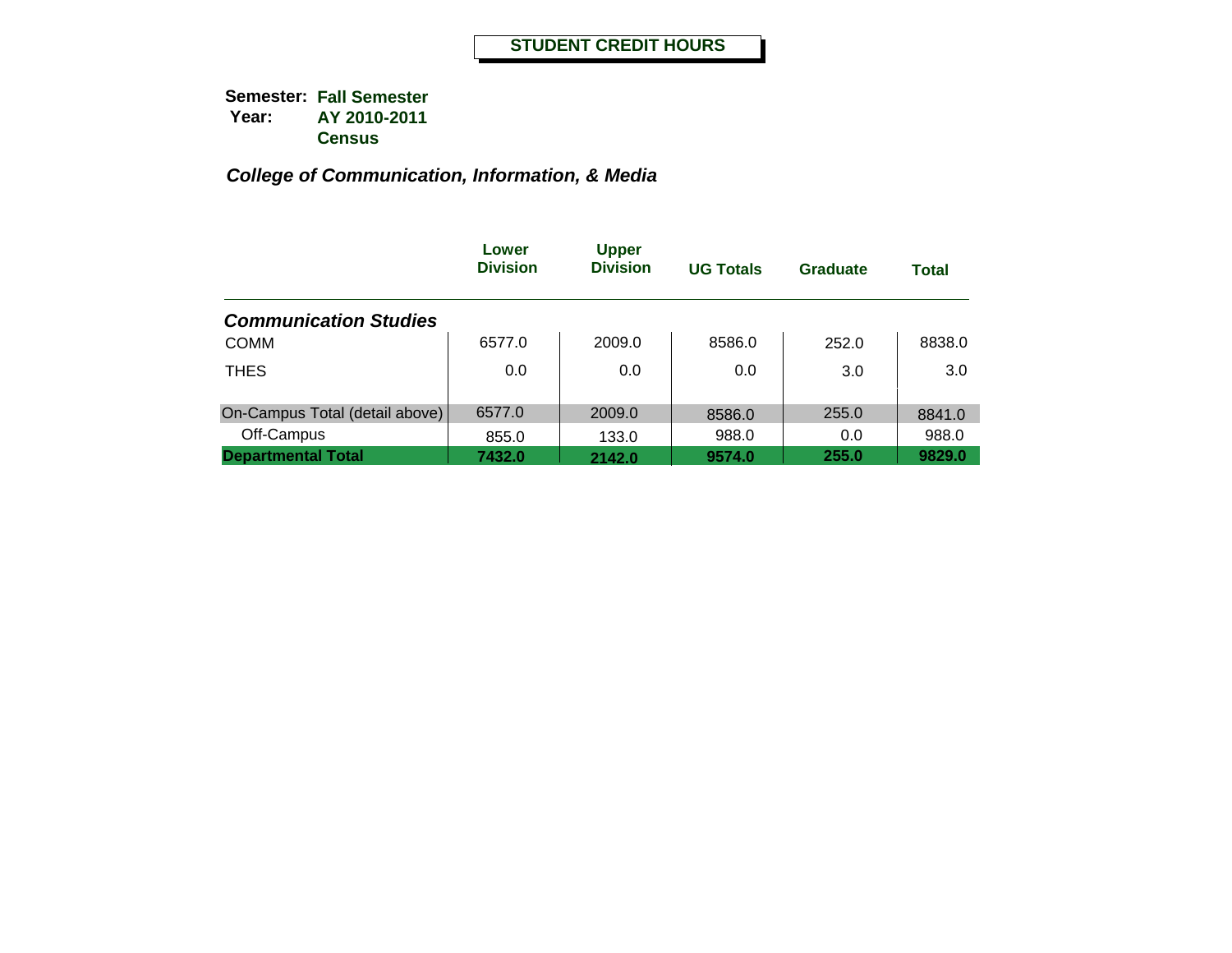|                                | Lower<br><b>Division</b> | <b>Upper</b><br><b>Division</b> | <b>UG Totals</b> | <b>Graduate</b> | <b>Total</b> |
|--------------------------------|--------------------------|---------------------------------|------------------|-----------------|--------------|
| <b>Telecommunications</b>      |                          |                                 |                  |                 |              |
| <b>CRPRJ</b>                   | 0.0                      | 0.0                             | 0.0              | 12.0            | 12.0         |
| <b>HONRS</b>                   | 0.0                      | 24.0                            | 24.0             | 0.0             | 24.0         |
| <b>ICOM</b>                    | 282.0                    | 78.0                            | 360.0            | 0.0             | 360.0        |
| <b>TCOM</b>                    | 1536.0                   | 3261.0                          | 4797.0           | 326.0           | 5123.0       |
| <b>THES</b>                    | 0.0                      | 0.0                             | 0.0              | 6.0             | 6.0          |
| On-Campus Total (detail above) | 1818.0                   | 3363.0                          | 5181.0           | 344.0           | 5525.0       |
| Off-Campus                     | 0.0                      | 0.0                             | 0.0              | 0.0             | 0.0          |
| <b>Departmental Total</b>      | 1818.0                   | 3363.0                          | 5181.0           | 344.0           | 5525.0       |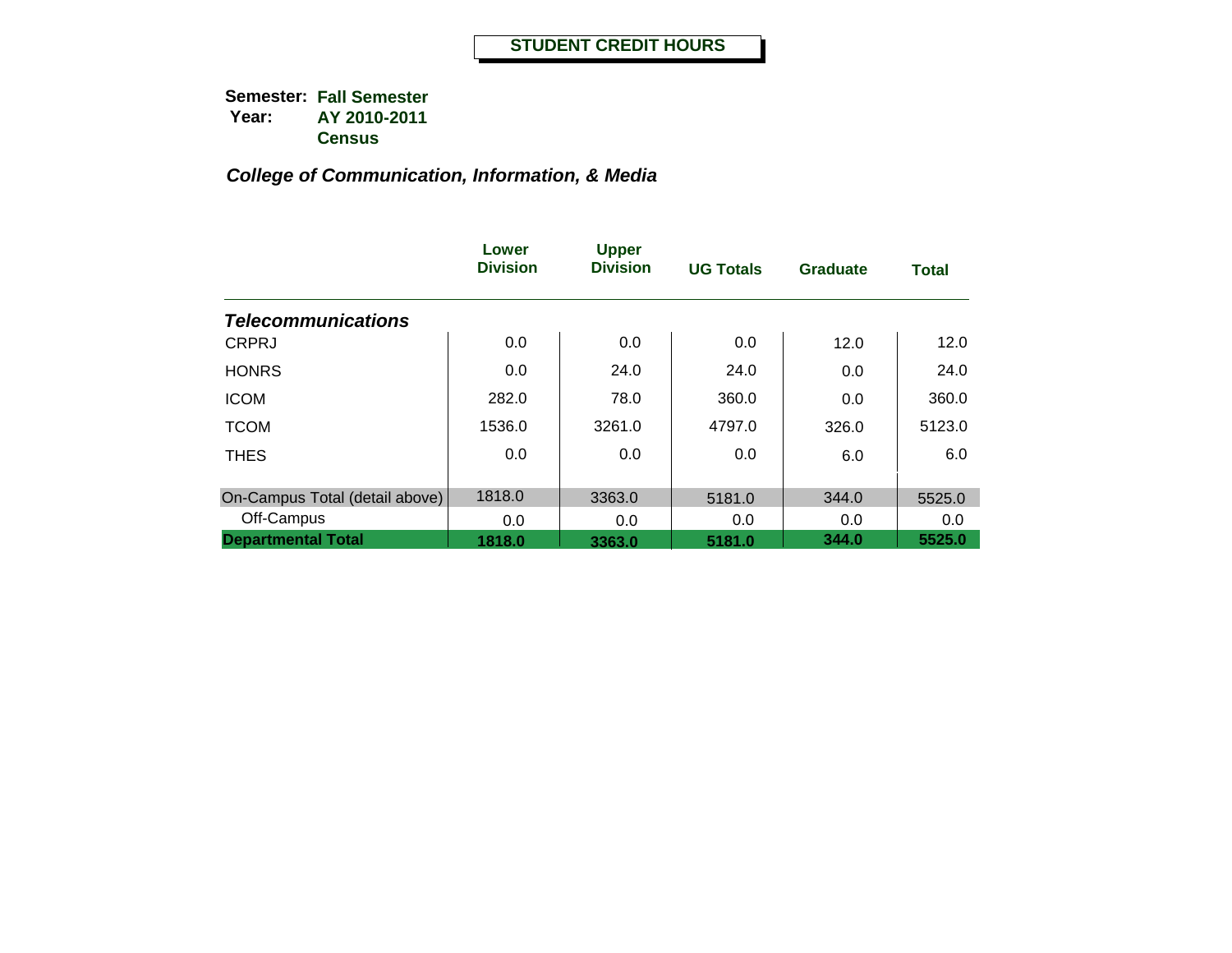*College of Fine Arts*

|                                | Lower<br><b>Division</b> | <b>Upper</b><br><b>Division</b> | <b>UG Totals</b> | <b>Graduate</b> | <b>Total</b> |
|--------------------------------|--------------------------|---------------------------------|------------------|-----------------|--------------|
| <b>Art</b>                     |                          |                                 |                  |                 |              |
| <b>ACR</b>                     | 324.0                    | 133.0                           | 457.0            | 12.0            | 469.0        |
| <b>ADS</b>                     | 474.0                    | 348.0                           | 822.0            | 0.0             | 822.0        |
| <b>AED</b>                     | 456.0                    | 102.0                           | 558.0            | 3.0             | 561.0        |
| <b>AFA</b>                     | 942.0                    | 498.0                           | 1440.0           | 24.0            | 1464.0       |
| <b>AHS</b>                     | 2442.0                   | 93.0                            | 2535.0           | 27.0            | 2562.0       |
| ART                            | 570.0                    | 467.0                           | 1037.0           | 48.0            | 1085.0       |
| <b>CRPRJ</b>                   | 0.0                      | 0.0                             | 0.0              | 12.0            | 12.0         |
| <b>HONRS</b>                   | 0.0                      | 3.0                             | 3.0              | 0.0             | 3.0          |
| <b>MASTR</b>                   | 0.0                      | 0.0                             | 0.0              | 0.0             | 0.0          |
|                                |                          |                                 |                  |                 |              |
| On-Campus Total (detail above) | 5208.0                   | 1644.0                          | 6852.0           | 126.0           | 6978.0       |
| Off-Campus                     | 459.0                    | 3.0                             | 462.0            | 0.0             | 462.0        |
| <b>Departmental Total</b>      | 5667.0                   | 1647.0                          | 7314.0           | 126.0           | 7440.0       |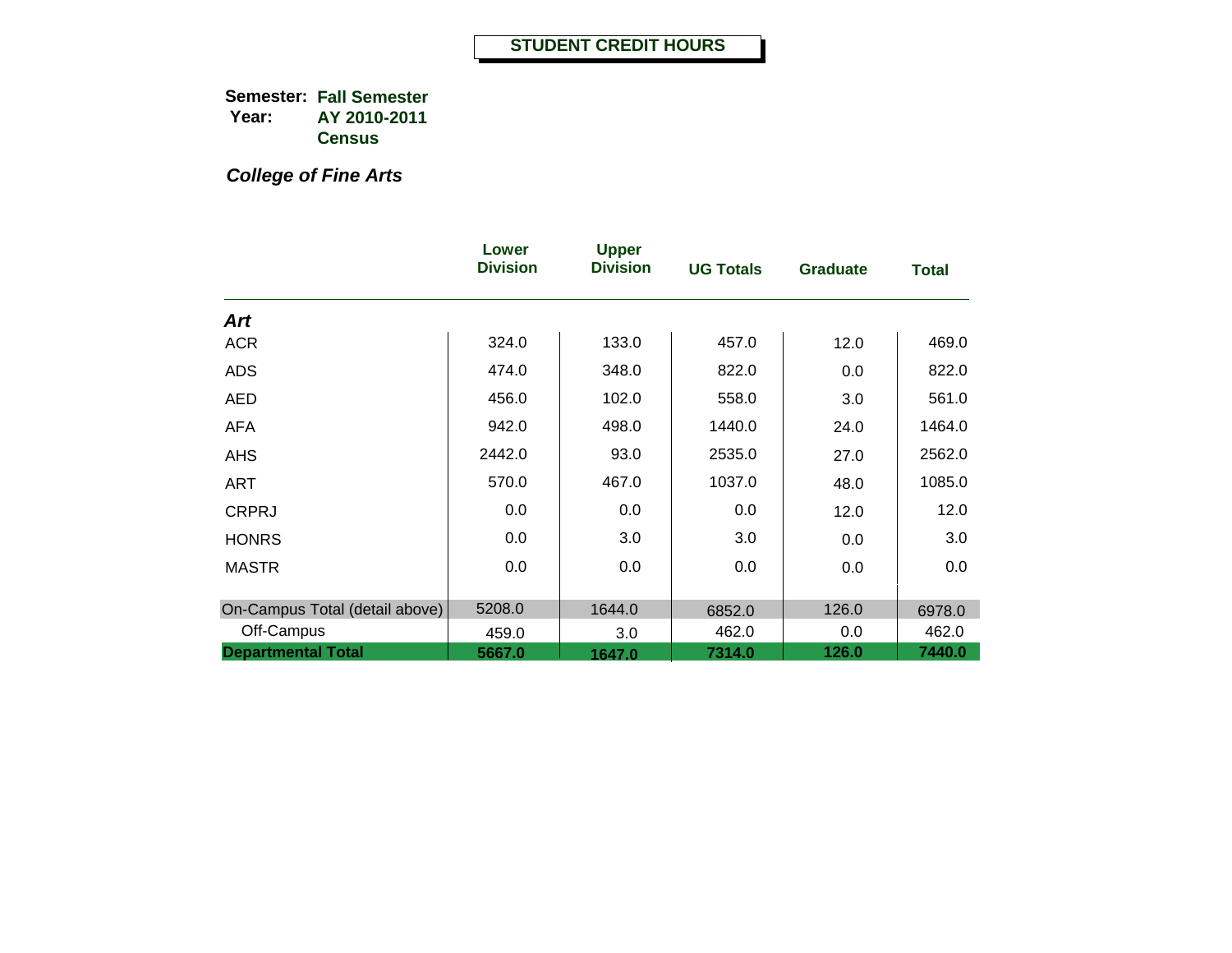*College of Fine Arts*

|                                | Lower<br><b>Division</b> | <b>Upper</b><br><b>Division</b> | <b>UG Totals</b> | <b>Graduate</b> | <b>Total</b> |
|--------------------------------|--------------------------|---------------------------------|------------------|-----------------|--------------|
| <b>Music</b>                   |                          |                                 |                  |                 |              |
| <b>CFA</b>                     | 0.0                      | 3.0                             | 3.0              | 0.0             | 3.0          |
| <b>CRPRJ</b>                   | 0.0                      | 0.0                             | 0.0              | 3.0             | 3.0          |
| <b>DISS</b>                    | 0.0                      | 0.0                             | 0.0              | 27.0            | 27.0         |
| <b>DOC</b>                     | 0.0                      | 0.0                             | 0.0              | 0.0             | 0.0          |
| <b>HONRS</b>                   | 0.0                      | 3.0                             | 3.0              | 0.0             | 3.0          |
| <b>MASTR</b>                   | 0.0                      | 0.0                             | 0.0              | 0.0             | 0.0          |
| <b>MUHIS</b>                   | 2313.0                   | 226.0                           | 2539.0           | 152.0           | 2691.0       |
| <b>MUMET</b>                   | 555.0                    | 142.0                           | 697.0            | 0.0             | 697.0        |
| <b>MUSCH</b>                   | 51.0                     | 591.5                           | 642.5            | 41.0            | 683.5        |
| <b>MUSED</b>                   | 763.0                    | 329.0                           | 1092.0           | 62.0            | 1154.0       |
| <b>MUSPE</b>                   | 944.0                    | 471.0                           | 1415.0           | 295.0           | 1710.0       |
| <b>MUSTH</b>                   | 635.0                    | 247.0                           | 882.0            | 169.0           | 1051.0       |
|                                |                          |                                 |                  |                 |              |
| On-Campus Total (detail above) | 5261.0                   | 2012.5                          | 7273.5           | 749.0           | 8022.5       |
| Off-Campus                     | 0.0                      | 0.0                             | 0.0              | 0.0             | 0.0          |
| <b>Departmental Total</b>      | 5261.0                   | 2012.5                          | 7273.5           | 749.0           | 8022.5       |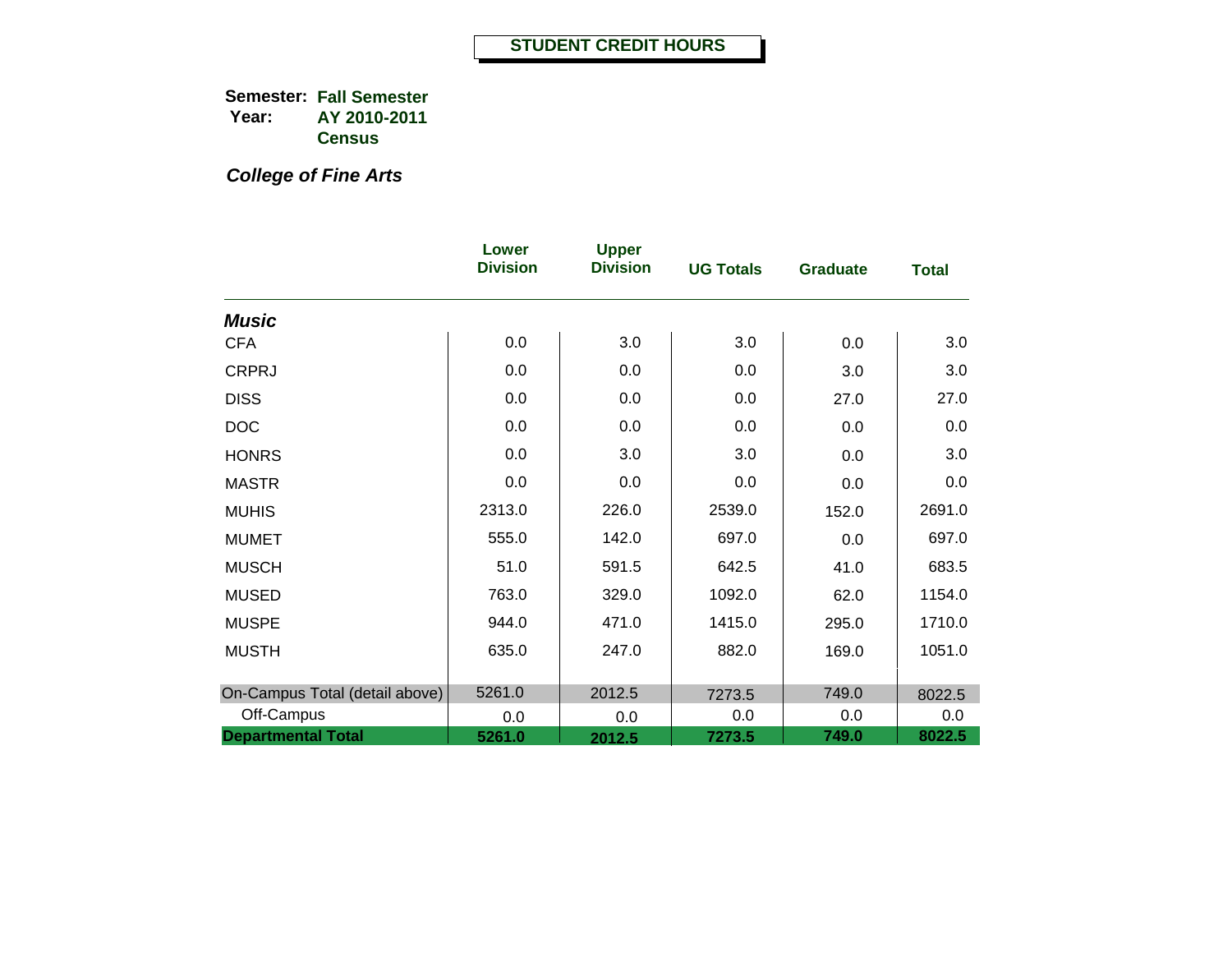*College of Fine Arts*

|                                | Lower<br><b>Division</b> | <b>Upper</b><br><b>Division</b> | <b>UG Totals</b> | Graduate | <b>Total</b> |
|--------------------------------|--------------------------|---------------------------------|------------------|----------|--------------|
| <b>Theatre &amp; Dance</b>     |                          |                                 |                  |          |              |
| <b>DANCE</b>                   | 1586.0                   | 283.0                           | 1869.0           | 0.0      | 1869.0       |
| <b>HONRS</b>                   | 0.0                      | 6.0                             | 6.0              | 0.0      | 6.0          |
| <b>THEAT</b>                   | 3161.0                   | 1201.0                          | 4362.0           | 0.0      | 4362.0       |
| On-Campus Total (detail above) | 4747.0                   | 1490.0                          | 6237.0           | 0.0      | 6237.0       |
| Off-Campus                     | 141.0                    | 0.0                             | 141.0            | 0.0      | 141.0        |
| <b>Departmental Total</b>      | 4888.0                   | 1490.0                          | 6378.0           | 0.0      | 6378.0       |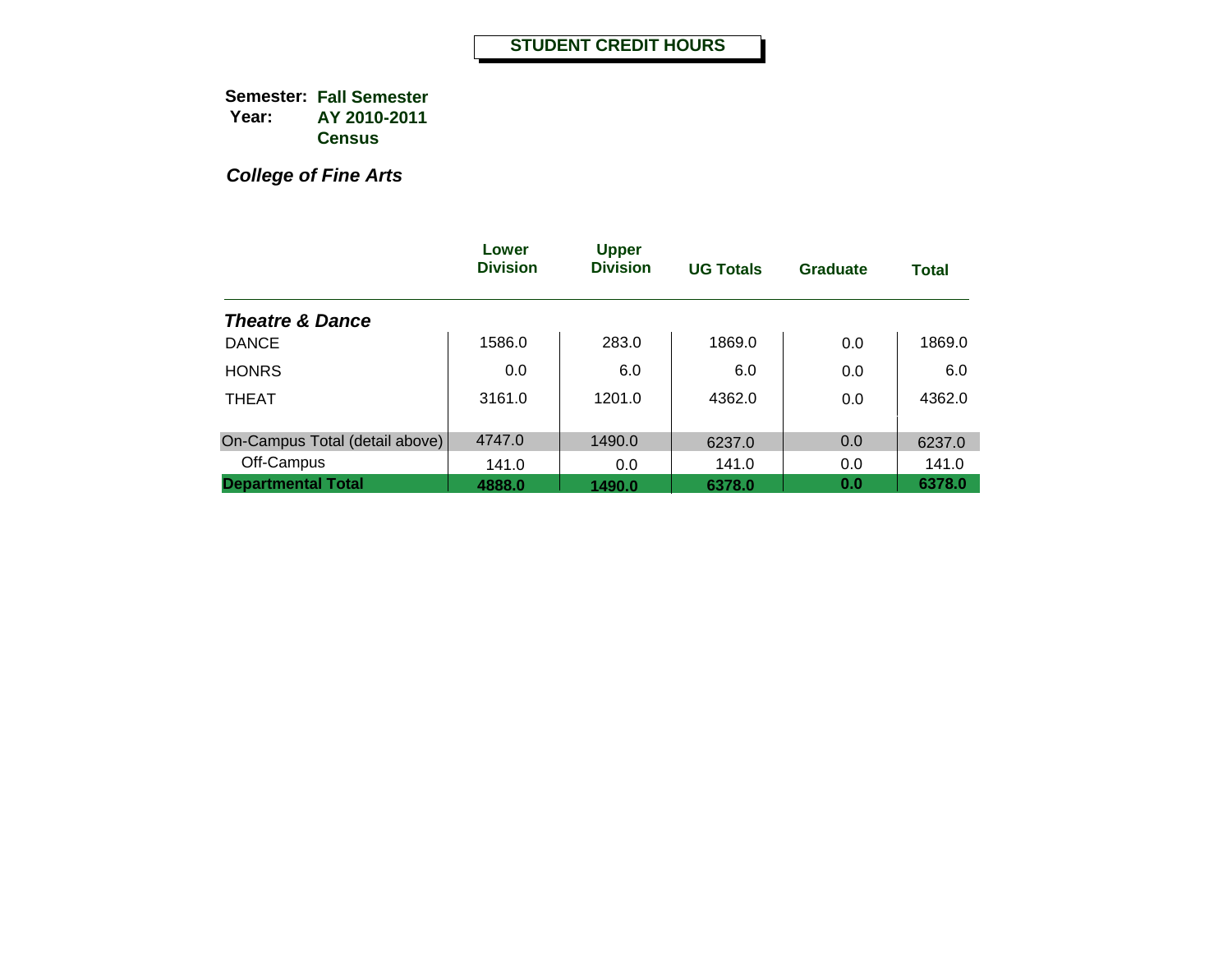|                                | Lower<br><b>Division</b> | <b>Upper</b><br><b>Division</b> | <b>UG Totals</b> | Graduate | <b>Total</b> |
|--------------------------------|--------------------------|---------------------------------|------------------|----------|--------------|
| Anthropology                   |                          |                                 |                  |          |              |
| <b>ANTH</b>                    | 2622.0                   | 562.0                           | 3184.0           | 144.0    | 3328.0       |
| <b>HONRS</b>                   | 0.0                      | 36.0                            | 36.0             | 0.0      | 36.0         |
| <b>THES</b>                    | 0.0                      | 0.0                             | 0.0              | 6.0      | 6.0          |
|                                |                          |                                 |                  |          |              |
| On-Campus Total (detail above) | 2622.0                   | 598.0                           | 3220.0           | 150.0    | 3370.0       |
| Off-Campus                     | 681.0                    | 168.0                           | 849.0            | 0.0      | 849.0        |
| <b>Departmental Total</b>      | 3303.0                   | 766.0                           | 4069.0           | 150.0    | 4219.0       |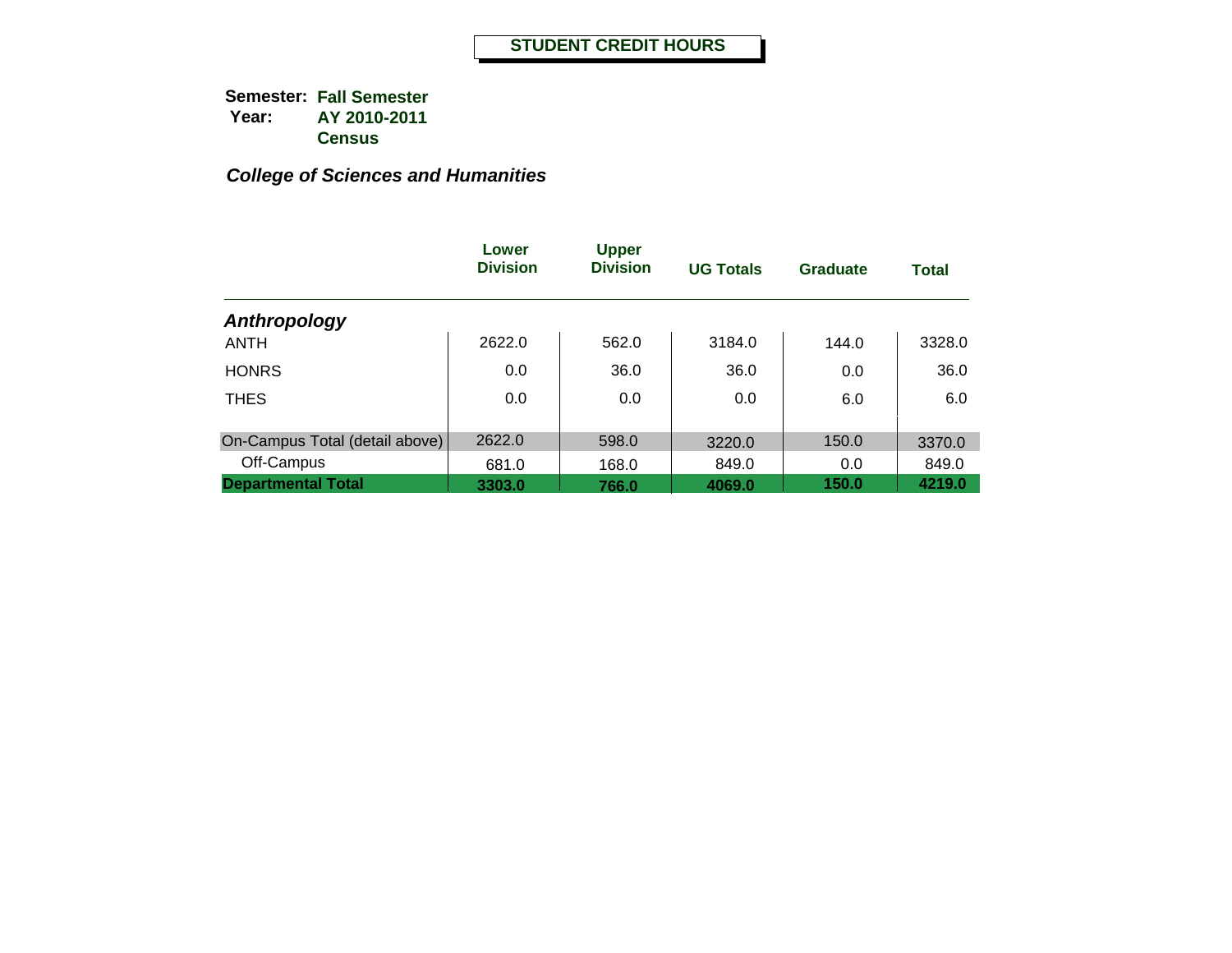|                                | Lower<br><b>Division</b> | <b>Upper</b><br><b>Division</b> | <b>UG Totals</b> | <b>Graduate</b> | <b>Total</b> |
|--------------------------------|--------------------------|---------------------------------|------------------|-----------------|--------------|
| <b>Biology</b>                 |                          |                                 |                  |                 |              |
| <b>BIO</b>                     | 5217.0                   | 585.0                           | 5802.0           | 244.0           | 6046.0       |
| <b>BIOT</b>                    | 0.0                      | 19.0                            | 19.0             | 83.0            | 102.0        |
| <b>BOT</b>                     | 0.0                      | 105.0                           | 105.0            | 47.0            | 152.0        |
| <b>DISS</b>                    | 0.0                      | 0.0                             | 0.0              | 23.0            | 23.0         |
| <b>DOC</b>                     | 0.0                      | 0.0                             | 0.0              | 0.0             | 0.0          |
| <b>HONRS</b>                   | 138.0                    | 12.0                            | 150.0            | 0.0             | 150.0        |
| <b>MASTR</b>                   | 0.0                      | 0.0                             | 0.0              | 0.0             | 0.0          |
| <b>MEDTC</b>                   | 0.0                      | 16.0                            | 16.0             | 0.0             | 16.0         |
| SCI                            | 69.0                     | 339.0                           | 408.0            | 30.0            | 438.0        |
| <b>THES</b>                    | 0.0                      | 0.0                             | 0.0              | 15.0            | 15.0         |
| <b>ZOOL</b>                    | 0.0                      | 258.0                           | 258.0            | 30.0            | 288.0        |
|                                |                          |                                 |                  |                 |              |
| On-Campus Total (detail above) | 5424.0                   | 1334.0                          | 6758.0           | 472.0           | 7230.0       |
| Off-Campus                     | 195.0                    | 60.0                            | 255.0            | 3.0             | 258.0        |
| <b>Departmental Total</b>      | 5619.0                   | 1394.0                          | 7013.0           | 475.0           | 7488.0       |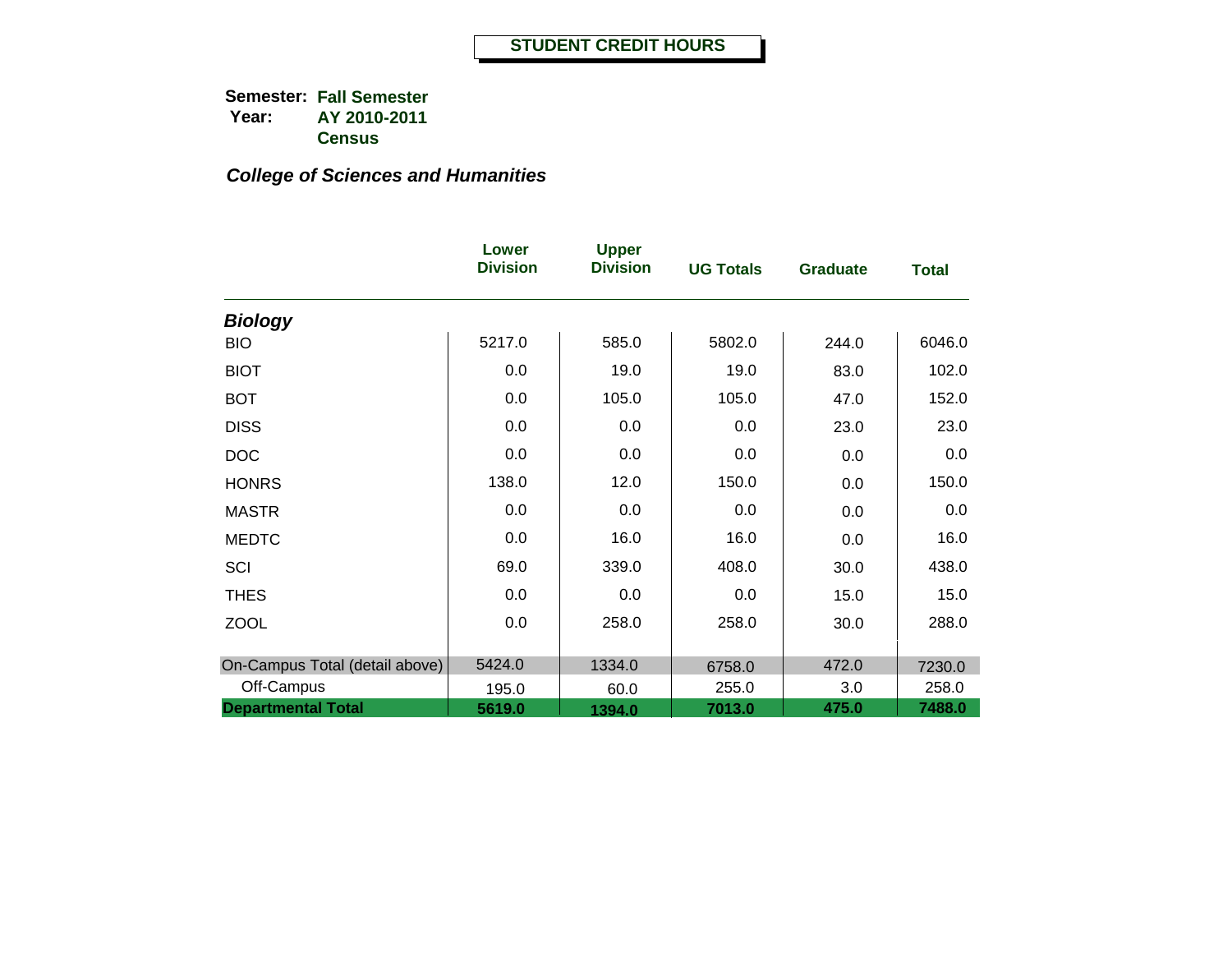|                                | Lower<br><b>Division</b> | <b>Upper</b><br><b>Division</b> | <b>UG Totals</b> | Graduate | <b>Total</b> |
|--------------------------------|--------------------------|---------------------------------|------------------|----------|--------------|
| <b>Chemistry</b>               |                          |                                 |                  |          |              |
| <b>CHEM</b>                    | 7054.0                   | 463.0                           | 7517.0           | 336.0    | 7853.0       |
| On-Campus Total (detail above) | 7054.0                   | 463.0                           | 7517.0           | 336.0    | 7853.0       |
| Off-Campus                     | 36.0                     | 0.0                             | 36.0             | 0.0      | 36.0         |
| <b>Departmental Total</b>      | 7090.0                   | 463.0                           | 7553.0           | 336.0    | 7889.0       |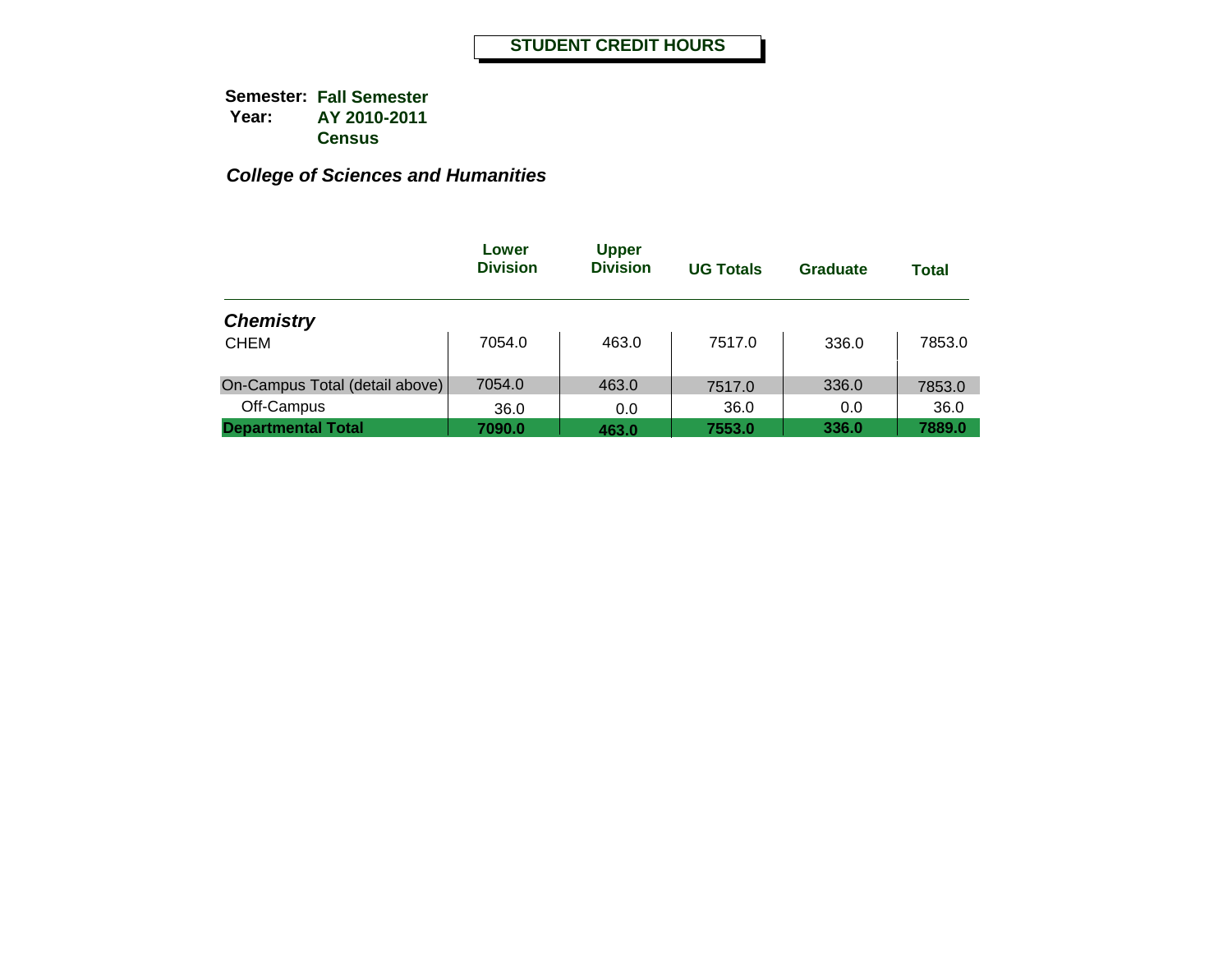|                                           | Lower<br><b>Division</b> | <b>Upper</b><br><b>Division</b> | <b>UG Totals</b> | <b>Graduate</b> | <b>Total</b> |
|-------------------------------------------|--------------------------|---------------------------------|------------------|-----------------|--------------|
| <b>Criminal Justice &amp; Criminology</b> |                          |                                 |                  |                 |              |
| <b>CJC</b>                                | 3060.0                   | 1149.0                          | 4209.0           | 24.0            | 4233.0       |
| <b>HONRS</b>                              | 0.0                      | 6.0                             | 6.0              | 0.0             | 6.0          |
| On-Campus Total (detail above)            | 3060.0                   | 1155.0                          | 4215.0           | 24.0            | 4239.0       |
| Off-Campus                                | 3.0                      | 0.0                             | 3.0              | 0.0             | 3.0          |
| <b>Departmental Total</b>                 | 3063.0                   | 1155.0                          | 4218.0           | 24.0            | 4242.0       |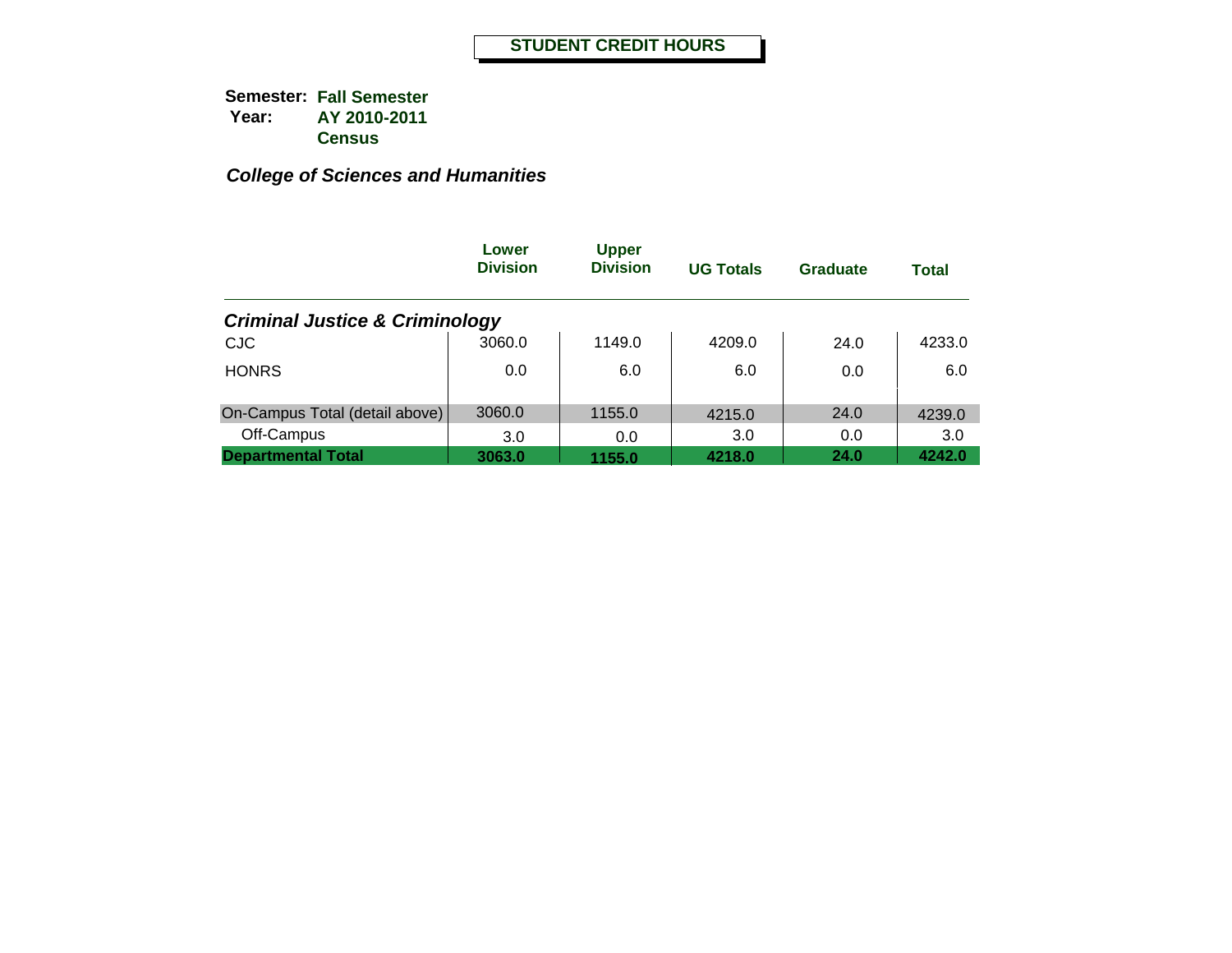|                                | Lower<br><b>Division</b> | <b>Upper</b><br><b>Division</b> | <b>UG Totals</b> | Graduate | <b>Total</b> |
|--------------------------------|--------------------------|---------------------------------|------------------|----------|--------------|
| <b>Computer Science</b>        |                          |                                 |                  |          |              |
| <b>CS</b>                      | 2195.0                   | 732.0                           | 2927.0           | 174.0    | 3101.0       |
| <b>DISS</b>                    | 0.0                      | 0.0                             | 0.0              | 3.0      | 3.0          |
| <b>HONRS</b>                   | 0.0                      | 20.0                            | 20.0             | 0.0      | 20.0         |
| <b>MASTR</b>                   | 0.0                      | 0.0                             | 0.0              | 0.0      | 0.0          |
| On-Campus Total (detail above) | 2195.0                   | 752.0                           | 2947.0           | 177.0    | 3124.0       |
| Off-Campus                     | 358.0                    | 0.0                             | 358.0            | 0.0      | 358.0        |
| <b>Departmental Total</b>      | 2553.0                   | 752.0                           | 3305.0           | 177.0    | 3482.0       |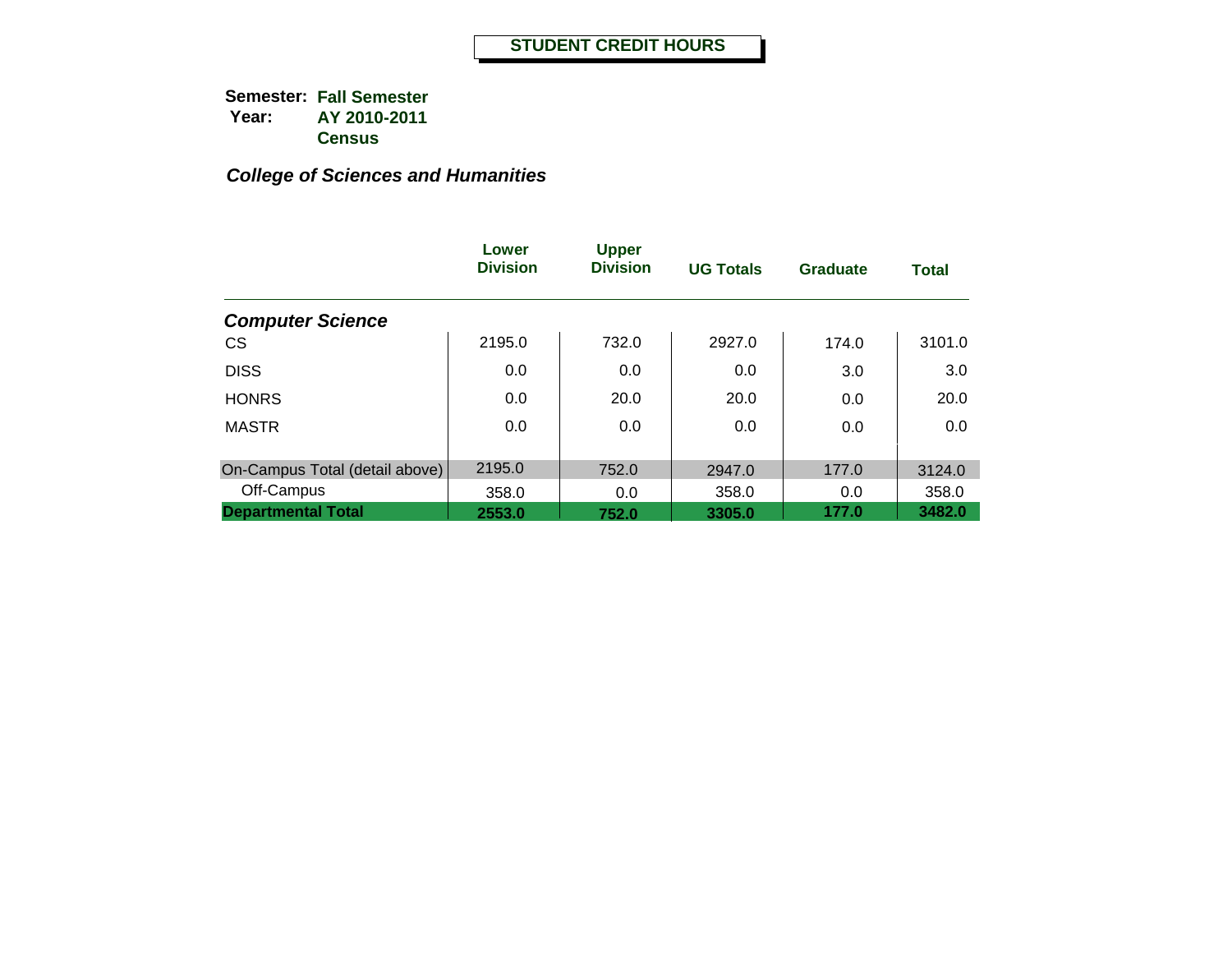|                                | Lower<br><b>Division</b> | <b>Upper</b><br><b>Division</b> | <b>UG Totals</b> | <b>Graduate</b> | <b>Total</b> |
|--------------------------------|--------------------------|---------------------------------|------------------|-----------------|--------------|
| <b>English</b>                 |                          |                                 |                  |                 |              |
| <b>DISS</b>                    | 0.0                      | 0.0                             | 0.0              | 65.0            | 65.0         |
| <b>DOC</b>                     | 0.0                      | 0.0                             | 0.0              | 0.0             | 0.0          |
| <b>ENEFL</b>                   | 138.0                    | 0.0                             | 138.0            | 0.0             | 138.0        |
| <b>ENG</b>                     | 12220.0                  | 2298.0                          | 14518.0          | 558.0           | 15076.0      |
| <b>ENIEI</b>                   | 3888.0                   | 0.0                             | 3888.0           | 0.0             | 3888.0       |
| <b>HONRS</b>                   | 1083.0                   | 71.1                            | 1154.1           | 0.0             | 1154.1       |
| ID                             | 0.0                      | 0.0                             | 0.0              | 27.0            | 27.0         |
| <b>MASTR</b>                   | 0.0                      | 0.0                             | 0.0              | 0.0             | 0.0          |
| <b>RES</b>                     | 0.0                      | 0.0                             | 0.0              | 3.0             | 3.0          |
| On-Campus Total (detail above) | 17329.0                  | 2369.1                          | 19698.1          | 653.0           | 20351.1      |
| Off-Campus                     | 2280.0                   | 26.0                            | 2306.0           | 72.0            | 2378.0       |
| <b>Departmental Total</b>      | 19609.0                  | 2395.1                          | 22004.1          | 725.0           | 22729.1      |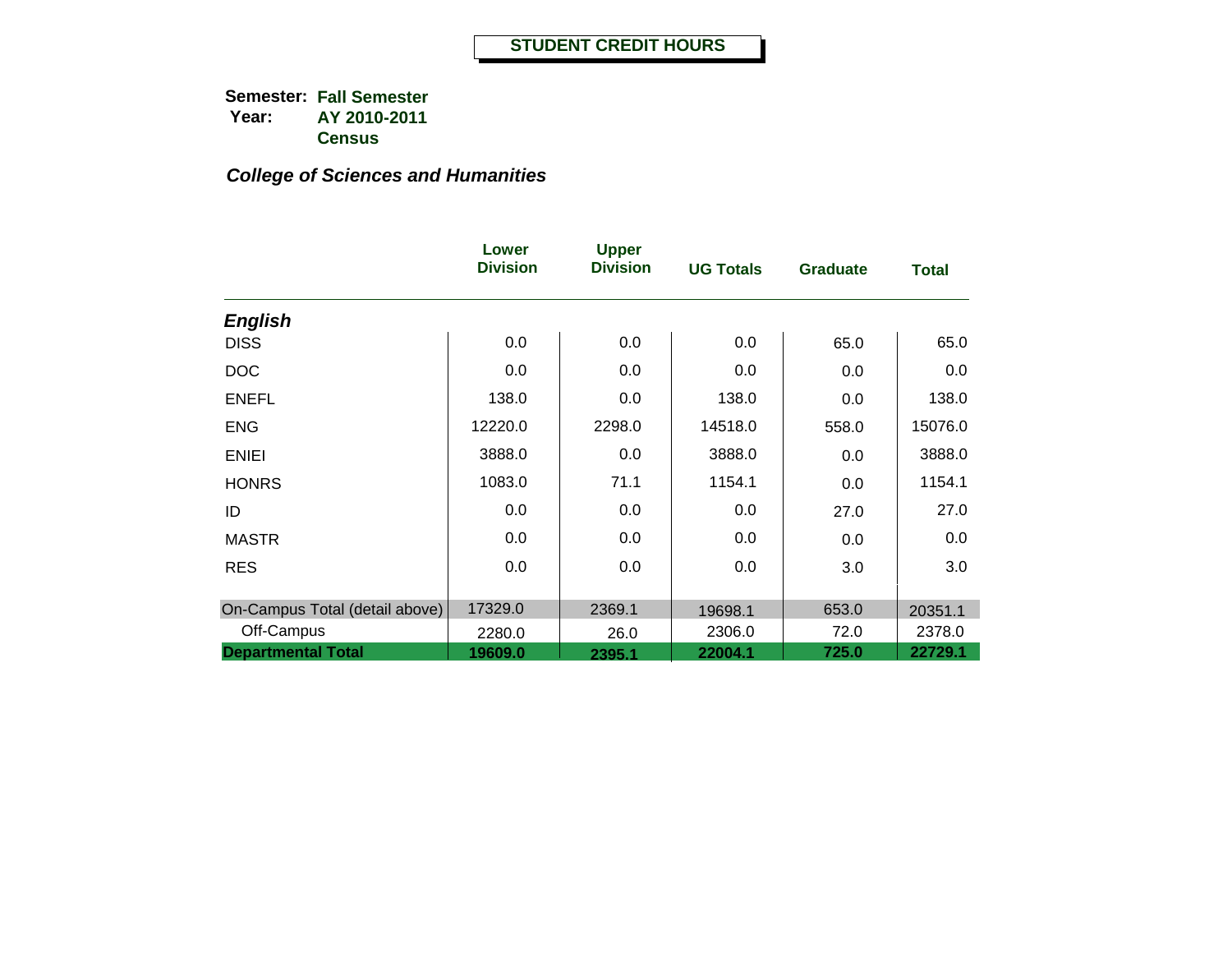|                                        | Lower<br><b>Division</b> | <b>Upper</b><br><b>Division</b> | <b>UG Totals</b> | <b>Graduate</b> | <b>Total</b> |
|----------------------------------------|--------------------------|---------------------------------|------------------|-----------------|--------------|
| <b>Modern Languages &amp; Classics</b> |                          |                                 |                  |                 |              |
| <b>CC</b>                              | 2670.0                   | 75.0                            | 2745.0           | 0.0             | 2745.0       |
| <b>CH</b>                              | 236.0                    | 24.0                            | 260.0            | 0.0             | 260.0        |
| FL.                                    | 105.0                    | 37.0                            | 142.0            | 6.0             | 148.0        |
| <b>FR</b>                              | 999.0                    | 300.0                           | 1299.0           | 15.0            | 1314.0       |
| <b>GER</b>                             | 776.0                    | 269.0                           | 1045.0           | 0.0             | 1045.0       |
| <b>GRK</b>                             | 87.0                     | 9.0                             | 96.0             | 3.0             | 99.0         |
| <b>HONRS</b>                           | 297.0                    | 9.0                             | 306.0            | 0.0             | 306.0        |
| <b>JAPAN</b>                           | 564.0                    | 299.0                           | 863.0            | 0.0             | 863.0        |
| <b>LAT</b>                             | 207.0                    | 82.0                            | 289.0            | 3.0             | 292.0        |
| <b>SP</b>                              | 2829.0                   | 981.0                           | 3810.0           | 0.0             | 3810.0       |
|                                        |                          |                                 |                  |                 |              |
| On-Campus Total (detail above)         | 8770.0                   | 2085.0                          | 10855.0          | 27.0            | 10882.0      |
| Off-Campus                             | 295.0                    | 114.0                           | 409.0            | 0.0             | 409.0        |
| <b>Departmental Total</b>              | 9065.0                   | 2199.0                          | 11264.0          | 27.0            | 11291.0      |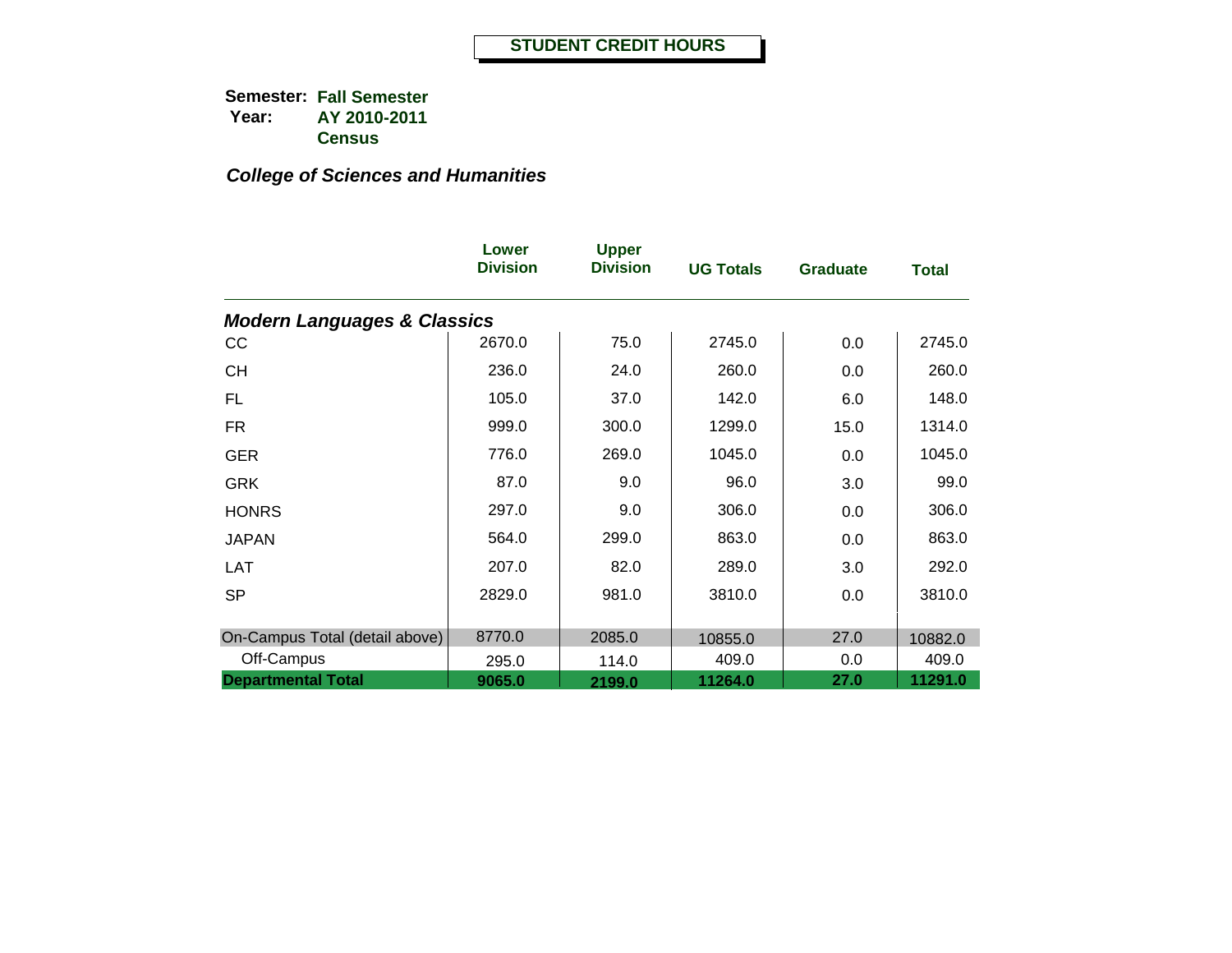|                                | Lower<br><b>Division</b> | <b>Upper</b><br><b>Division</b> | <b>UG Totals</b> | <b>Graduate</b> | <b>Total</b> |
|--------------------------------|--------------------------|---------------------------------|------------------|-----------------|--------------|
| Geography                      |                          |                                 |                  |                 |              |
| <b>ASIAN</b>                   | 0.0                      | 3.0                             | 3.0              | 0.0             | 3.0          |
| <b>GEOG</b>                    | 3510.0                   | 789.0                           | 4299.0           | 123.0           | 4422.0       |
| On-Campus Total (detail above) | 3510.0                   | 792.0                           | 4302.0           | 123.0           | 4425.0       |
| Off-Campus                     | 726.0                    | 21.0                            | 747.0            | 0.0             | 747.0        |
| <b>Departmental Total</b>      | 4236.0                   | 813.0                           | 5049.0           | 123.0           | 5172.0       |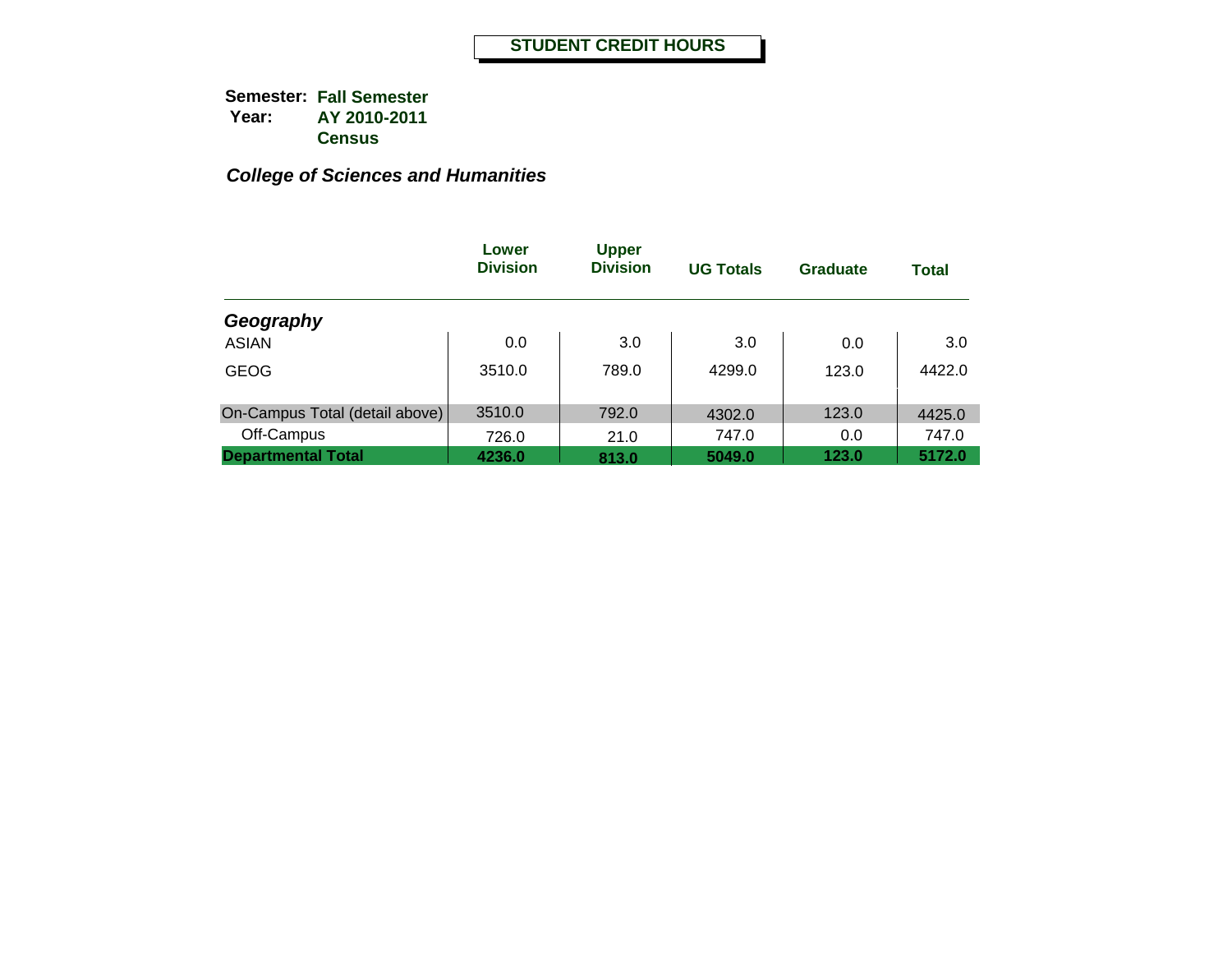|                                | Lower<br><b>Division</b> | <b>Upper</b><br><b>Division</b> | <b>UG Totals</b> | <b>Graduate</b> | <b>Total</b> |
|--------------------------------|--------------------------|---------------------------------|------------------|-----------------|--------------|
| Geology                        |                          |                                 |                  |                 |              |
| <b>GEOL</b>                    | 1469.0                   | 105.0                           | 1574.0           | 47.0            | 1621.0       |
| <b>MASTR</b>                   | 0.0                      | 0.0                             | 0.0              | 0.0             | 0.0          |
| <b>THES</b>                    | 0.0                      | 0.0                             | 0.0              | 6.0             | 6.0          |
| On-Campus Total (detail above) | 1469.0                   | 105.0                           | 1574.0           | 53.0            | 1627.0       |
| Off-Campus                     | 3.0                      | 7.0                             | 10.0             | 0.0             | 10.0         |
| <b>Departmental Total</b>      | 1472.0                   | 112.0                           | 1584.0           | 53.0            | 1637.0       |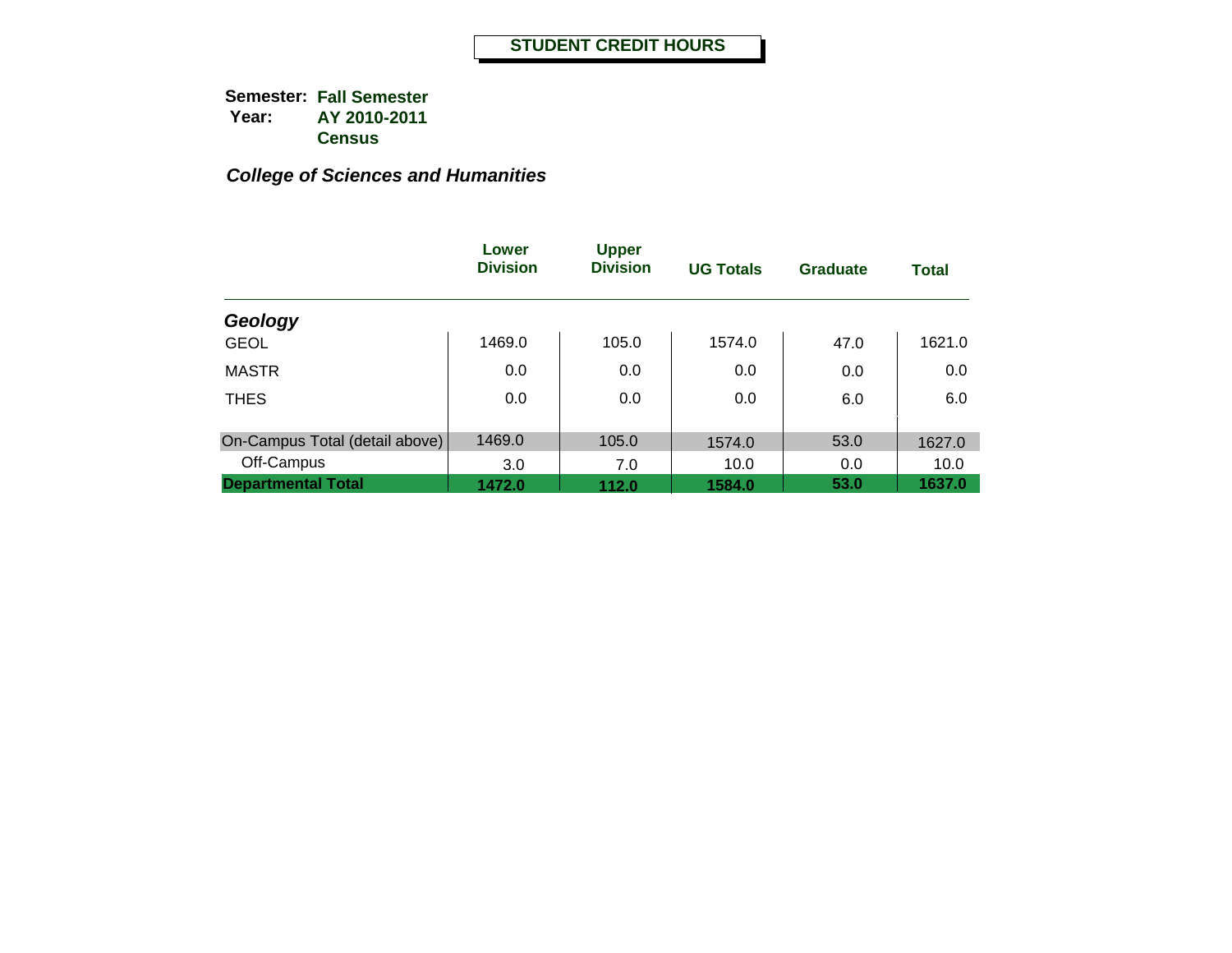|                                | Lower<br><b>Division</b> | <b>Upper</b><br><b>Division</b> | <b>UG Totals</b> | Graduate | <b>Total</b> |
|--------------------------------|--------------------------|---------------------------------|------------------|----------|--------------|
| <b>History</b>                 |                          |                                 |                  |          |              |
| <b>HIST</b>                    | 11421.0                  | 983.0                           | 12404.0          | 183.0    | 12587.0      |
| <b>HONRS</b>                   | 897.0                    | 3.0                             | 900.0            | 0.0      | 900.0        |
| SS                             | 63.0                     | 432.0                           | 495.0            | 0.0      | 495.0        |
| On-Campus Total (detail above) | 12381.0                  | 1418.0                          |                  |          |              |
|                                |                          |                                 | 13799.0          | 183.0    | 13982.0      |
| Off-Campus                     | 1365.0                   | 333.0                           | 1698.0           | 39.0     | 1737.0       |
| <b>Departmental Total</b>      | 13746.0                  | 1751.0                          | 15497.0          | 222.0    | 15719.0      |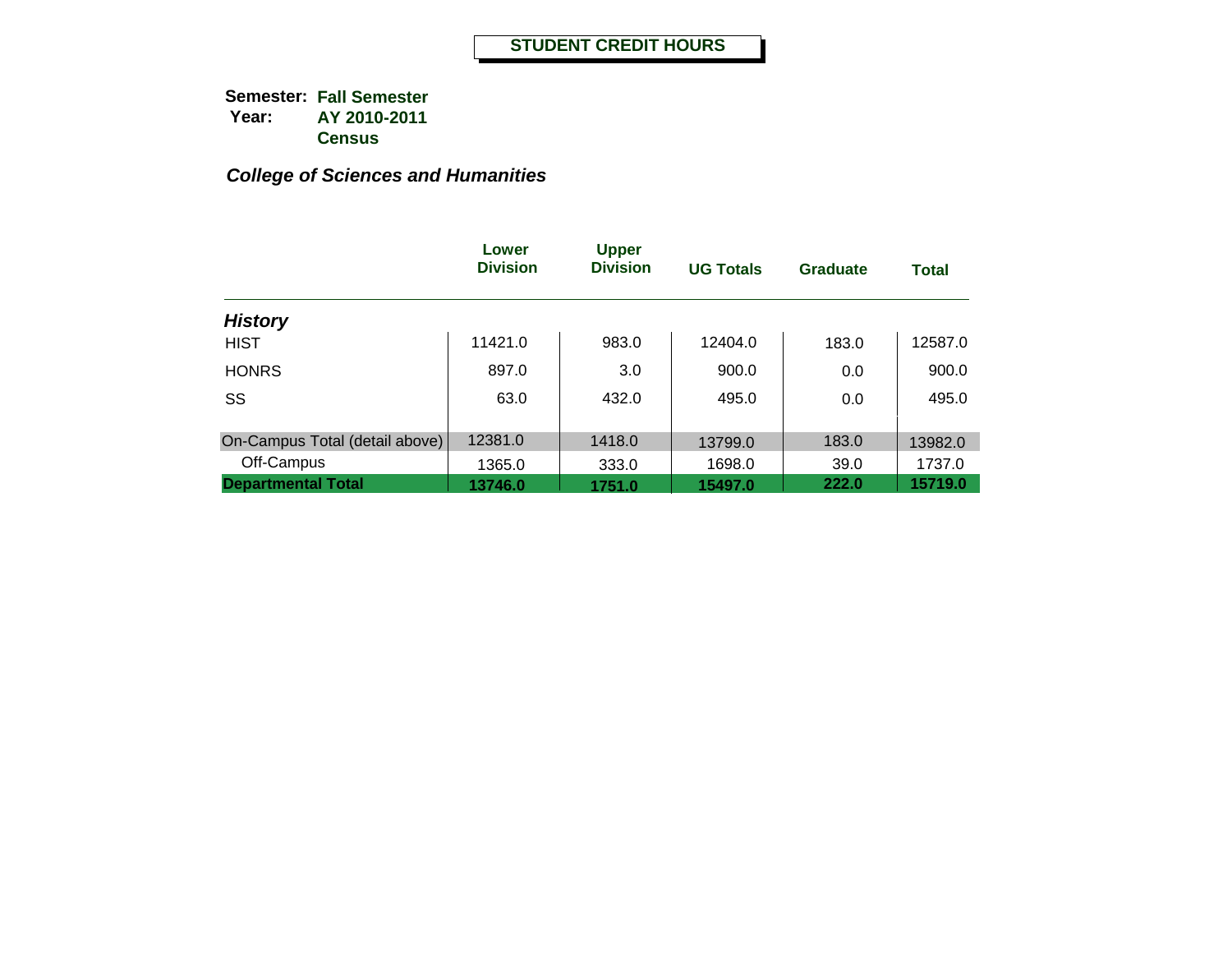|                                | Lower<br><b>Division</b> | <b>Upper</b><br><b>Division</b> | <b>UG Totals</b> | <b>Graduate</b> | <b>Total</b> |
|--------------------------------|--------------------------|---------------------------------|------------------|-----------------|--------------|
| <b>Mathematical Sciences</b>   |                          |                                 |                  |                 |              |
| <b>HONRS</b>                   | 0.0                      | 35.0                            | 35.0             | 0.0             | 35.0         |
| <b>MATHS</b>                   | 12371.0                  | 1244.0                          | 13615.0          | 468.0           | 14083.0      |
| On-Campus Total (detail above) | 12371.0                  | 1279.0                          | 13650.0          | 468.0           | 14118.0      |
| Off-Campus                     | 473.0                    | 0.0                             | 473.0            | 57.0            | 530.0        |
| <b>Departmental Total</b>      | 12844.0                  | 1279.0                          | 14123.0          | 525.0           | 14648.0      |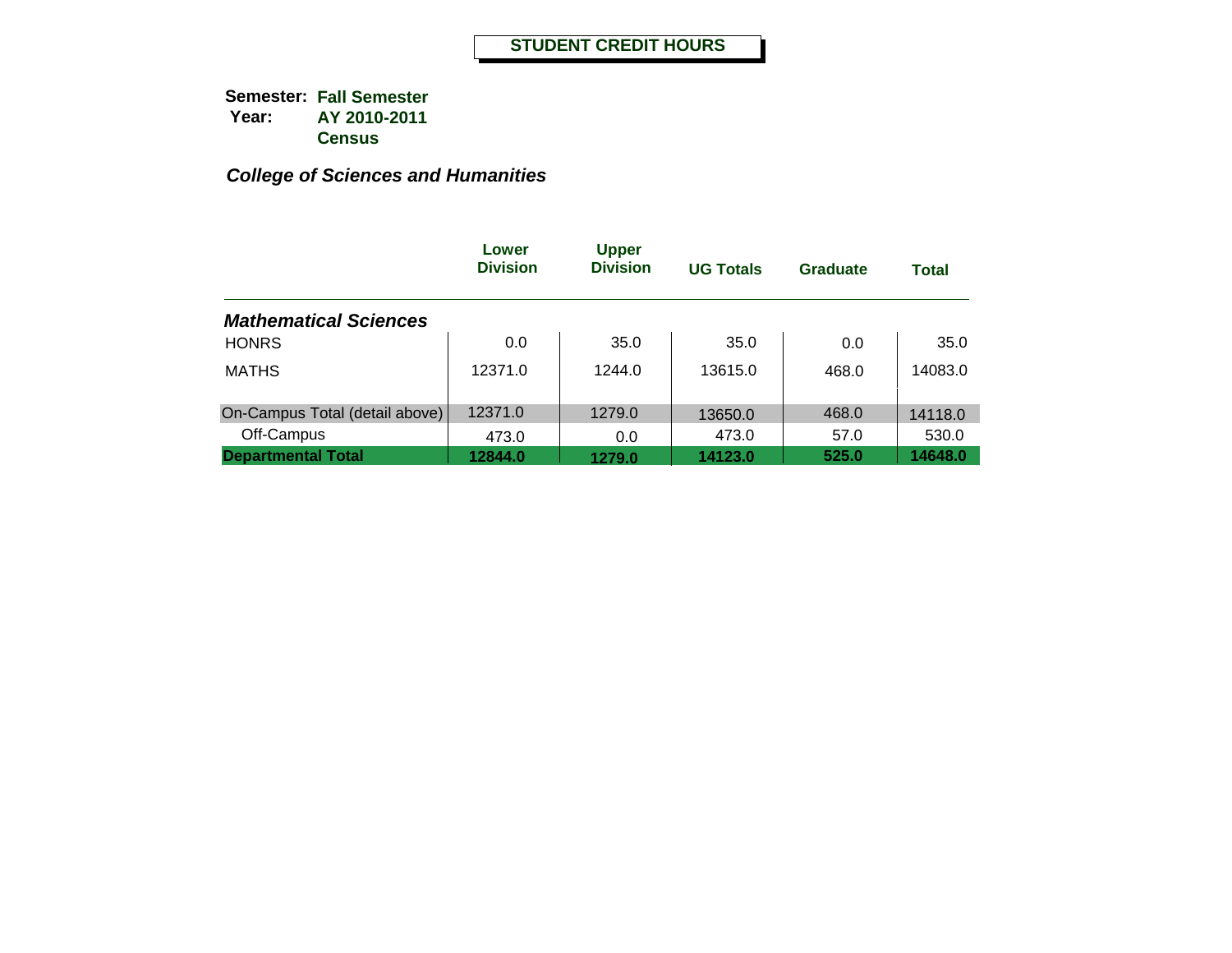|                                | Lower<br><b>Division</b> | <b>Upper</b><br><b>Division</b> | <b>UG Totals</b> | <b>Graduate</b> | <b>Total</b> |
|--------------------------------|--------------------------|---------------------------------|------------------|-----------------|--------------|
| <b>Natural Resources</b>       |                          |                                 |                  |                 |              |
| <b>DISS</b>                    | 0.0                      | 0.0                             | 0.0              | 10.0            | 10.0         |
| <b>EMHS</b>                    | 0.0                      | 150.0                           | 150.0            | 3.0             | 153.0        |
| <b>NREM</b>                    | 1263.0                   | 568.0                           | 1831.0           | 111.0           | 1942.0       |
| <b>THES</b>                    | 0.0                      | 0.0                             | 0.0              | 3.0             | 3.0          |
| On-Campus Total (detail above) | 1263.0                   | 718.0                           | 1981.0           | 127.0           | 2108.0       |
| Off-Campus                     | 579.0                    | 3.0                             | 582.0            | 0.0             | 582.0        |
| <b>Departmental Total</b>      | 1842.0                   | 721.0                           | 2563.0           | 127.0           | 2690.0       |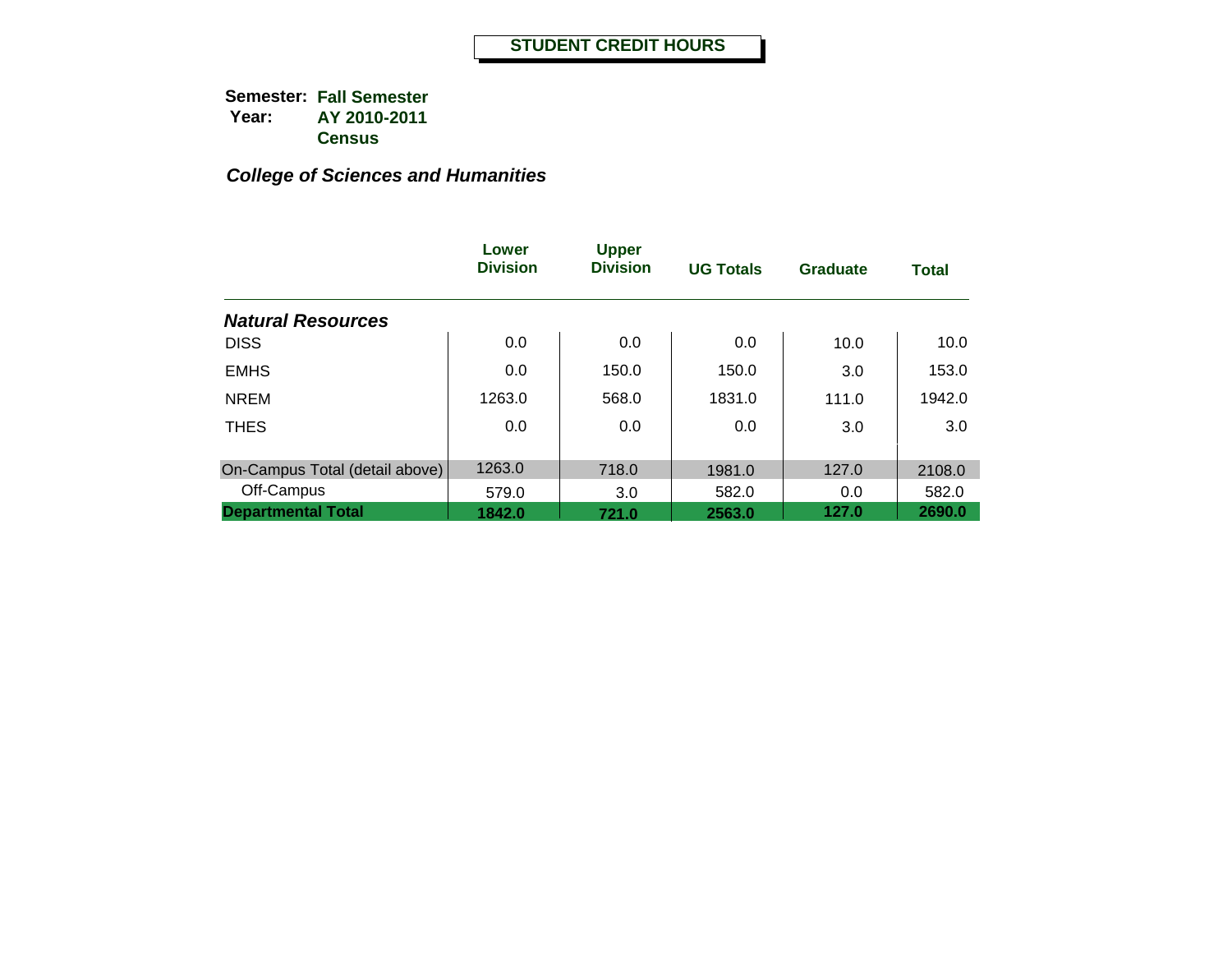|                                | Lower<br><b>Division</b> | <b>Upper</b><br><b>Division</b> | <b>UG Totals</b> | <b>Graduate</b> | <b>Total</b> |
|--------------------------------|--------------------------|---------------------------------|------------------|-----------------|--------------|
| <b>Philosophy</b>              |                          |                                 |                  |                 |              |
| <b>HONRS</b>                   | 0.0                      | 6.0                             | 6.0              | 0.0             | 6.0          |
| PHIL                           | 1896.0                   | 270.0                           | 2166.0           | 0.0             | 2166.0       |
| <b>RELST</b>                   | 1950.0                   | 153.0                           | 2103.0           | 0.0             | 2103.0       |
| <b>SPST</b>                    | 0.0                      | 3.0                             | 3.0              | 0.0             | 3.0          |
| On-Campus Total (detail above) | 3846.0                   | 432.0                           | 4278.0           | 0.0             | 4278.0       |
| Off-Campus                     | 0.0                      | 0.0                             | 0.0              | 0.0             | 0.0          |
| <b>Departmental Total</b>      | 3846.0                   | 432.0                           | 4278.0           | 0.0             | 4278.0       |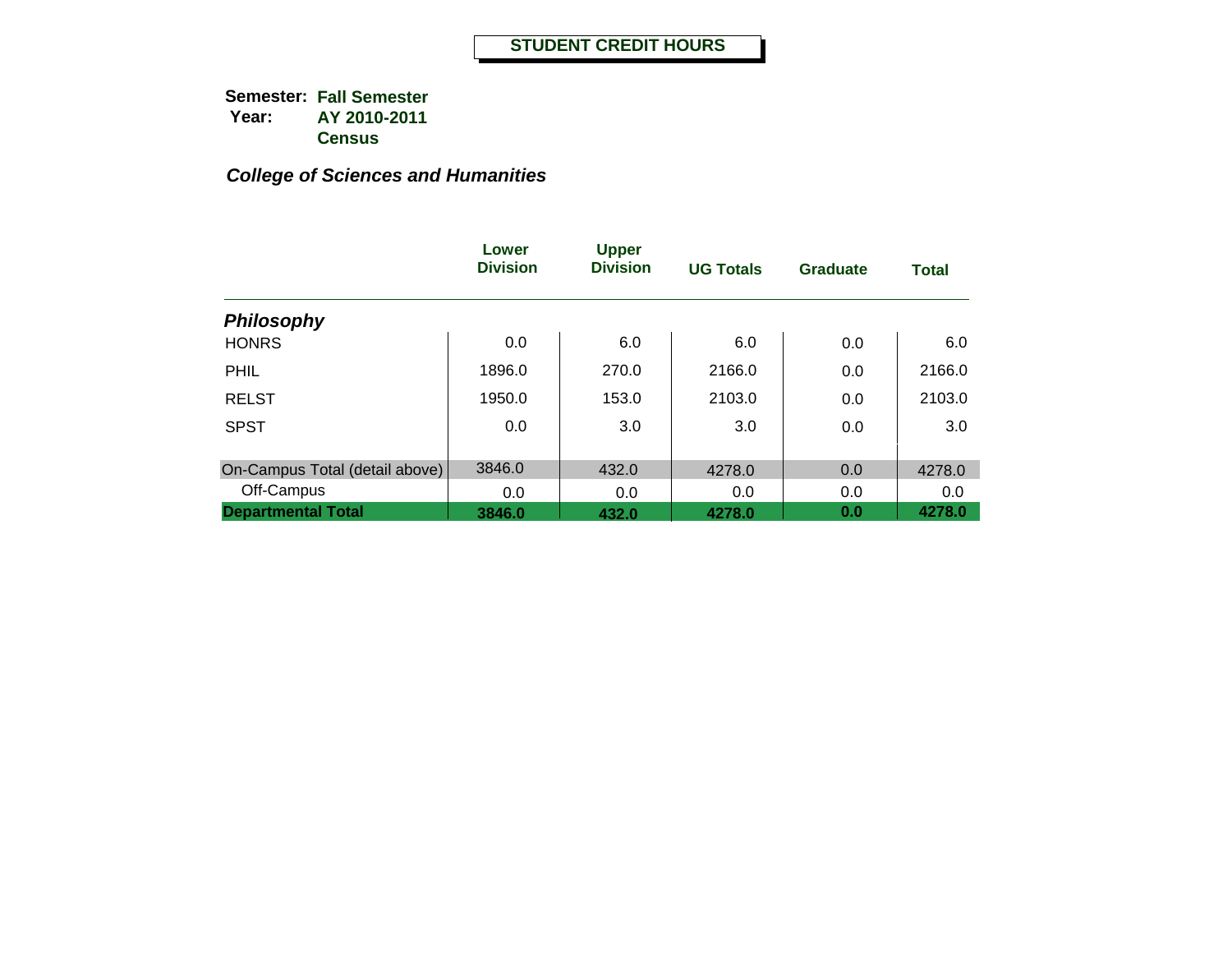|                                | Lower<br><b>Division</b> | <b>Upper</b><br><b>Division</b> | <b>UG Totals</b> | <b>Graduate</b> | <b>Total</b> |
|--------------------------------|--------------------------|---------------------------------|------------------|-----------------|--------------|
| <b>Physics &amp; Astronomy</b> |                          |                                 |                  |                 |              |
| <b>APHYS</b>                   | 0.0                      | 9.0                             | 9.0              | 12.0            | 21.0         |
| <b>ASTRO</b>                   | 2085.0                   | 0.0                             | 2085.0           | 0.0             | 2085.0       |
| <b>DISS</b>                    | 0.0                      | 0.0                             | 0.0              | 3.0             | 3.0          |
| <b>MASTR</b>                   | 0.0                      | 0.0                             | 0.0              | 0.0             | 0.0          |
| <b>PHYCS</b>                   | 1840.0                   | 90.0                            | 1930.0           | 158.0           | 2088.0       |
| SCI                            | 0.0                      | 0.0                             | 0.0              | 3.0             | 3.0          |
| <b>THES</b>                    | 0.0                      | 0.0                             | 0.0              | 12.0            | 12.0         |
| On-Campus Total (detail above) | 3925.0                   | 99.0                            | 4024.0           | 188.0           | 4212.0       |
| Off-Campus                     | 351.0                    | 0.0                             | 351.0            | 0.0             | 351.0        |
| <b>Departmental Total</b>      | 4276.0                   | 99.0                            | 4375.0           | 188.0           | 4563.0       |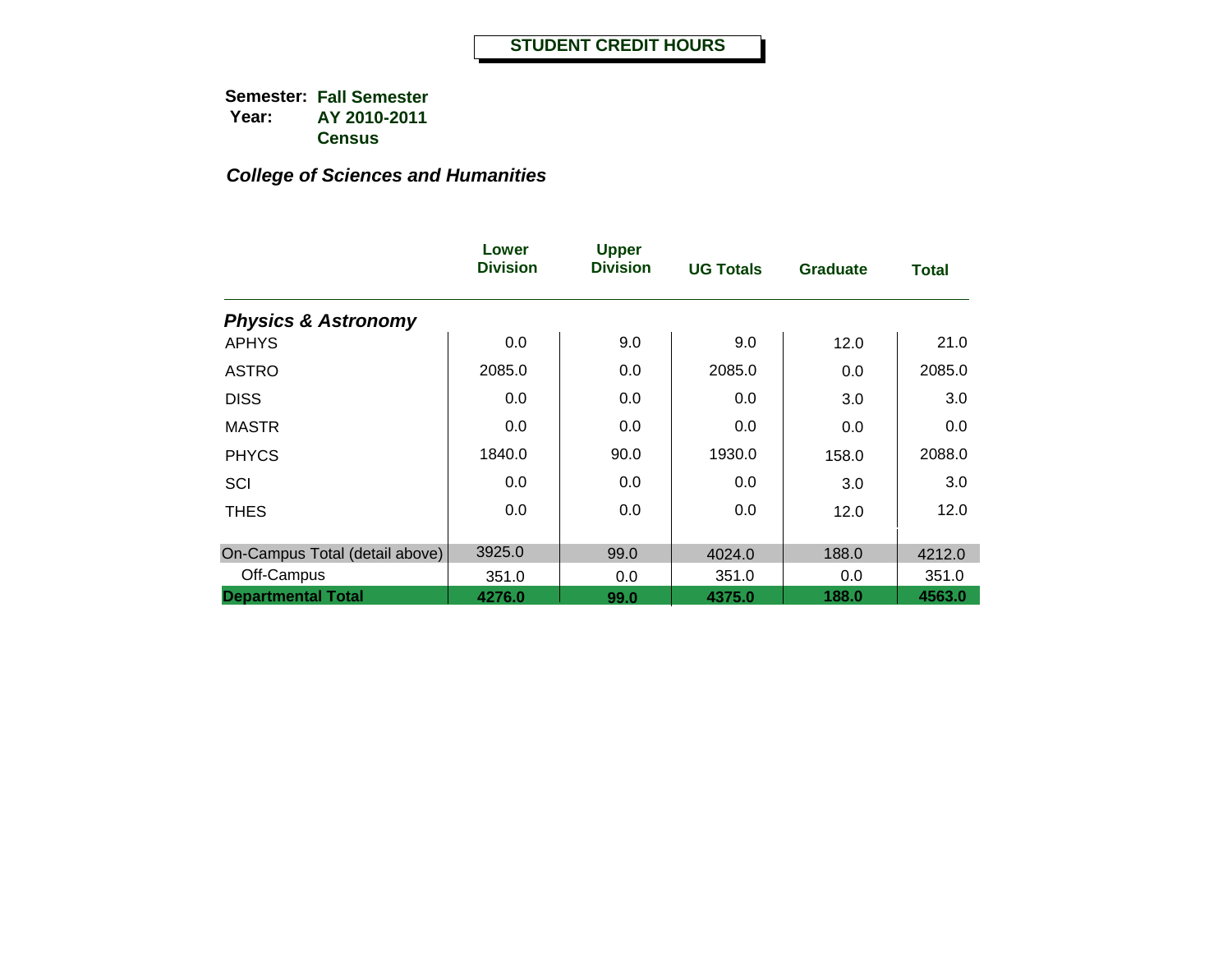|                                        | Lower<br><b>Division</b> | <b>Upper</b><br><b>Division</b> | <b>UG Totals</b> | <b>Graduate</b> | <b>Total</b> |
|----------------------------------------|--------------------------|---------------------------------|------------------|-----------------|--------------|
| <b>Physiology &amp; Health Science</b> |                          |                                 |                  |                 |              |
| <b>ANAT</b>                            | 1695.0                   | 0.0                             | 1695.0           | 331.0           | 2026.0       |
| <b>HSC</b>                             | 4263.0                   | 1406.0                          | 5669.0           | 84.0            | 5753.0       |
| <b>MASTR</b>                           | 0.0                      | 0.0                             | 0.0              | 0.0             | 0.0          |
| <b>PHYSL</b>                           | 1467.0                   | 12.0                            | 1479.0           | 207.0           | 1686.0       |
|                                        |                          |                                 |                  |                 |              |
| On-Campus Total (detail above)         | 7425.0                   | 1418.0                          | 8843.0           | 622.0           | 9465.0       |
| Off-Campus                             | 824.0                    | 183.0                           | 1007.0           | 36.0            | 1043.0       |
| <b>Departmental Total</b>              | 8249.0                   | 1601.0                          | 9850.0           | 658.0           | 10508.0      |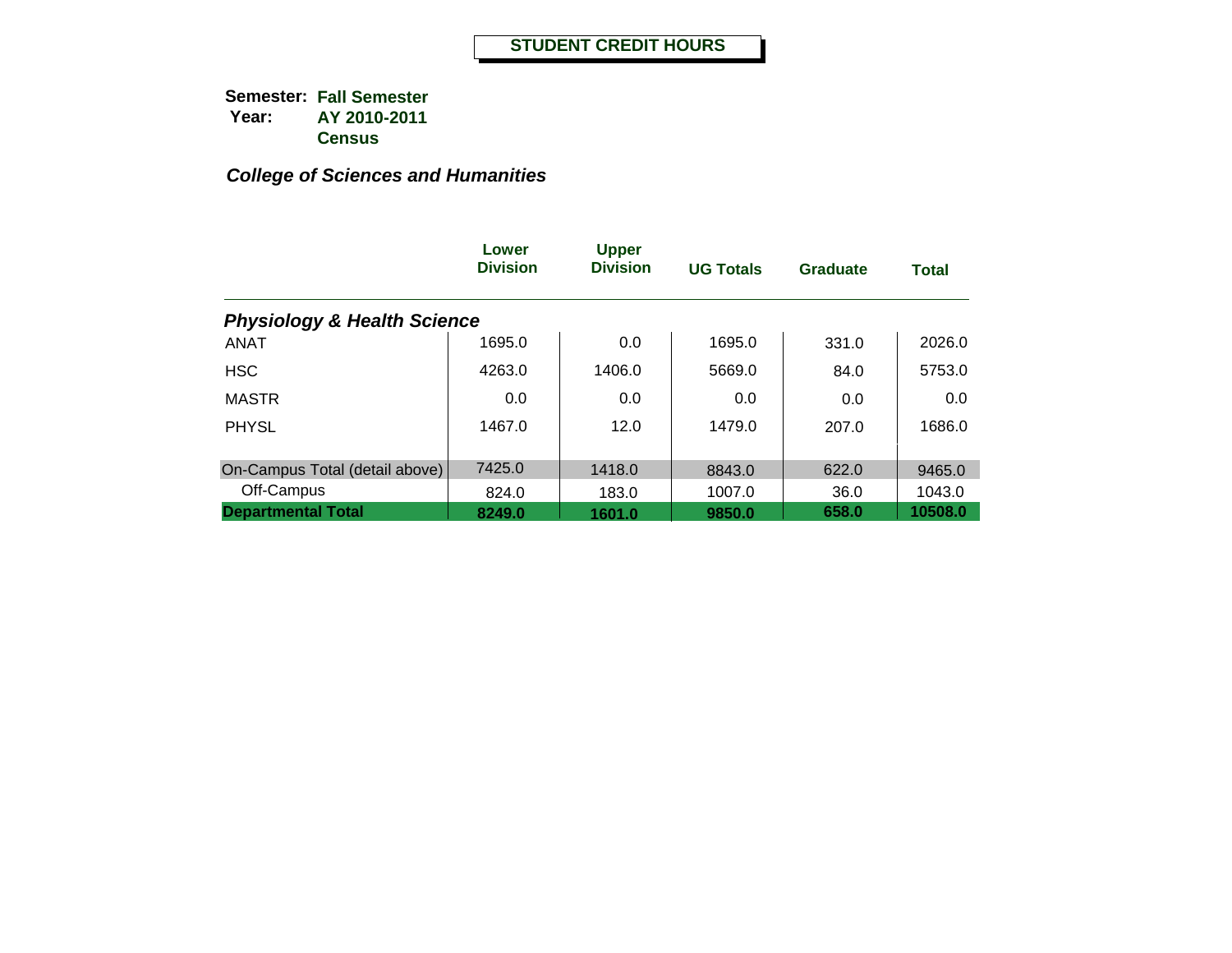|                                | Lower<br><b>Division</b> | <b>Upper</b><br><b>Division</b> | <b>UG Totals</b> | <b>Graduate</b> | <b>Total</b> |
|--------------------------------|--------------------------|---------------------------------|------------------|-----------------|--------------|
| <b>Political Science</b>       |                          |                                 |                  |                 |              |
| <b>HONRS</b>                   | 0.0                      | 39.0                            | 39.0             | 0.0             | 39.0         |
| <b>MASTR</b>                   | 0.0                      | 0.0                             | 0.0              | 0.0             | 0.0          |
| <b>POLS</b>                    | 2580.0                   | 777.0                           | 3357.0           | 276.0           | 3633.0       |
| <b>RES</b>                     | 0.0                      | 0.0                             | $0.0\,$          | 9.0             | 9.0          |
| <b>THES</b>                    | 0.0                      | 0.0                             | 0.0              | 6.0             | 6.0          |
| On-Campus Total (detail above) | 2580.0                   | 816.0                           | 3396.0           | 291.0           | 3687.0       |
| Off-Campus                     | 774.0                    | 6.0                             | 780.0            | 48.0            | 828.0        |
| <b>Departmental Total</b>      | 3354.0                   | 822.0                           | 4176.0           | 339.0           | 4515.0       |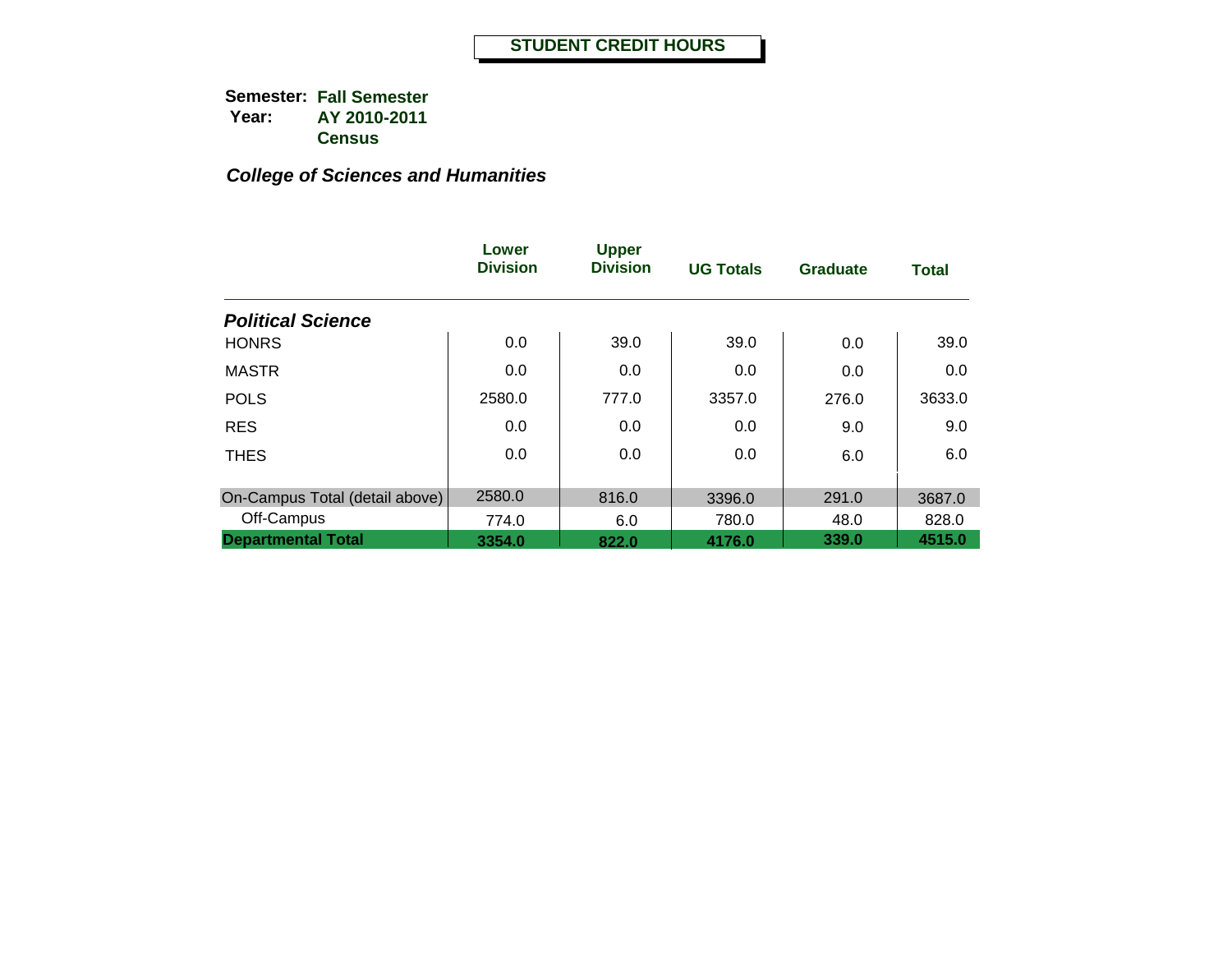|                                | Lower<br><b>Division</b> | <b>Upper</b><br><b>Division</b> | <b>UG Totals</b> | Graduate | <b>Total</b> |
|--------------------------------|--------------------------|---------------------------------|------------------|----------|--------------|
| <b>Psychological Science</b>   |                          |                                 |                  |          |              |
| <b>PSYSC</b>                   | 6852.0                   | 3015.0                          | 9867.0           | 354.0    | 10221.0      |
| <b>THES</b>                    | 0.0                      | 0.0                             | 0.0              | 3.0      | 3.0          |
| On-Campus Total (detail above) | 6852.0                   | 3015.0                          | 9867.0           | 357.0    | 10224.0      |
| Off-Campus                     | 732.0                    | 6.0                             | 738.0            | 0.0      | 738.0        |
| <b>Departmental Total</b>      | 7584.0                   | 3021.0                          | 10605.0          | 357.0    | 10962.0      |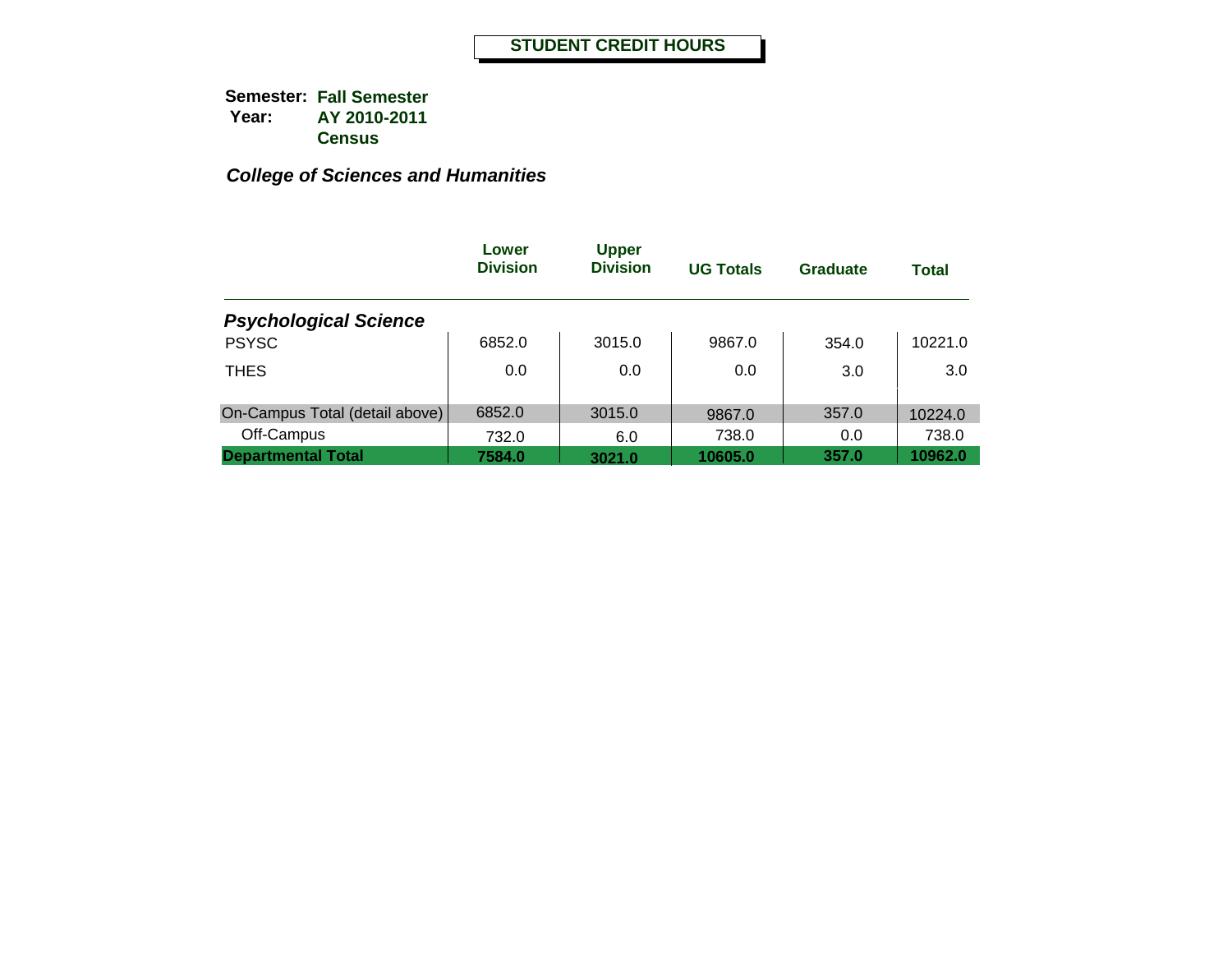|                                | Lower<br><b>Division</b> | <b>Upper</b><br><b>Division</b> | <b>UG Totals</b> | <b>Graduate</b> | <b>Total</b> |
|--------------------------------|--------------------------|---------------------------------|------------------|-----------------|--------------|
| Sociology                      |                          |                                 |                  |                 |              |
| <b>RES</b>                     | 0.0                      | 0.0                             | 0.0              | 3.0             | 3.0          |
| <b>SOC</b>                     | 4662.0                   | 681.0                           | 5343.0           | 132.0           | 5475.0       |
| <b>THES</b>                    | 0.0                      | 0.0                             | 0.0              | 3.0             | 3.0          |
| On-Campus Total (detail above) | 4662.0                   | 681.0                           | 5343.0           | 138.0           | 5481.0       |
| Off-Campus                     | 750.0                    | 219.0                           | 969.0            | 0.0             | 969.0        |
| <b>Departmental Total</b>      | 5412.0                   | 900.0                           | 6312.0           | 138.0           | 6450.0       |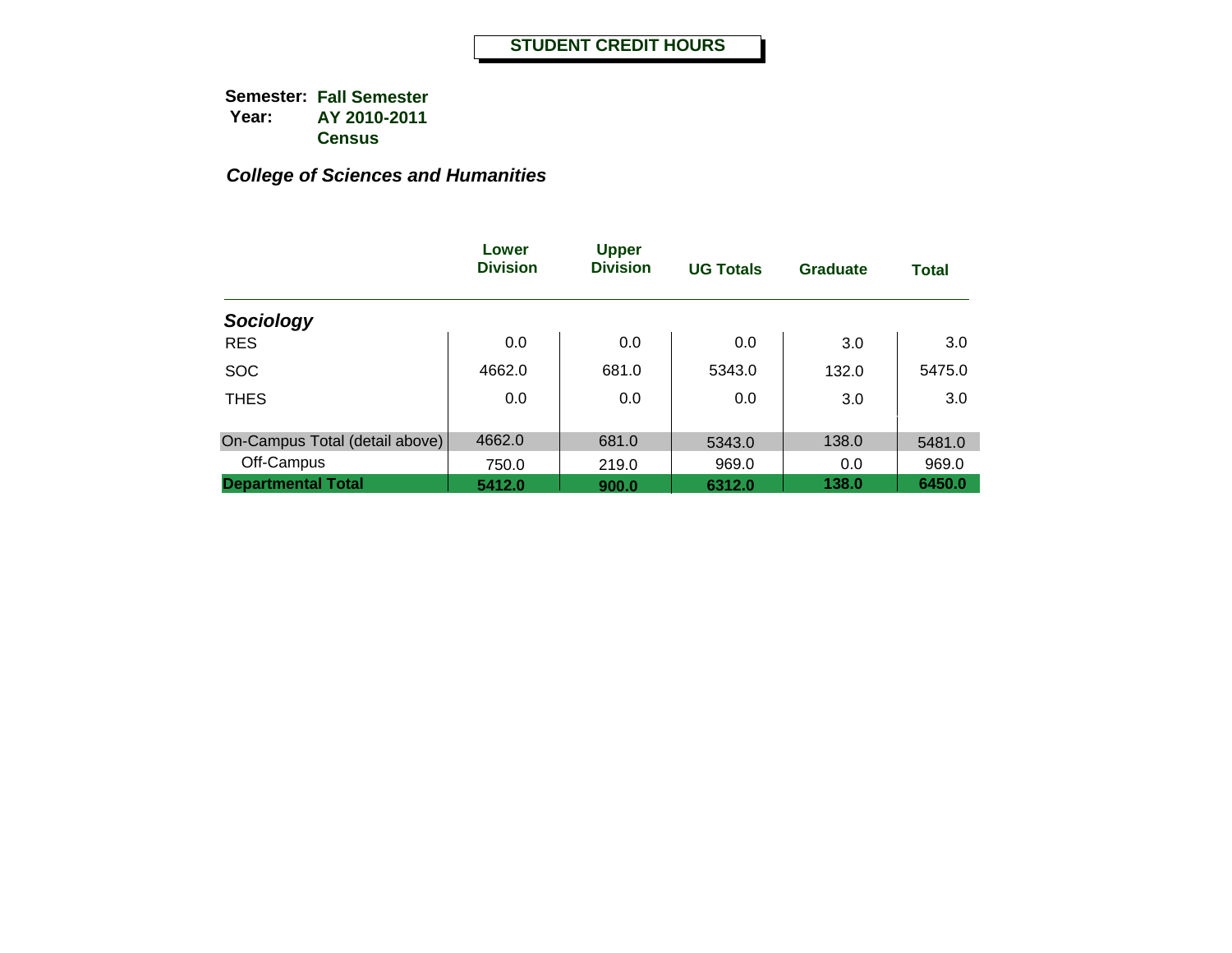|                                | Lower<br><b>Division</b> | <b>Upper</b><br><b>Division</b> | <b>UG Totals</b> | Graduate | <b>Total</b> |
|--------------------------------|--------------------------|---------------------------------|------------------|----------|--------------|
| <b>Social Work</b>             |                          |                                 |                  |          |              |
| <b>SOCWK</b>                   | 756.0                    | 769.0                           | 1525.0           | 0.0      | 1525.0       |
| On-Campus Total (detail above) | 756.0                    | 769.0                           | 1525.0           | 0.0      | 1525.0       |
| Off-Campus                     | 0.0                      | 0.0                             | 0.0              | 0.0      | 0.0          |
| <b>Departmental Total</b>      | 756.0                    | 769.0                           | 1525.0           | 0.0      | 1525.0       |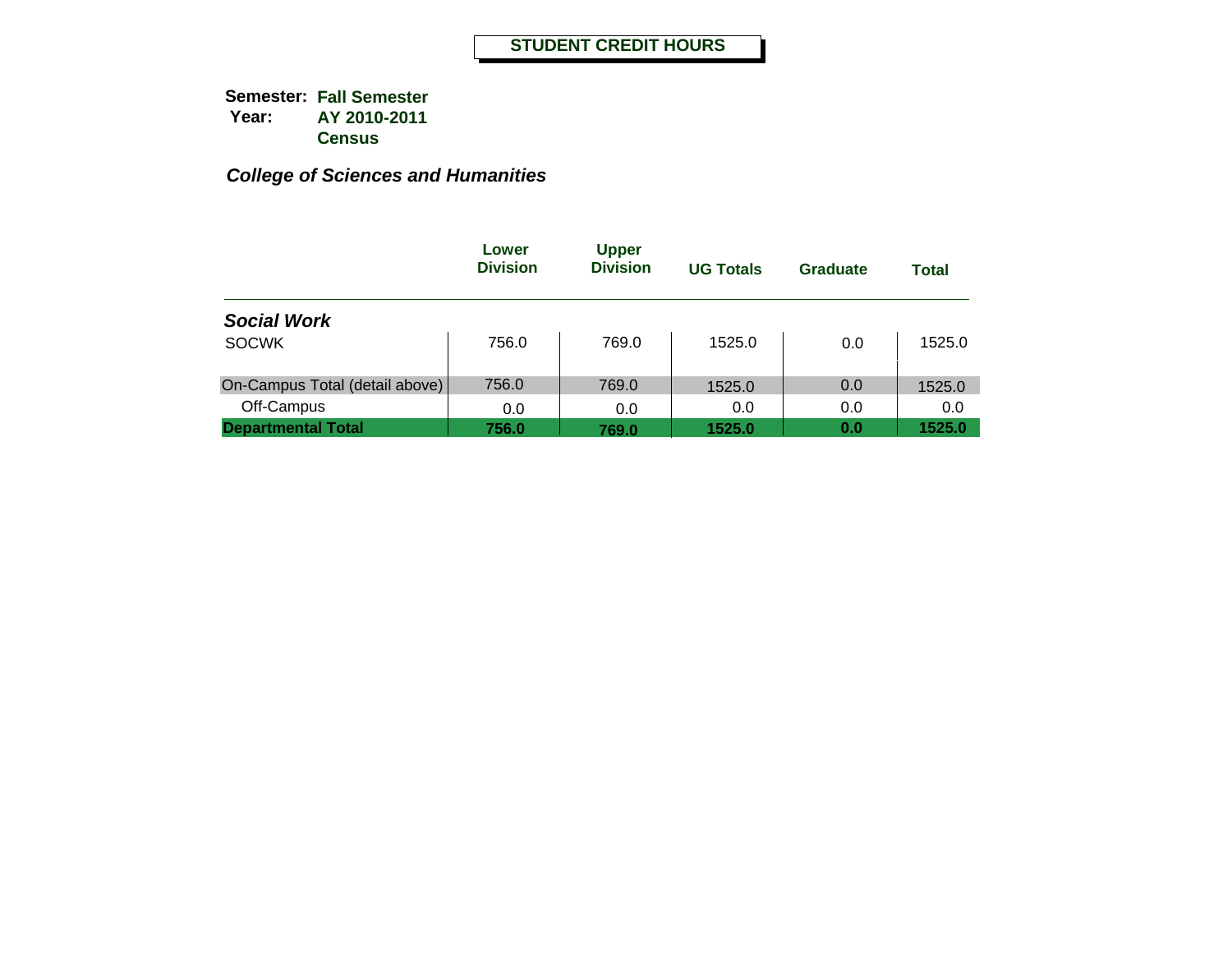|                                         | Lower<br><b>Division</b> | <b>Upper</b><br><b>Division</b> | <b>UG Totals</b> | <b>Graduate</b> | <b>Total</b> |
|-----------------------------------------|--------------------------|---------------------------------|------------------|-----------------|--------------|
| <b>Speech Pathology &amp; Audiology</b> |                          |                                 |                  |                 |              |
| <b>HONRS</b>                            | 0.0                      | 3.0                             | 3.0              | 0.0             | 3.0          |
| <b>SPAA</b>                             | 750.0                    | 923.0                           | 1673.0           | 1100.0          | 2773.0       |
| On-Campus Total (detail above)          | 750.0                    | 926.0                           | 1676.0           | 1100.0          | 2776.0       |
| Off-Campus                              | 0.0                      | 0.0                             | 0.0              | 0.0             | 0.0          |
| <b>Departmental Total</b>               | 750.0                    | 926.0                           | 1676.0           | 1100.0          | 2776.0       |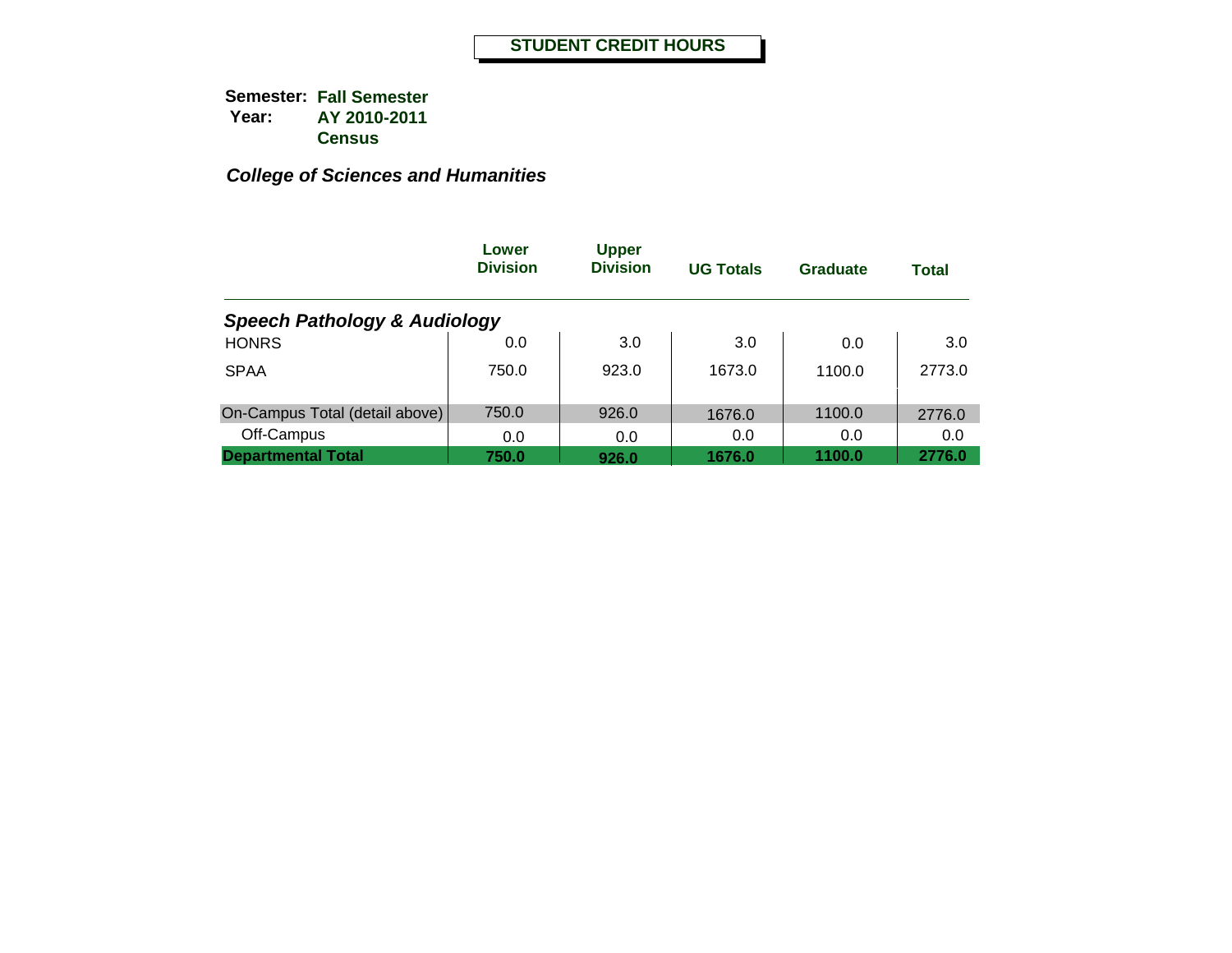|                                | Lower<br><b>Division</b> | <b>Upper</b><br><b>Division</b> | <b>UG Totals</b> | Graduate | <b>Total</b> |
|--------------------------------|--------------------------|---------------------------------|------------------|----------|--------------|
| <b>Womens Studies</b>          |                          |                                 |                  |          |              |
| <b>WMNST</b>                   | 300.0                    | 0.0                             | 300.0            | 0.0      | 300.0        |
| On-Campus Total (detail above) | 300.0                    | 0.0                             | 300.0            | 0.0      | 300.0        |
| Off-Campus                     | 0.0                      | 0.0                             | 0.0              | 0.0      | 0.0          |
| <b>Departmental Total</b>      | 300.0                    | 0.0                             | 300.0            | 0.0      | 300.0        |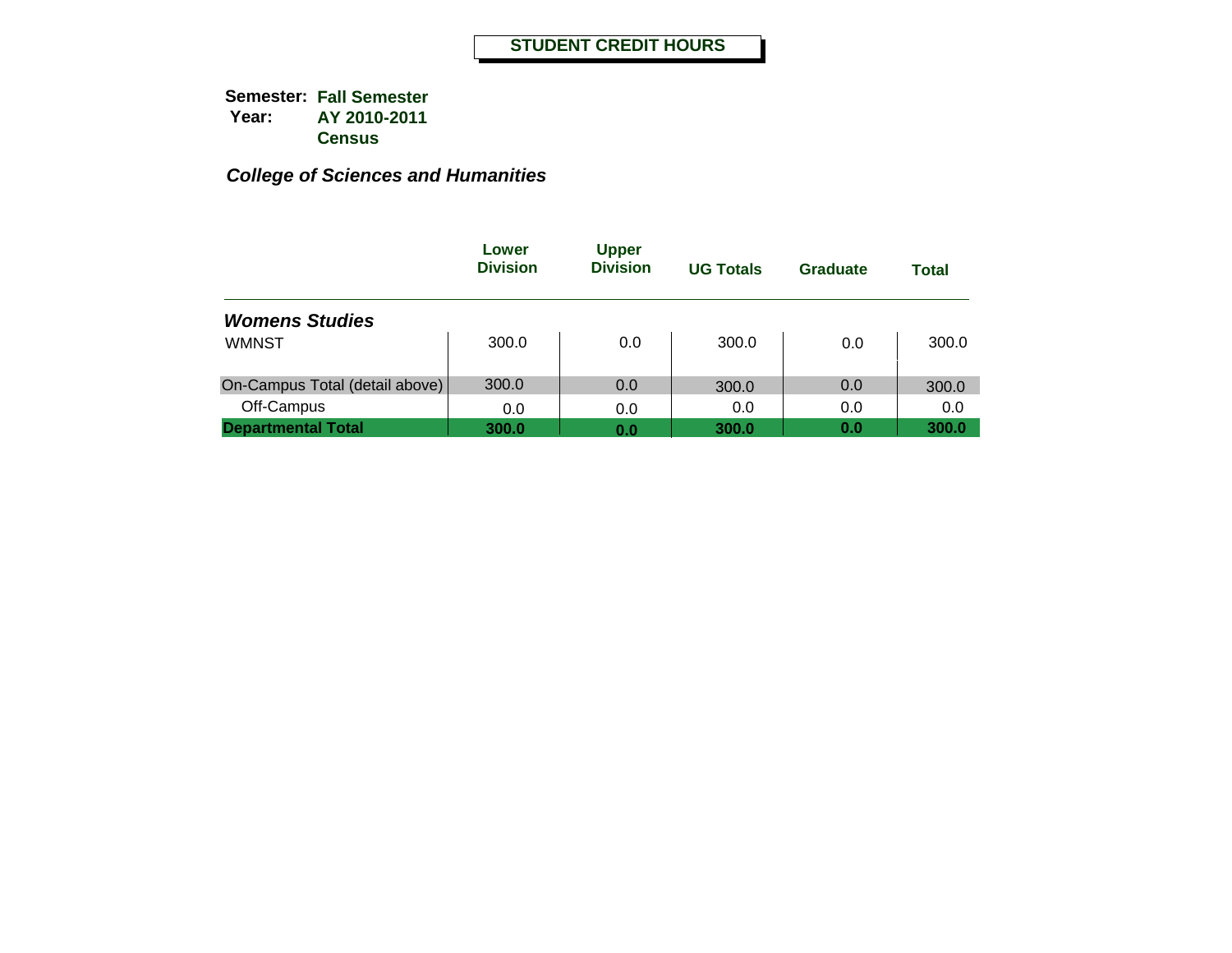*Interdepartmental*

|                                | Lower<br><b>Division</b> | <b>Upper</b><br><b>Division</b> | <b>UG Totals</b> | Graduate | <b>Total</b> |
|--------------------------------|--------------------------|---------------------------------|------------------|----------|--------------|
| <b>Foreign Studies</b>         |                          |                                 |                  |          |              |
| <b>INTST</b>                   | 0.0                      | 9.0                             | 9.0              | 0.0      | 9.0          |
| On-Campus Total (detail above) | 0.0                      | 9.0                             | 9.0              | 0.0      | 9.0          |
| Off-Campus                     | 0.0                      | 6.0                             | 6.0              | 0.0      | 6.0          |
| <b>Departmental Total</b>      | 0.0                      | 15.0                            | 15.0             | 0.0      | 15.0         |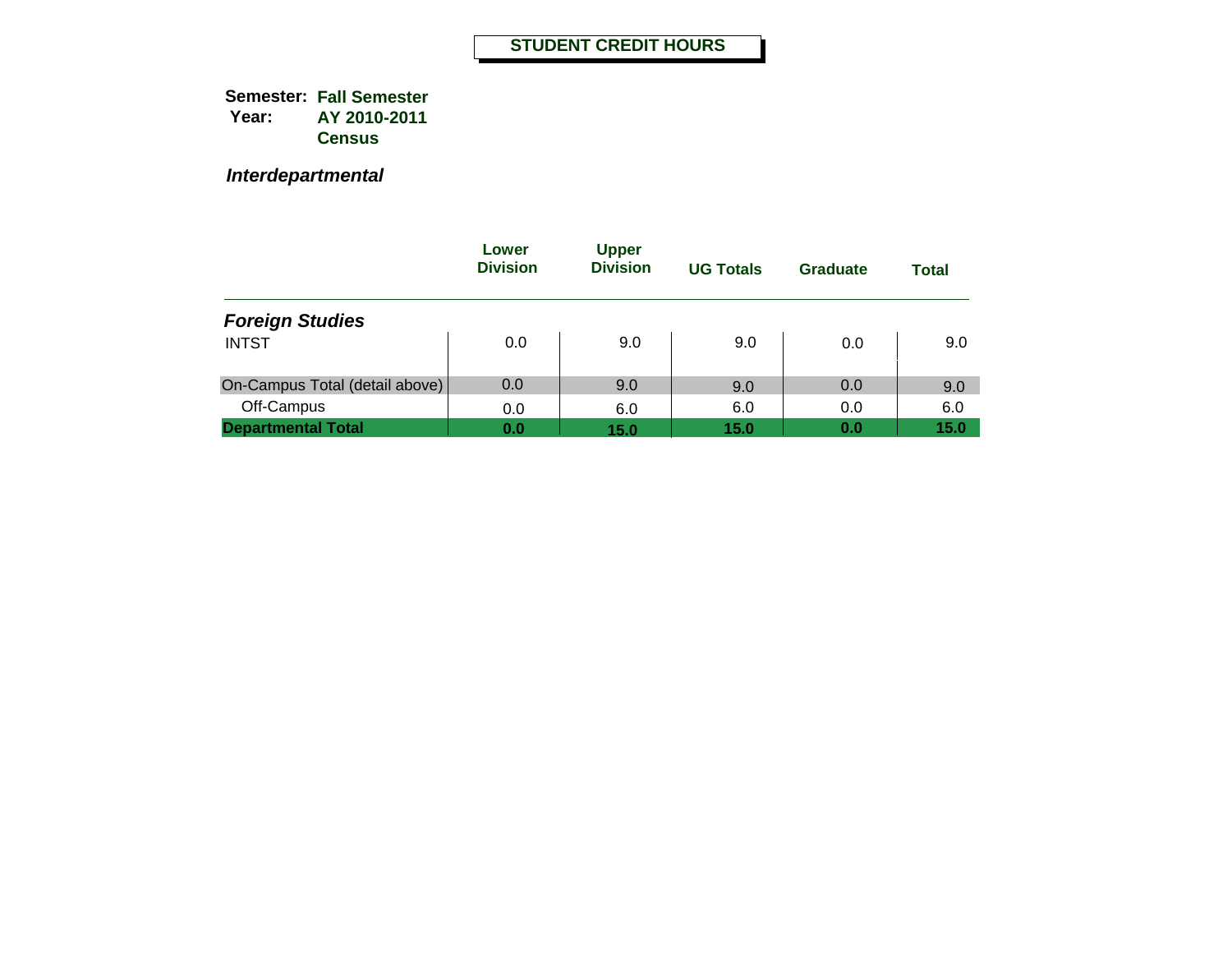*Interdepartmental*

|                                | Lower<br><b>Division</b> | <b>Upper</b><br><b>Division</b> | <b>UG Totals</b> | <b>Graduate</b> | <b>Total</b> |
|--------------------------------|--------------------------|---------------------------------|------------------|-----------------|--------------|
| <b>Interdepartmental</b>       |                          |                                 |                  |                 |              |
| <b>DOC</b>                     | 0.0                      | 0.0                             | 0.0              | 0.0             | 0.0          |
| <b>HONRS</b>                   | 450.0                    | 114.0                           | 564.0            | 0.0             | 564.0        |
| ID                             | 519.0                    | 138.0                           | 657.0            | 90.0            | 747.0        |
| <b>MASTR</b>                   | 0.0                      | 0.0                             | 0.0              | 0.0             | 0.0          |
|                                |                          |                                 |                  |                 |              |
| On-Campus Total (detail above) | 969.0                    | 252.0                           | 1221.0           | 90.0            | 1311.0       |
| Off-Campus                     | 3.0                      | 4.0                             | 7.0              | 27.0            | 34.0         |
| <b>Departmental Total</b>      | 972.0                    | 256.0                           | 1228.0           | 117.0           | 1345.0       |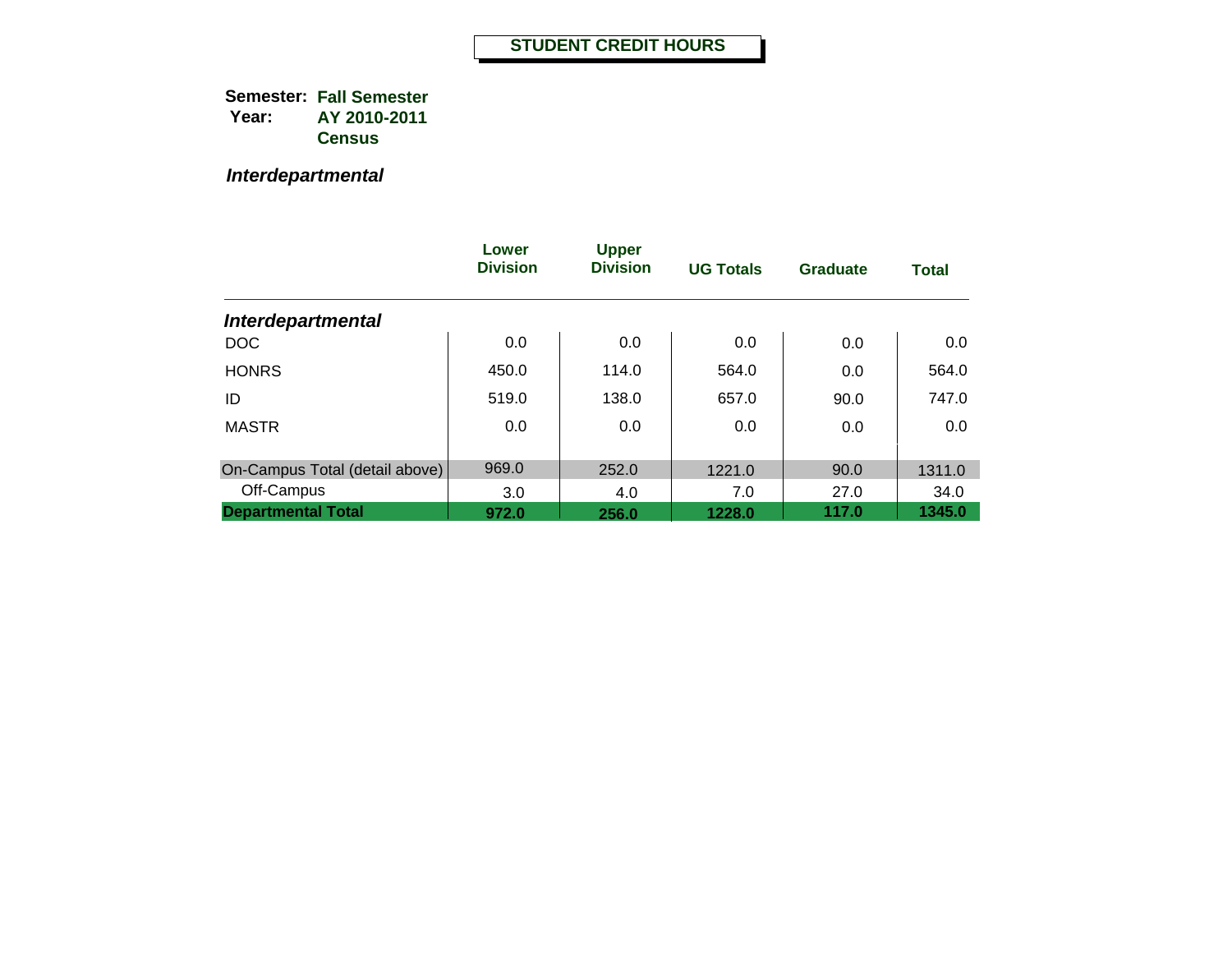*Interdepartmental*

|                                | Lower<br><b>Division</b> | <b>Upper</b><br><b>Division</b> | <b>UG Totals</b> | Graduate | <b>Total</b> |
|--------------------------------|--------------------------|---------------------------------|------------------|----------|--------------|
| <b>University College</b>      |                          |                                 |                  |          |              |
| ID                             | 4.0                      | 3.0                             | 7.0              | 0.0      | 7.0          |
| <b>INTST</b>                   | 0.0                      | 14.0                            | 14.0             | 0.0      | 14.0         |
| On-Campus Total (detail above) | 4.0                      | 17.0                            | 21.0             | 0.0      | 21.0         |
| Off-Campus                     | 0.0                      | 8.0                             | 8.0              | 0.0      | 8.0          |
| <b>Departmental Total</b>      | 4.0                      | 25.0                            | 29.0             | 0.0      | 29.0         |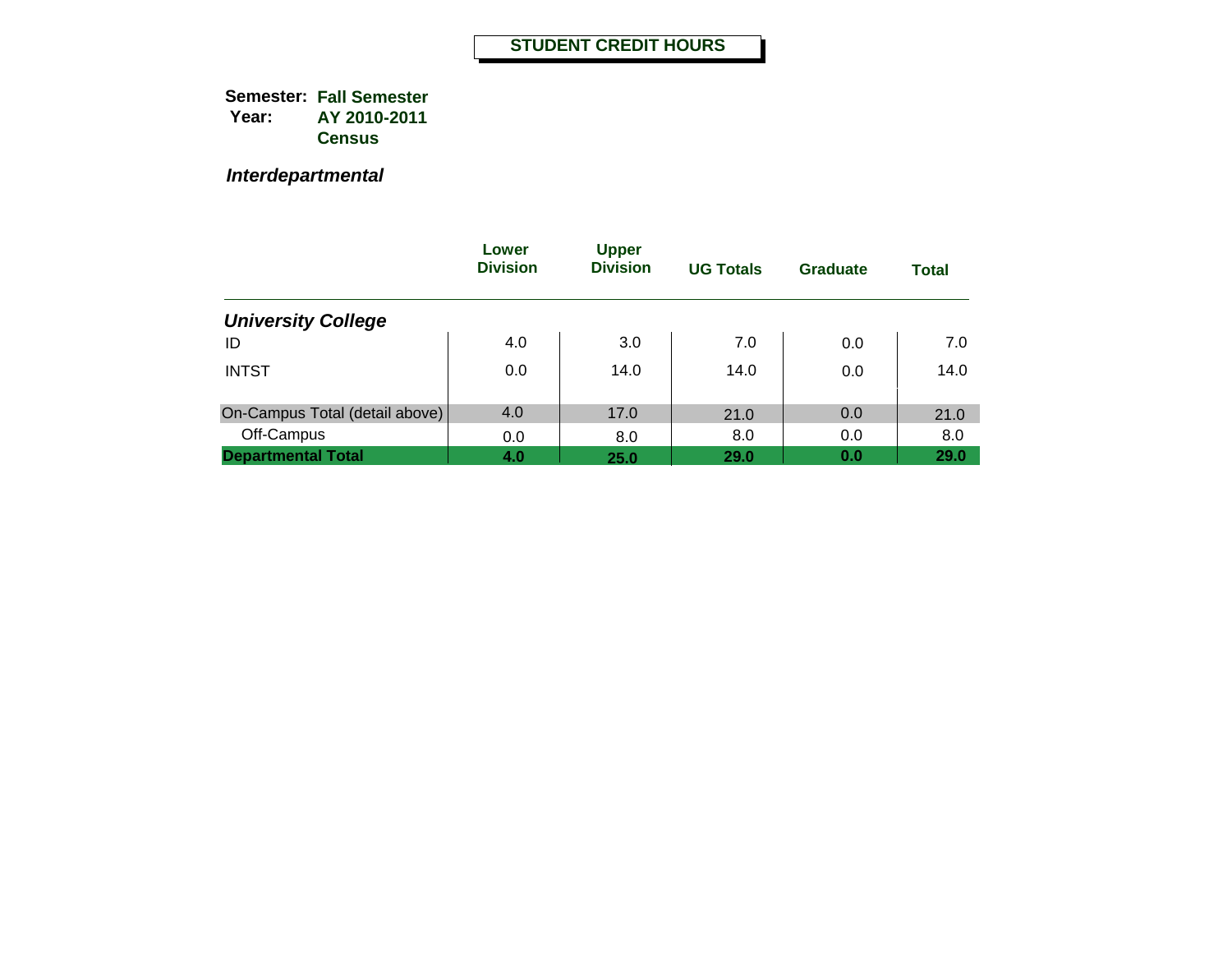|                                | Lower<br><b>Division</b> | <b>Upper</b><br><b>Division</b> | <b>UG Totals</b> | Graduate | <b>Total</b> |
|--------------------------------|--------------------------|---------------------------------|------------------|----------|--------------|
| <b>Counseling Psychology</b>   |                          |                                 |                  |          |              |
| <b>CPSY</b>                    | 524.0                    | 663.0                           | 1187.0           | 994.0    | 2181.0       |
| <b>DISS</b>                    | 0.0                      | 0.0                             | 0.0              | 27.0     | 27.0         |
| <b>DOC</b>                     | 0.0                      | 0.0                             | 0.0              | 0.0      | 0.0          |
| <b>SOPSY</b>                   | 0.0                      | 0.0                             | 0.0              | 168.0    | 168.0        |
|                                |                          |                                 |                  |          |              |
| On-Campus Total (detail above) | 524.0                    | 663.0                           | 1187.0           | 1189.0   | 2376.0       |
| Off-Campus                     | 297.0                    | 158.0                           | 455.0            | 0.0      | 455.0        |
| <b>Departmental Total</b>      | 821.0                    | 821.0                           | 1642.0           | 1189.0   | 2831.0       |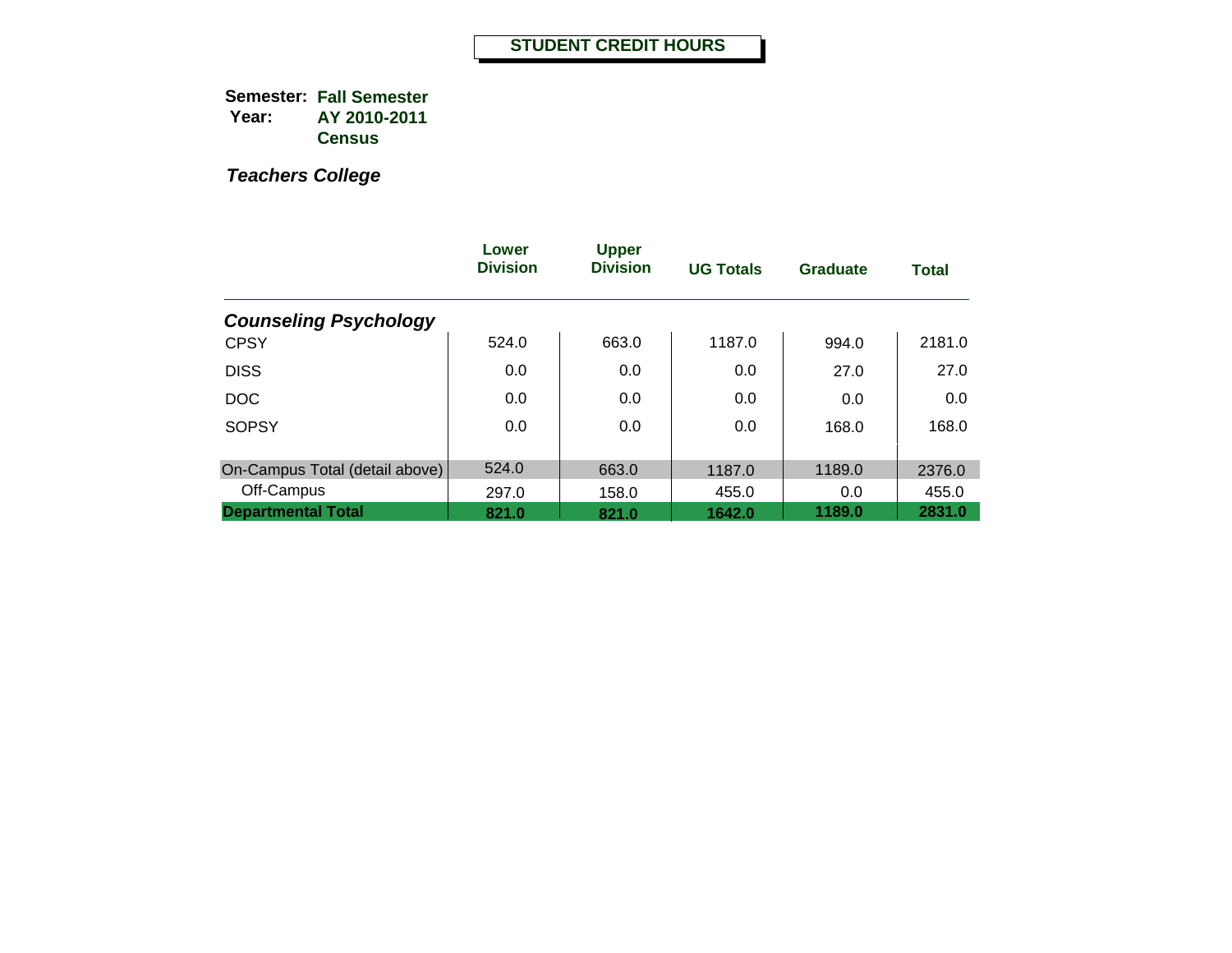|                                | Lower<br><b>Division</b> | <b>Upper</b><br><b>Division</b> | <b>UG Totals</b> | <b>Graduate</b> | <b>Total</b> |
|--------------------------------|--------------------------|---------------------------------|------------------|-----------------|--------------|
| <b>Elementary Education</b>    |                          |                                 |                  |                 |              |
| <b>DISS</b>                    | 0.0                      | 0.0                             | 0.0              | 6.0             | 6.0          |
| EDEL                           | 1920.0                   | 2239.0                          | 4159.0           | 21.0            | 4180.0       |
| <b>EDRDG</b>                   | 0.0                      | 969.0                           | 969.0            | 0.0             | 969.0        |
|                                |                          |                                 |                  |                 |              |
| On-Campus Total (detail above) | 1920.0                   | 3208.0                          | 5128.0           | 27.0            | 5155.0       |
| Off-Campus                     | 39.0                     | 170.0                           | 209.0            | 1260.0          | 1469.0       |
| <b>Departmental Total</b>      | 1959.0                   | 3378.0                          | 5337.0           | 1287.0          | 6624.0       |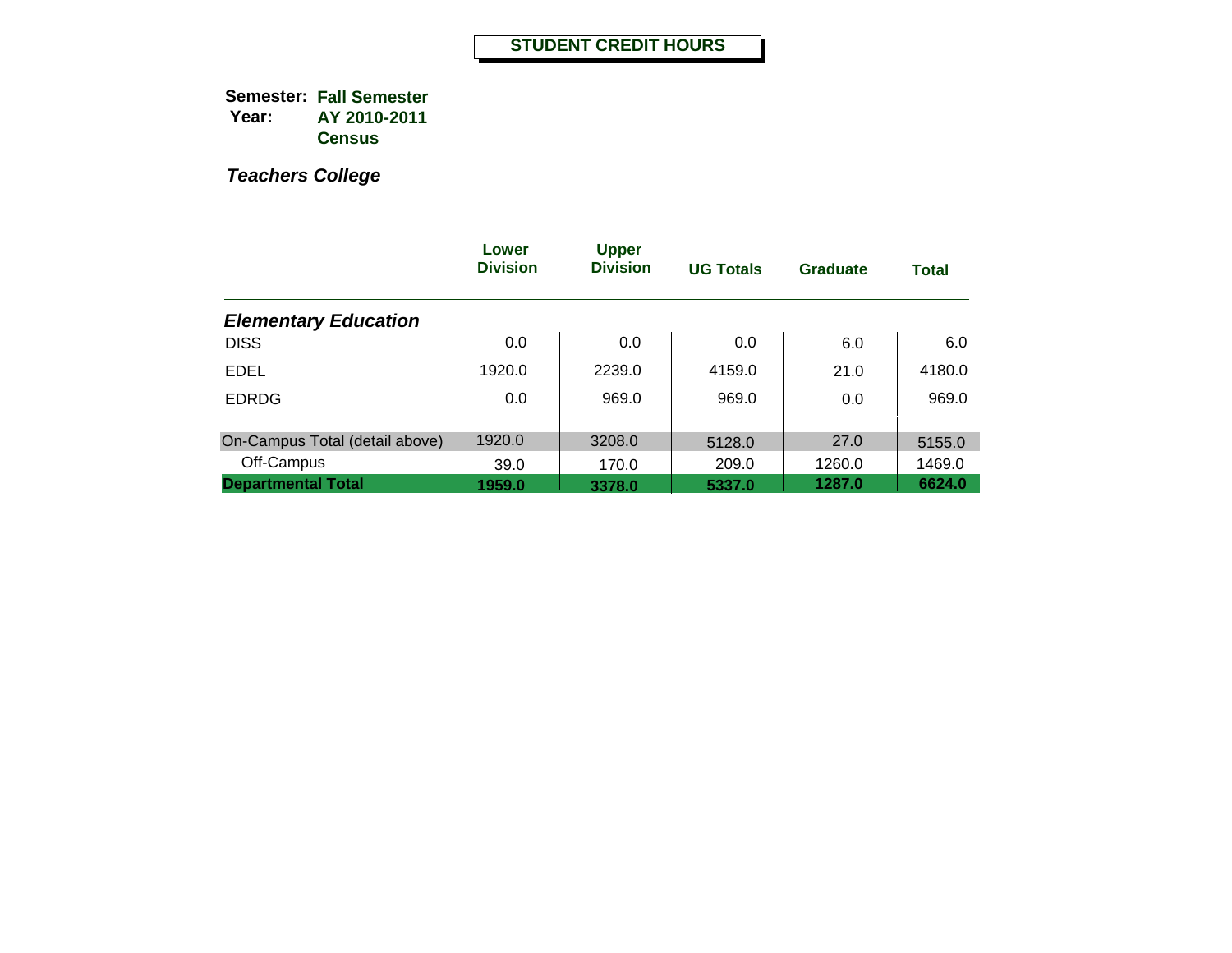|                                | Lower<br><b>Division</b> | <b>Upper</b><br><b>Division</b> | <b>UG Totals</b> | Graduate | <b>Total</b> |
|--------------------------------|--------------------------|---------------------------------|------------------|----------|--------------|
| <b>Educational Psychology</b>  |                          |                                 |                  |          |              |
| <b>DISS</b>                    | 0.0                      | 0.0                             | 0.0              | 20.0     | 20.0         |
| <b>EDPSY</b>                   | 2109.0                   | 1230.0                          | 3339.0           | 643.0    | 3982.0       |
| On-Campus Total (detail above) | 2109.0                   | 1230.0                          | 3339.0           | 663.0    | 4002.0       |
| Off-Campus                     | 54.0                     | 198.0                           | 252.0            | 1137.0   | 1389.0       |
| <b>Departmental Total</b>      | 2163.0                   | 1428.0                          | 3591.0           | 1800.0   | 5391.0       |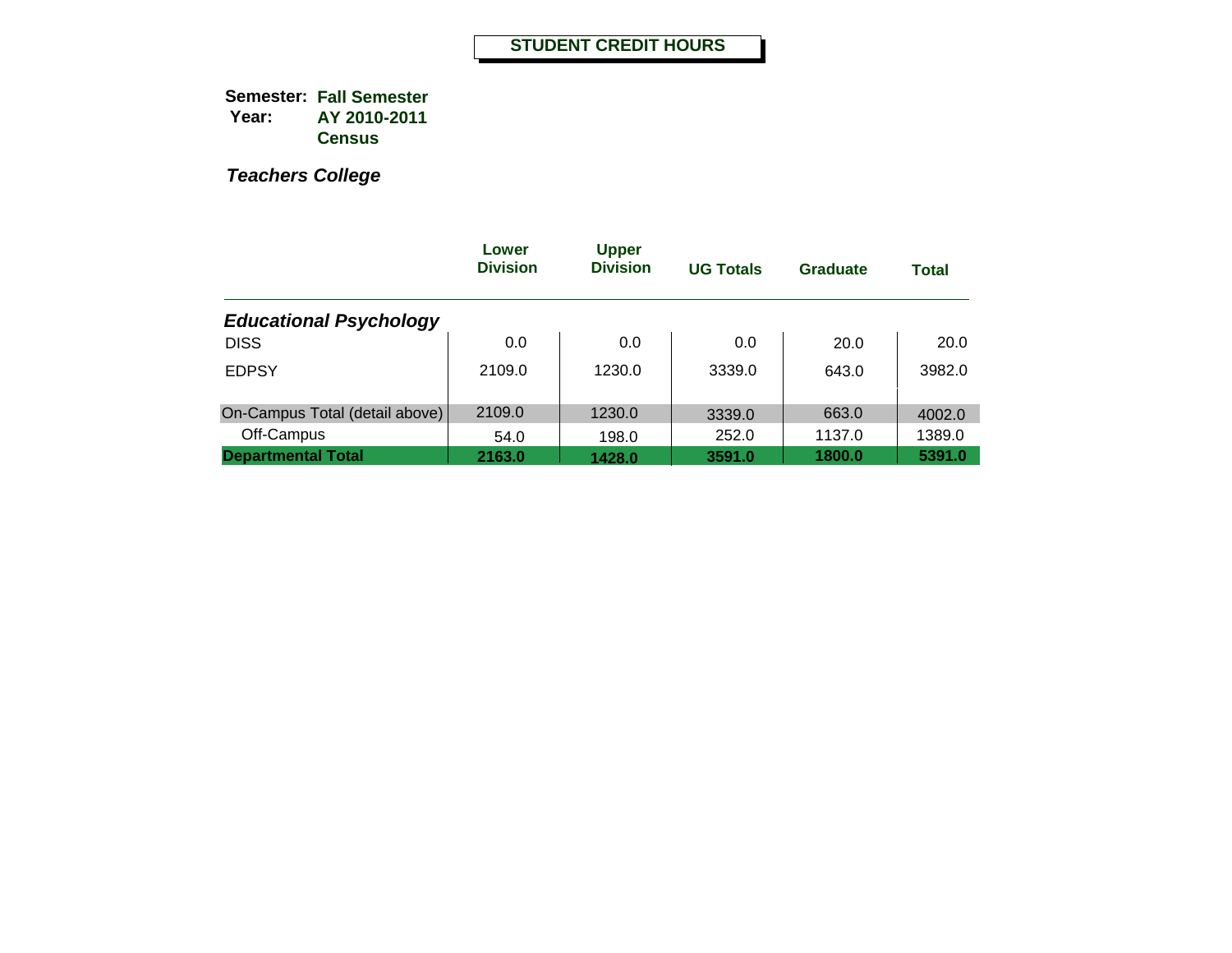|                                | Lower<br><b>Division</b> | <b>Upper</b><br><b>Division</b> | <b>UG Totals</b> | <b>Graduate</b> | <b>Total</b> |
|--------------------------------|--------------------------|---------------------------------|------------------|-----------------|--------------|
| <b>Educational Studies</b>     |                          |                                 |                  |                 |              |
| <b>DISS</b>                    | 0.0                      | 0.0                             | 0.0              | 37.0            | 37.0         |
| <b>EDAC</b>                    | 0.0                      | 0.0                             | 0.0              | 69.0            | 69.0         |
| <b>EDALG</b>                   | 0.0                      | 98.0                            | 98.0             | 0.0             | 98.0         |
| <b>EDCUR</b>                   | 0.0                      | 0.0                             | 0.0              | 4.0             | 4.0          |
| <b>EDFON</b>                   | 0.0                      | 432.0                           | 432.0            | 38.0            | 470.0        |
| <b>EDHI</b>                    | 115.0                    | 85.0                            | 200.0            | 429.0           | 629.0        |
| <b>EDJHM</b>                   | 0.0                      | 231.0                           | 231.0            | 9.0             | 240.0        |
| <b>EDMUL</b>                   | 645.0                    | 21.0                            | 666.0            | 26.0            | 692.0        |
| <b>EDSEC</b>                   | 297.0                    | 503.0                           | 800.0            | 66.0            | 866.0        |
| <b>EDSTU</b>                   | 0.0                      | 0.0                             | 0.0              | 102.0           | 102.0        |
| <b>EDTEC</b>                   | 95.0                     | 150.0                           | 245.0            | 20.0            | 265.0        |
| ID                             | 0.0                      | 0.0                             | 0.0              | 18.0            | 18.0         |
| <b>RES</b>                     | 0.0                      | 0.0                             | 0.0              | 3.0             | 3.0          |
| On-Campus Total (detail above) | 1152.0                   | 1520.0                          | 2672.0           | 821.0           | 3493.0       |
| Off-Campus                     | 0.0                      | 12.0                            | 12.0             | 1086.0          | 1098.0       |
| <b>Departmental Total</b>      | 1152.0                   | 1532.0                          | 2684.0           | 1907.0          | 4591.0       |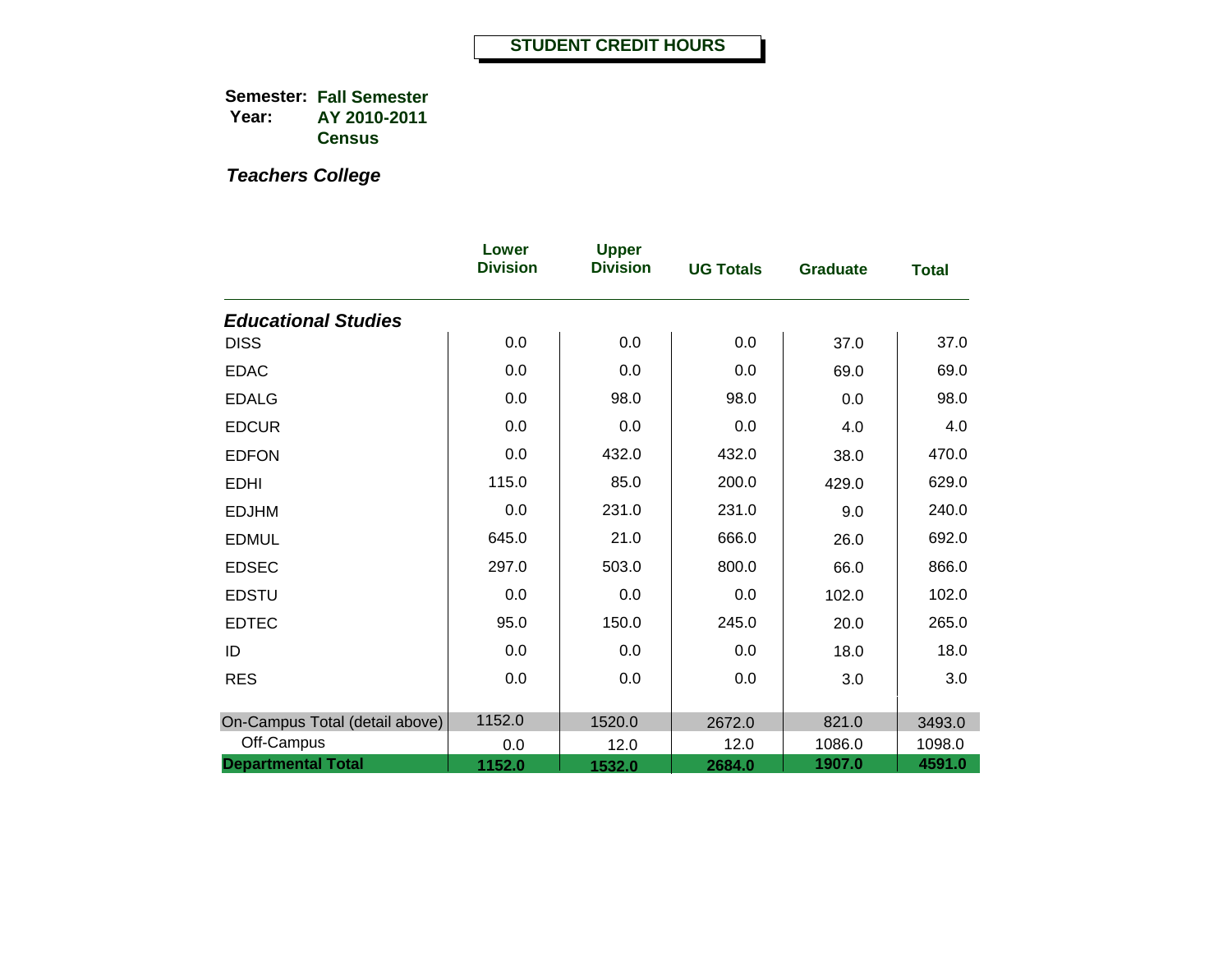|                                | Lower<br><b>Division</b> | <b>Upper</b><br><b>Division</b> | <b>UG Totals</b> | Graduate | <b>Total</b> |
|--------------------------------|--------------------------|---------------------------------|------------------|----------|--------------|
| <b>Educational Leadership</b>  |                          |                                 |                  |          |              |
| <b>DOC</b>                     | 0.0                      | 0.0                             | 0.0              | 0.0      | 0.0          |
| On-Campus Total (detail above) | 0.0                      | 0.0                             | 0.0              | 0.0      | 0.0          |
| Off-Campus                     | 0.0                      | 0.0                             | 0.0              | 1510.0   | 1510.0       |
| <b>Departmental Total</b>      | 0.0                      | 0.0                             | 0.0              | 1510.0   | 1510.0       |